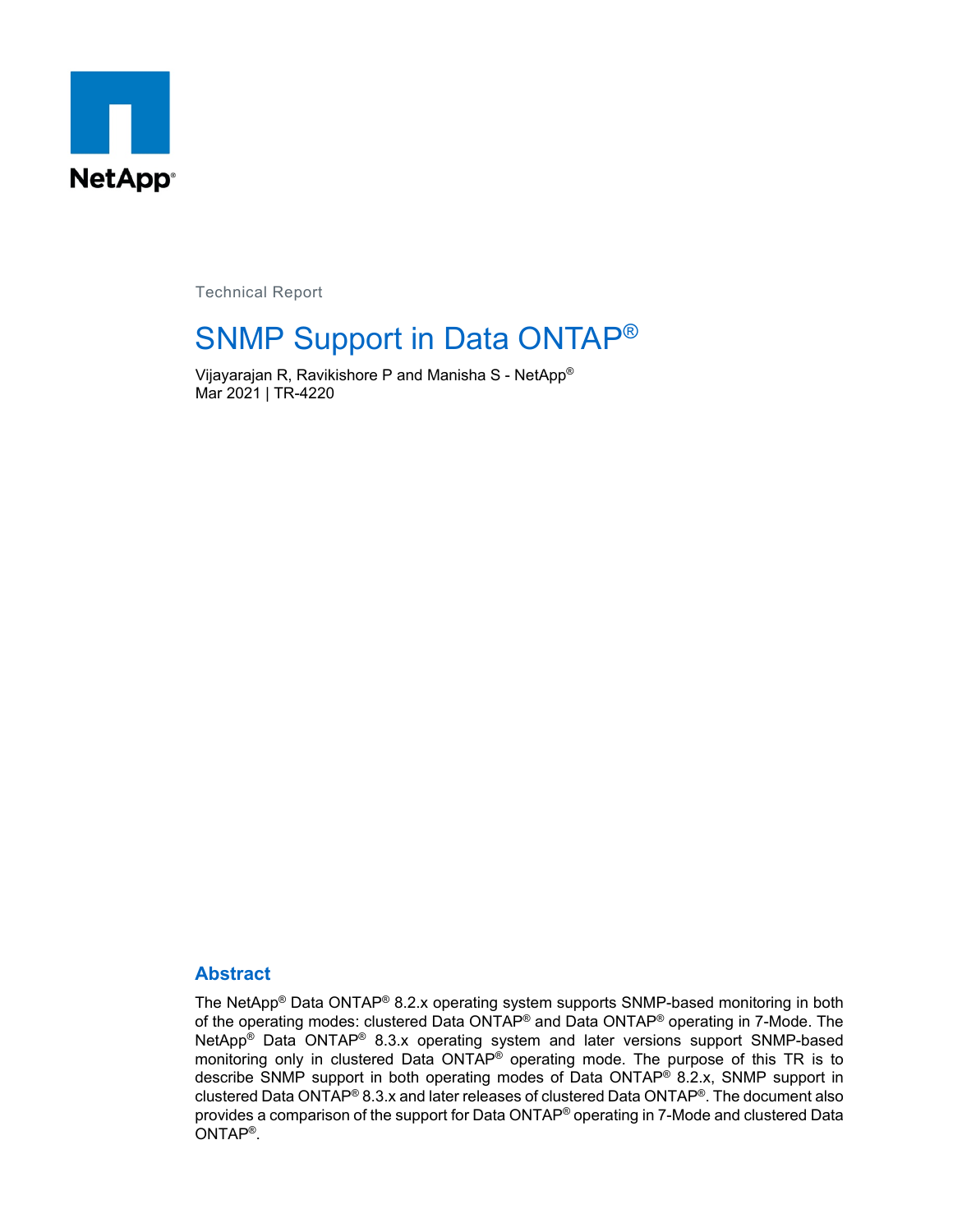# <span id="page-1-0"></span>**1 Version History**

| <b>Version</b> | <b>Author</b>                        | <b>Changes Done</b>                    | Date       |
|----------------|--------------------------------------|----------------------------------------|------------|
| 1.0            | Pavan Kuman H N<br>and Vijayarajan R | <b>Base version Created</b>            | Aug 2013   |
| 1.1            | Vijayarajan.R                        | Up to 8.2.2 changes are<br>documented  | April 2014 |
| 1.2            | Vijayarajan.R                        | 8.2.2 To 9.1 changes<br>documented     | Oct 2016   |
| 1.3            | Ravikishore P and<br>Manisha S       | 9.2 to 9.4 changes are<br>documented.  | Aug 2018   |
| 1.4            | Vijayarajan R                        | 9.5 to 9.9.0 changes are<br>documented | Mar 2021   |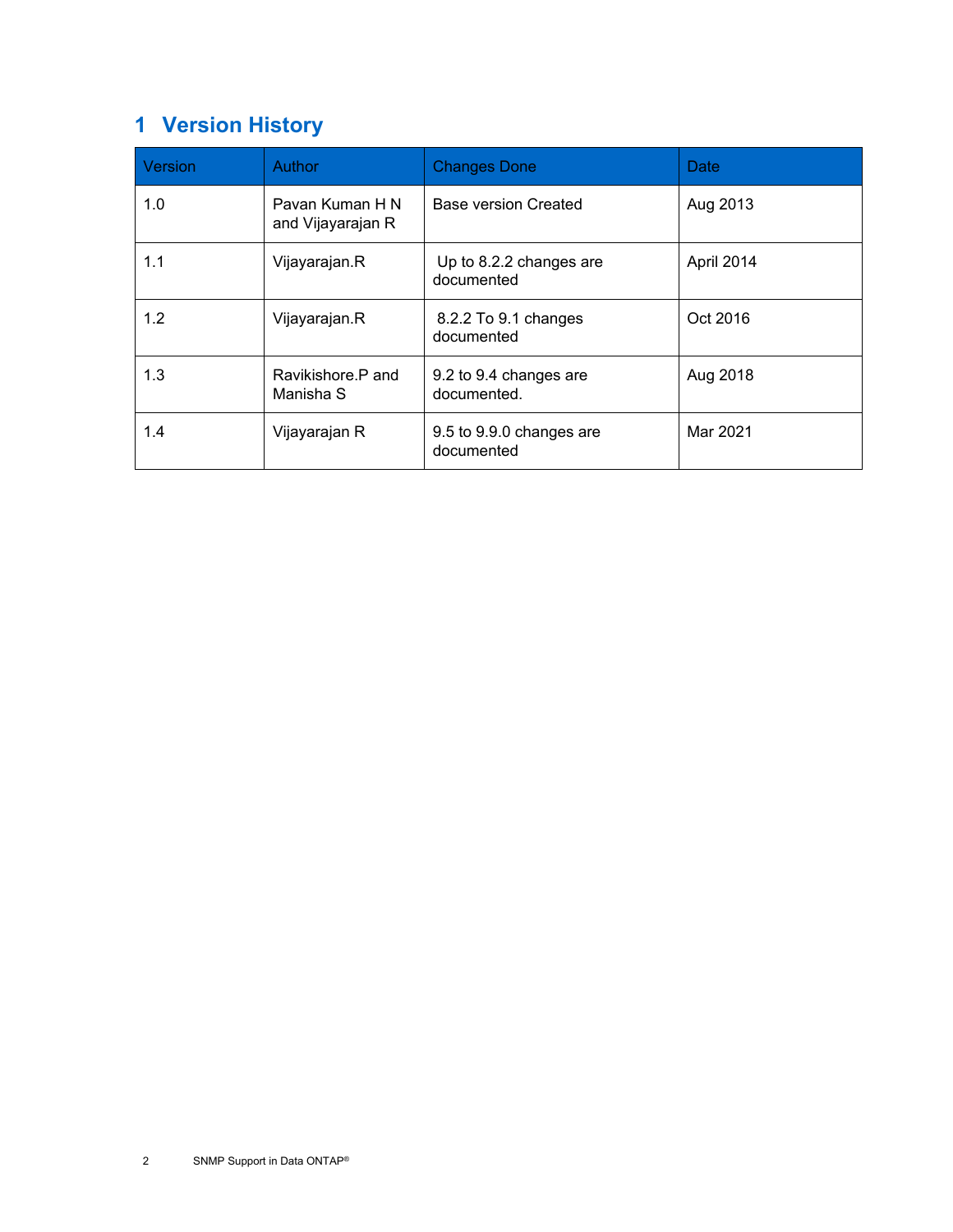#### **TABLE OF CONTENTS**

| 1            |     |  |
|--------------|-----|--|
| $\mathbf{2}$ |     |  |
|              | 2.1 |  |
|              | 2.2 |  |
| 3            |     |  |
| 4            |     |  |
| 5            |     |  |
|              | 5.1 |  |
|              | 5.2 |  |
| 6            |     |  |
|              | 6.1 |  |
|              |     |  |
| 7            |     |  |
|              | 7.1 |  |
|              | 7.2 |  |
|              | 7.3 |  |
|              | 7.4 |  |
|              | 7.5 |  |
|              | 7.6 |  |
|              | 7.7 |  |
|              | 7.8 |  |
|              | 7.9 |  |
|              |     |  |
|              |     |  |
|              |     |  |
|              |     |  |
|              |     |  |
|              |     |  |
|              |     |  |
|              |     |  |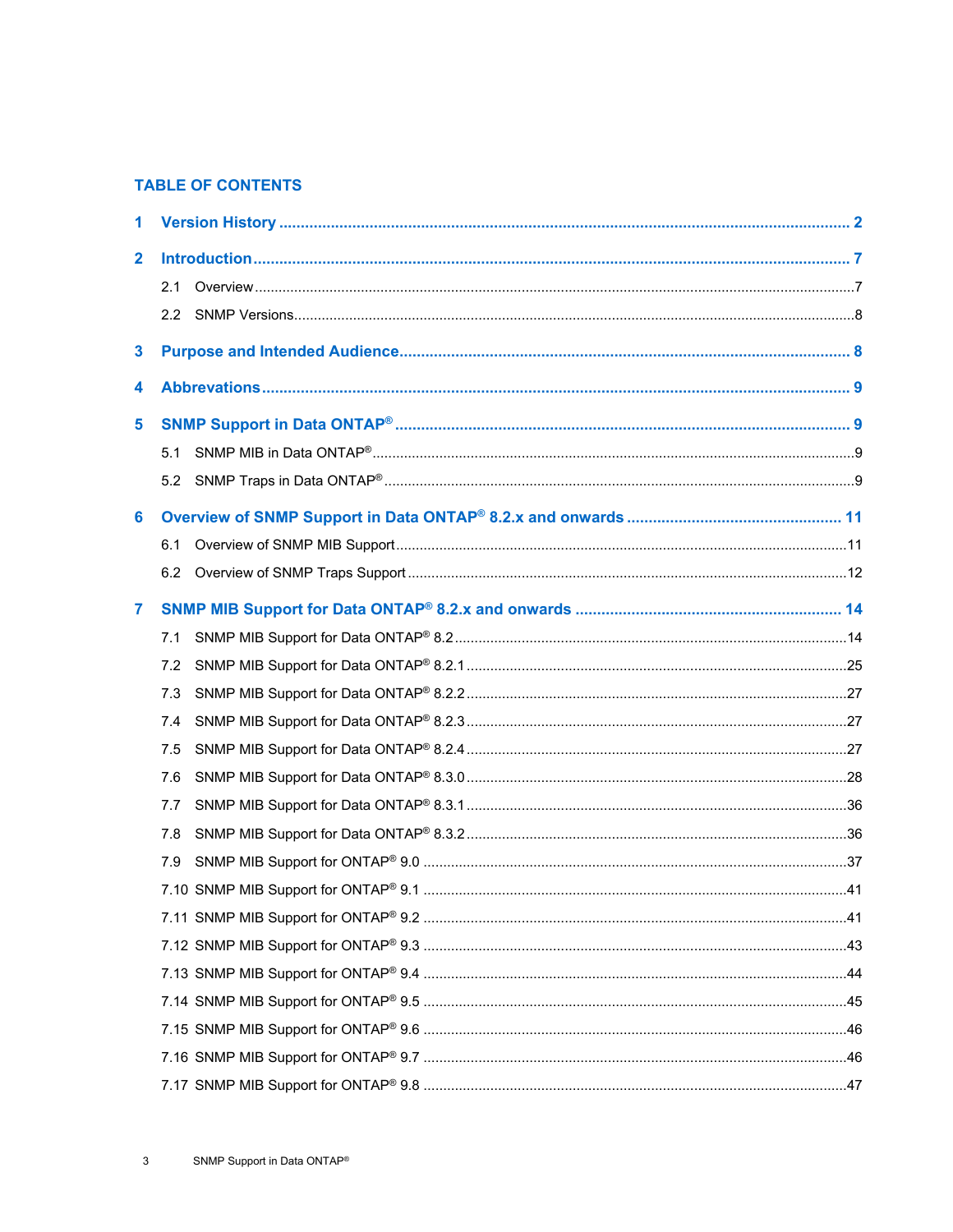| 8 |     |  |
|---|-----|--|
|   |     |  |
|   | 8.2 |  |
|   | 8.3 |  |
|   |     |  |
|   | 8.5 |  |
|   | 8.6 |  |
|   | 8.7 |  |
|   | 8.8 |  |
|   | 8.9 |  |
|   |     |  |
|   |     |  |
|   |     |  |
|   |     |  |
|   |     |  |
|   |     |  |
|   |     |  |
|   |     |  |
|   |     |  |

#### **LIST OF TABLES**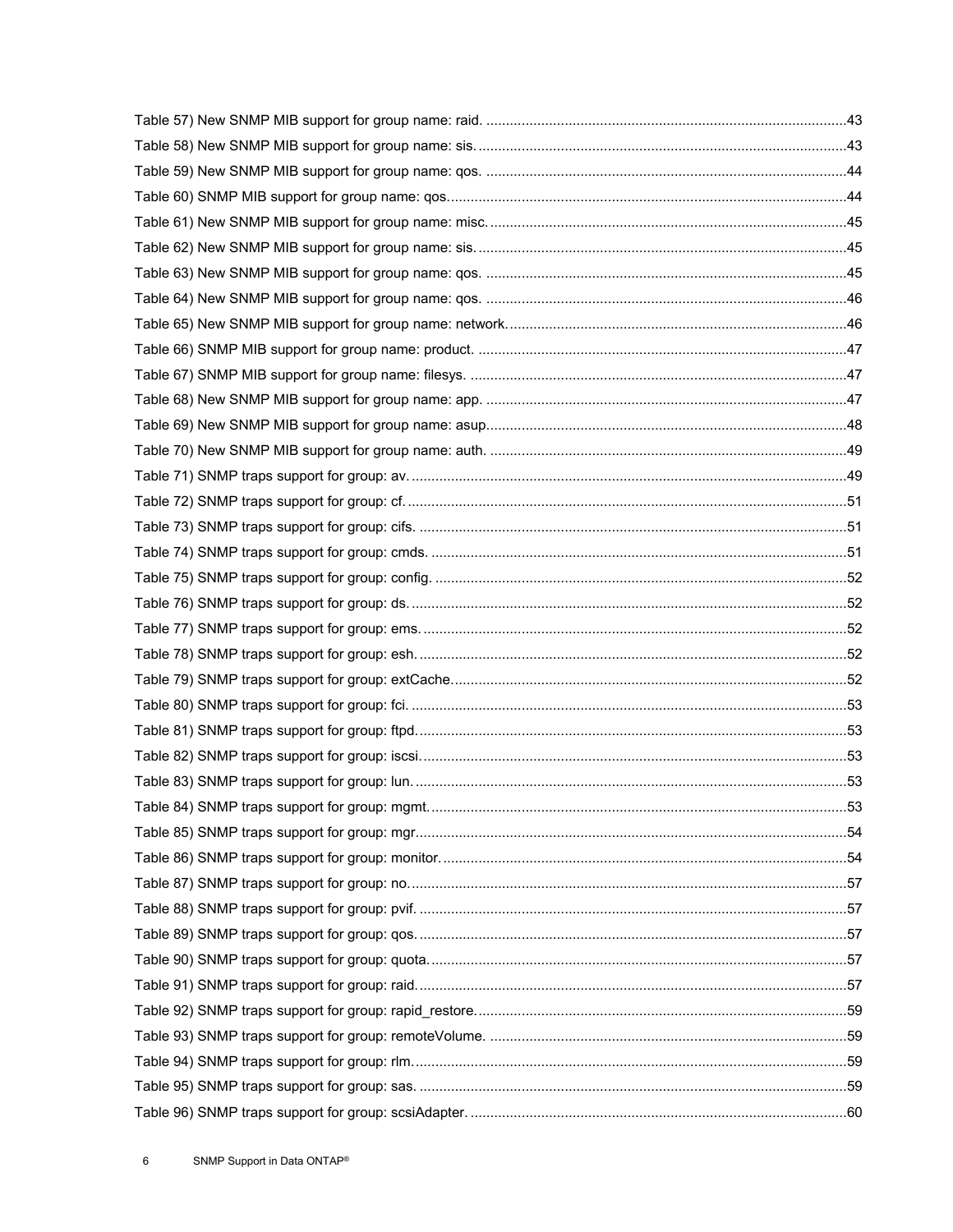# <span id="page-6-0"></span>**2 Introduction**

#### <span id="page-6-1"></span>**2.1 Overview**

The Simple Network Management Protocol (SNMP) is an Internet-standard application-layer protocol for managing devices on IP networks. SNMP can be configured to monitor and manage storage systems and their functions. SNMP is supported by NetApp® storage systems running Data ONTAP® operating in 7- Mode as well as by NetApp® storage systems running clustered Data ONTAP®.

SNMP is based on an agent/manager model. The key components of SNMP are as follows.

- 1. **Managed device:** A device or storage system (in case of NetApp®) to be monitored or managed.
- 2. **SNMP agent:** An agent is a network-management software module that resides on a NetApp® storage system or any other managed device that supports SNMP-based monitoring. An agent has local knowledge of management information and translates that information to or from an SNMPspecific form.
- 3. **SNMP manager:** SNMP network-management workstation or manager executes application(s) that monitor and control managed devices. SNMP manager can query the storage system's SNMP agent for information.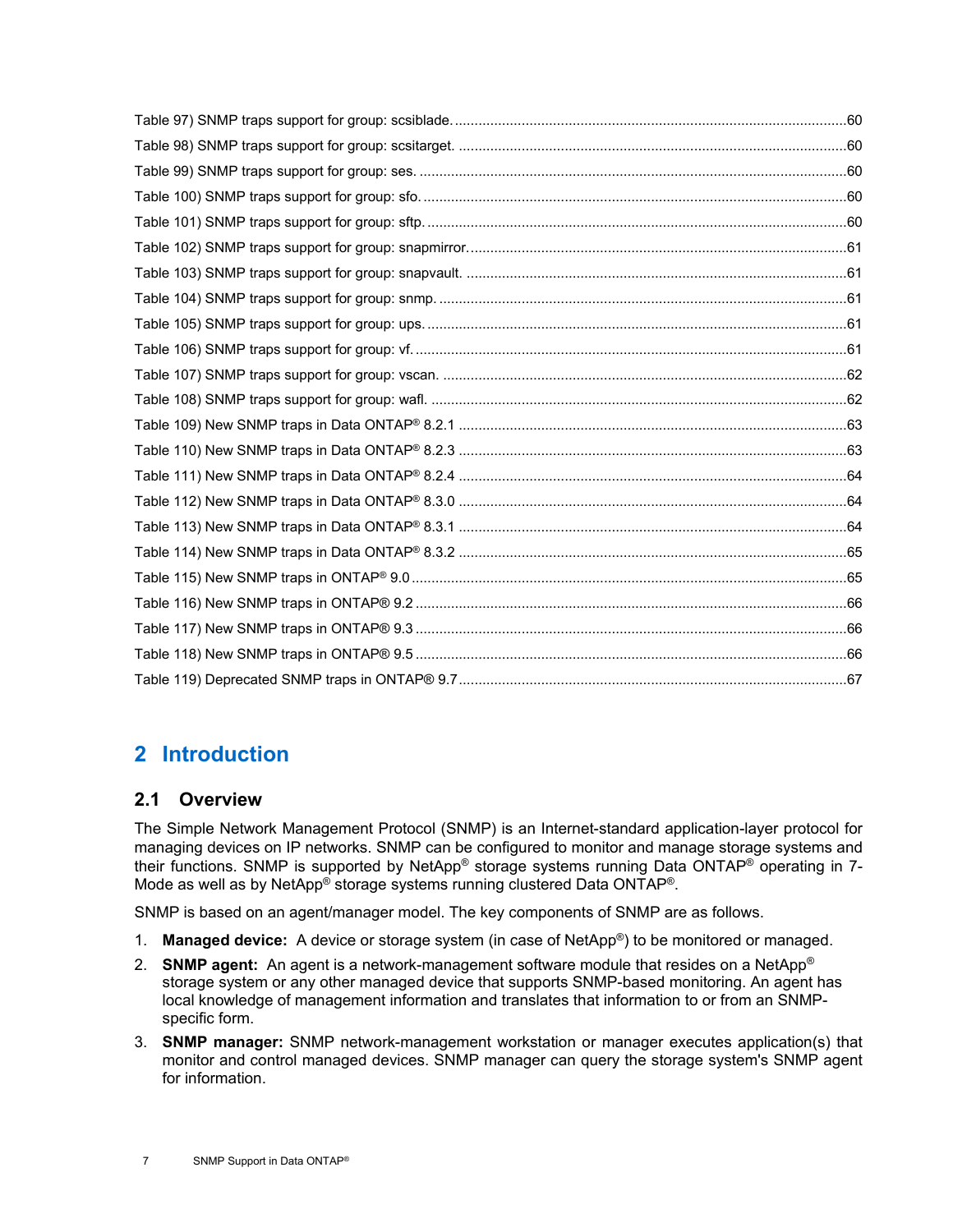- 4. **Management Information Base (MIB):** Information is gathered by the SNMP agent by polling the Management Information Base (MIB) on network devices. A MIB is a simple database structure that is hierarchical in nature and consists of variables and other metadata, such as a description of variables. Entries in the MIB are defined by Object Identifiers (OIDs).
- 5. **SNMP Object or Object:** An object is simply something that we can gather information about on a network device. For instance, an object might be something like Interface Status. Querying Interface Status would return a variable – the interface could be Up, or Down. SNMP identifies objects like Interface Status with an Object Identifier (OID). SNMP object can be a simple variable or a table.
- 6. **Object Identifier (OID):** Object Identifier (OID) is an identifier used to name an object. Structurally, an OID consists of a node in a hierarchically-assigned namespace, formally defined using the *ITU-T*'s *ASN.1* standard, *X.690*. Successive numbers of the nodes, starting at the root of the tree, identify each node in the tree. Designers set up new nodes by registering them under the node's registration authority. In the context of SNMP, an OID consists of the object identifier for an object in a Management Information Base (MIB).
- 7. **SNMP MIB group / SNMP subtree:** A MIB group is a collection of managed objects, and is itself represented by the name or OID of a node in the OID tree. Groups may contain other groups. For example, *autosupport* is a MIB group that is a member of the *iso.org.dod.internet.private.enterprises.netapp.netapp1.sysStat*.
- 8. **Scalar Object / Simple Variable**: Managed objects, in SNMP, are of two types: scalar objects and tabular objects. A managed object that always has a single instance is called a scalar object or simple variable. Simple variables are referenced by appending ".0" to the variable's object identifier. For example, the counter *udpInDatagrams*, whose object identifier is *1.3.6.1.2.1.7.1*, is referenced as *1.3.6.1.2.1.7.1.0*.
- 9. **SNMP Table**: SNMP table can be defined as an ordered collection of objects consisting of zero or more rows. Each row may contain one or more objects. Each object in a table is identified using the table index. A table can have a single index or multiple indices. A table object or the columnar variable can have one or more instances and is identified by its index value. To identify a specific columnar variable, the index of the row has to be appended to its OID. For example, for a table with OID *.1.3.6.1.2.1.x.x.xTable*, with the column name *yy* and the index value *ind1*, the value of the column *yy* can be got by appending the instance *ind1* to the columnar OID *.1.3.6.1.2.1.x.x.xTable.xEntry.yy*.

#### <span id="page-7-0"></span>**2.2 SNMP Versions**

Data ONTAP<sup>®</sup> supports SNMP versions 1, 2c, and 3. In SNMPv1 and SNMPv2c, authentication of clients is performed only by a "community string", in effect a type of password, which is transmitted in clear text over the wire. SNMPv3 provides security by offering strong authentication and data encryption for privacy.

### <span id="page-7-1"></span>**3 Purpose and Intended Audience**

The Netapp® custom MIB ( $n_{\text{etapp.mib}}$ ) file is common for clustered Data ONTAP® and Data ONTAP® operating in 7-Mode, but there is a difference in the level of SNMP support for the two operating modes. Certain objects are not supported for both modes. The purpose of this TR is to help customers and NetApp® field teams understand the level of SNMP support in clustered Data ONTAP® 8.2.x and clustered Data ONTAP® 8.3.x. This TR also provides a comparison between the support for both modes. This TR provides information at the individual table or group level only. netapp.mib file provides further information on the different fields or variables supported within a table or group. A MIB browser tool like iReasoning can be used to easily interpret the contents of netapp.mib file.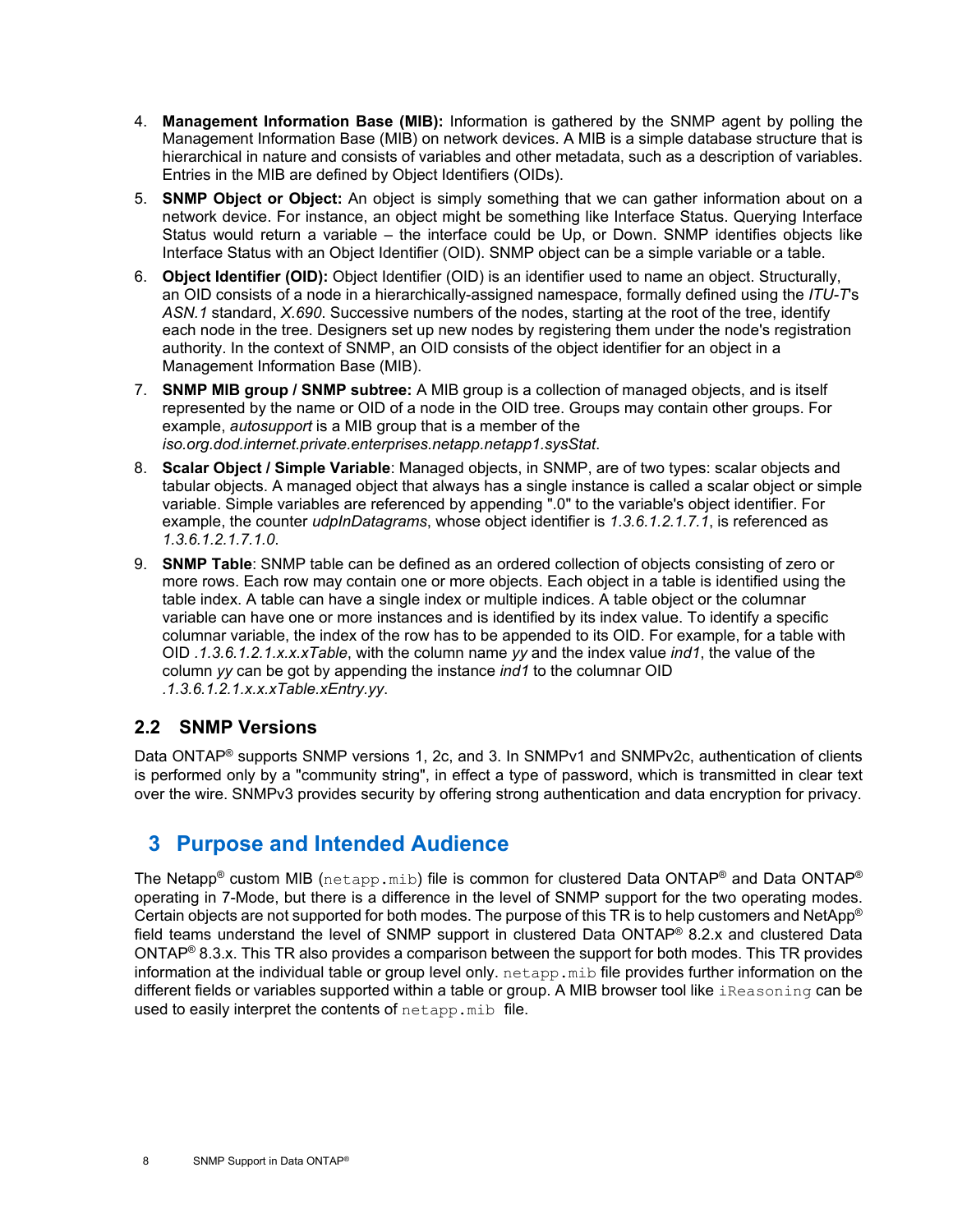## <span id="page-8-0"></span>**4 Abbrevations**

| 7DOT | 7DOT refers to Data ONTAP <sup>®</sup> operating in 7-<br>Mode |
|------|----------------------------------------------------------------|
| CDOT | cDOT refers to clustered Data ONTAP                            |

## <span id="page-8-1"></span>**5 SNMP Support in Data ONTAP®**

The storage system includes a SNMP agent that responds to queries and sends traps to network management stations. The SNMP agent on the storage system supports GET operations but not SET operations.

In the case of Data ONTAP® operating in 7-Mode, the information returned from the SNMP agent is scoped to the entire storage system.

However, in the case of clustered Data ONTAP<sup>®</sup>, the information provided depends on the context. (IP address) When a SNMP request is sent to Cluster management LIF (IP address) or Node management LIF (IP address), the information returned from the SNMP agent is scoped to the entire cluster. When the SNMP query is sent to Data LIF of a Vserver, then the information returned from SNMP agent is scoped to the particular Data Vserver.

#### <span id="page-8-2"></span>**5.1 SNMP MIB in Data ONTAP®**

A MIB file is a text file that describes SNMP objects and traps. MIBs describe the structure of the management data of the storage system. They use a hierarchical namespace containing object identifiers (OIDs). Each OID identifies a variable that can be read using SNMP.

Data ONTAP® provides two MIB files:

- A NetApp® custom MIB (netapp.mib)
- An Internet SCSI (iSCSI) MIB (iscsi.mib)

Data ONTAP<sup>®</sup> also provides a short cross-reference between object identifiers and object short names in the traps.dat file.

The latest versions of the Data ONTAP® MIBs and traps.dat files are available on the NetApp® Support site [\(https://mysupport.netapp.com/site/tools/tool-eula/ontap-mibs/download\)](https://mysupport.netapp.com/site/tools/tool-eula/ontap-mibs/download). However, the versions of these files on the website do not necessarily correspond to the SNMP capabilities of your installed Data ONTAP® version. This document and the above files should be read together to understand the exact level of support in your installed Data ONTAP® version.

### <span id="page-8-3"></span>**5.2 SNMP Traps in Data ONTAP®**

SNMP traps capture system monitoring information that is sent as an asynchronous notification from the SNMP agent to the SNMP manager. There are three types of SNMP traps:

- 1. **Standard SNMP traps.** These traps are defined in RFC 1215. There are five standard SNMP traps that are supported by Data ONTAP®: coldStart, warmStart, linkDown, linkUp, and authenticationFailure.
- 2. **Built-in SNMP traps.** Built-in traps are predefined in Data ONTAP® and are automatically sent to the network management stations on the traphost list if an event occurs. These traps, such as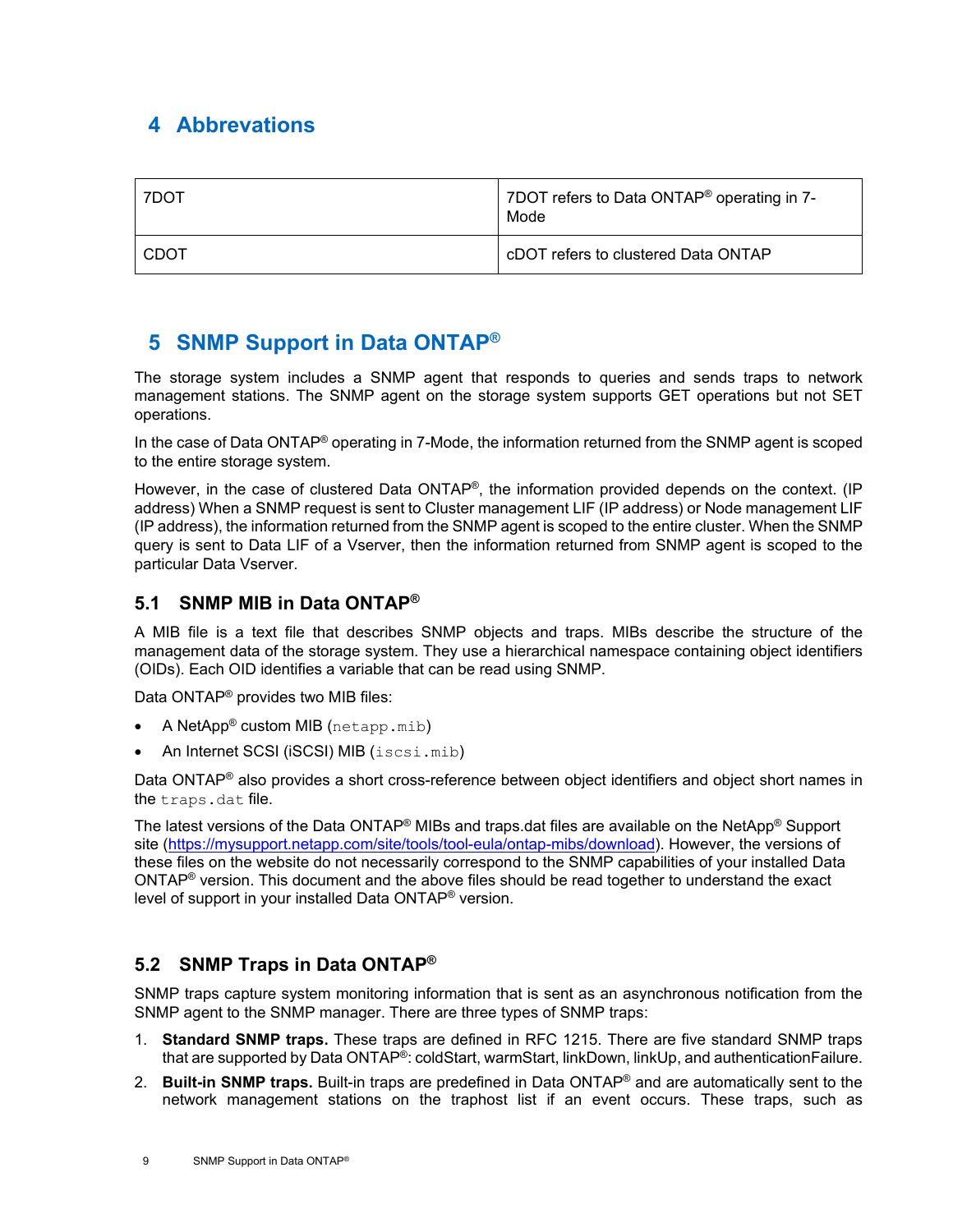diskFailedShutdown, cpuTooBusy, and volumeNearlyFull, are defined in the custom MIB. Each built-in trap is identified by a unique trap code.

3. **User-defined SNMP traps.** User-defined traps are *supported only in Data ONTAP® 7-Mode*. Userdefined traps are defined and modified by the snmp traps command.

A trap can be used to check periodically for operational thresholds or failures that are defined in the MIB. If a threshold is reached or a failure is detected, the SNMP agent sends a message (trap) to the traphosts alerting them of the event.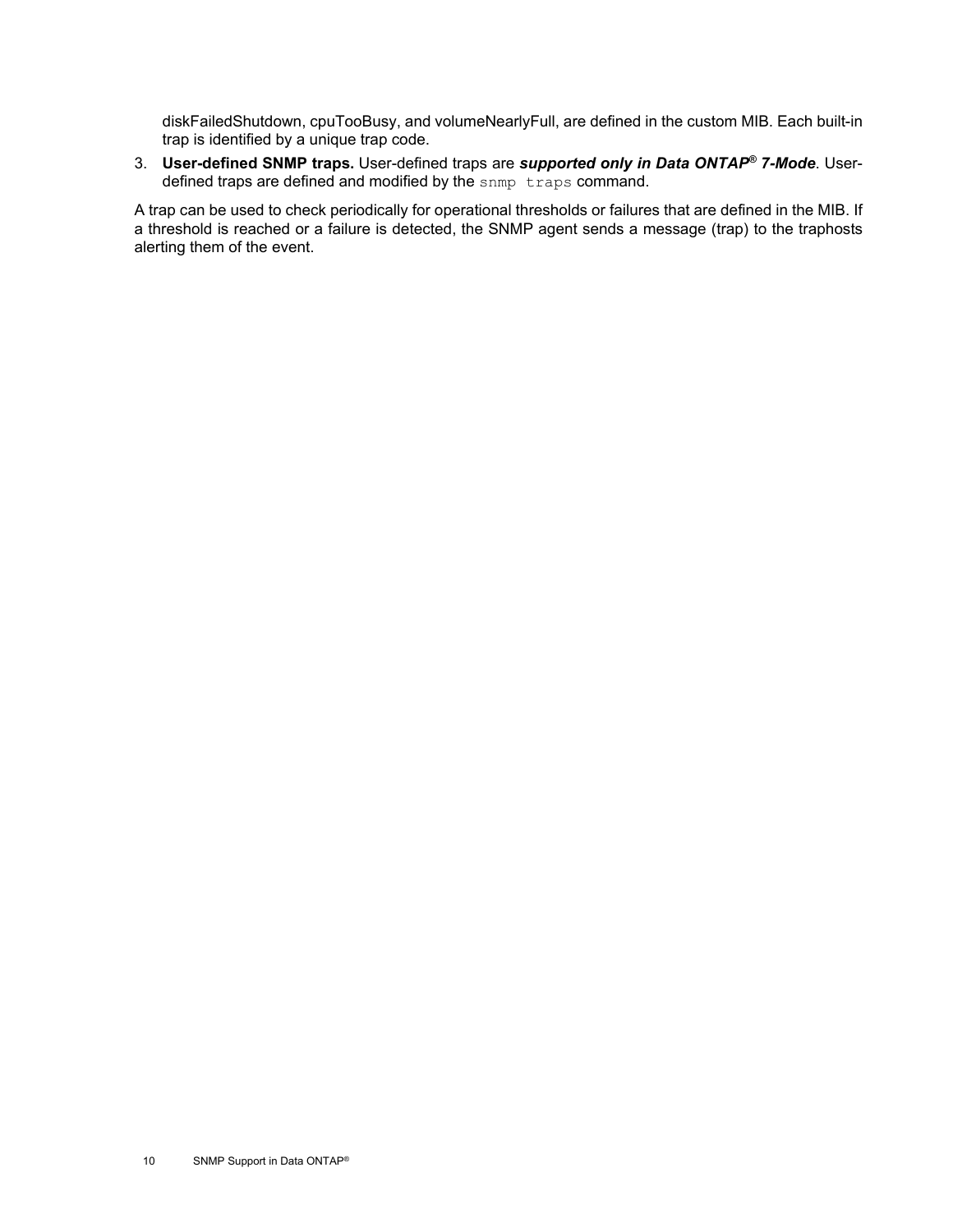# <span id="page-10-0"></span>**6 Overview of SNMP Support in Data ONTAP® 8.2.x and onwards**

The following tables give an overview of the level of support offered for SNMP MIBs and SNMP traps in Data ONTAP<sup>®</sup> 8.2.x for both Data ONTAP<sup>®</sup> operating in 7-Mode and clustered Data ONTAP<sup>®</sup>. They also provide an overview of the level of support offered for SNMP MIBs and SNMP traps in Data ONTAP® 8.3.x. A "Yes" in the operating mode column indicates that the objects under the group are fully supported; "No" indicates that none of the objects in the group are supported; and "Partial" indicates that some of the objects are supported for the given operating mode. "NA" indicates that the objects in the group are not applicable in the given operating mode.

In the tables below, the SNMP MIB Object Identifiers and SNMP traps that appear in the *netapp.mib* file are discussed. As the tables show, the SNMP MIB objects and traps could be supported:

- In both clustered Data ONTAP<sup>®</sup> and Data ONTAP<sup>®</sup> operating in 7-Mode
- Only in one of the operating modes: clustered Data ONTAP® or 7-Mode
- In neither Data ONTAP® 7-Mode nor clustered Data ONTAP®, but they are present in the *netapp.mib* file

**Note**: In the below tables, Data ONTAP® 7-Mode column is not applicable for Data ONTAP® 8.3.x.

#### <span id="page-10-1"></span>**6.1 Overview of SNMP MIB Support**

<span id="page-10-2"></span>**Table 1) Overview of SNMP MIB support**

| <b>SNMP MIB Group</b> | Data ONTAP <sup>®</sup> 7-Mode | <b>Clustered Data ONTAP®</b>                                                   |
|-----------------------|--------------------------------|--------------------------------------------------------------------------------|
| product               | Yes                            | Yes                                                                            |
| sysStat               | Partial                        | Partial                                                                        |
| <b>Nfs</b>            | Yes                            | No                                                                             |
| quota                 | Yes                            | Yes                                                                            |
| filesys               | Yes                            | Partial                                                                        |
| raid                  | Yes                            | Yes                                                                            |
| cifs                  | Yes                            | No                                                                             |
| netcache              | No                             | No                                                                             |
| snapmirror            | Yes                            | Not supported in 8.2<br>Supported in 8.2.1 with changes.<br>Refer to Table 33. |
| ndmp                  | Yes                            | No                                                                             |
| fabric                | Yes                            | No                                                                             |
| dafs                  | No                             | No                                                                             |
| backup                | Yes                            | <b>No</b>                                                                      |
| vfiler                | Yes                            | <b>NA</b>                                                                      |
| blocks                | Partial                        | Partial                                                                        |
| nfsCache              | Yes                            | No                                                                             |
| snapVault             | Yes                            | Not supported in 8.2                                                           |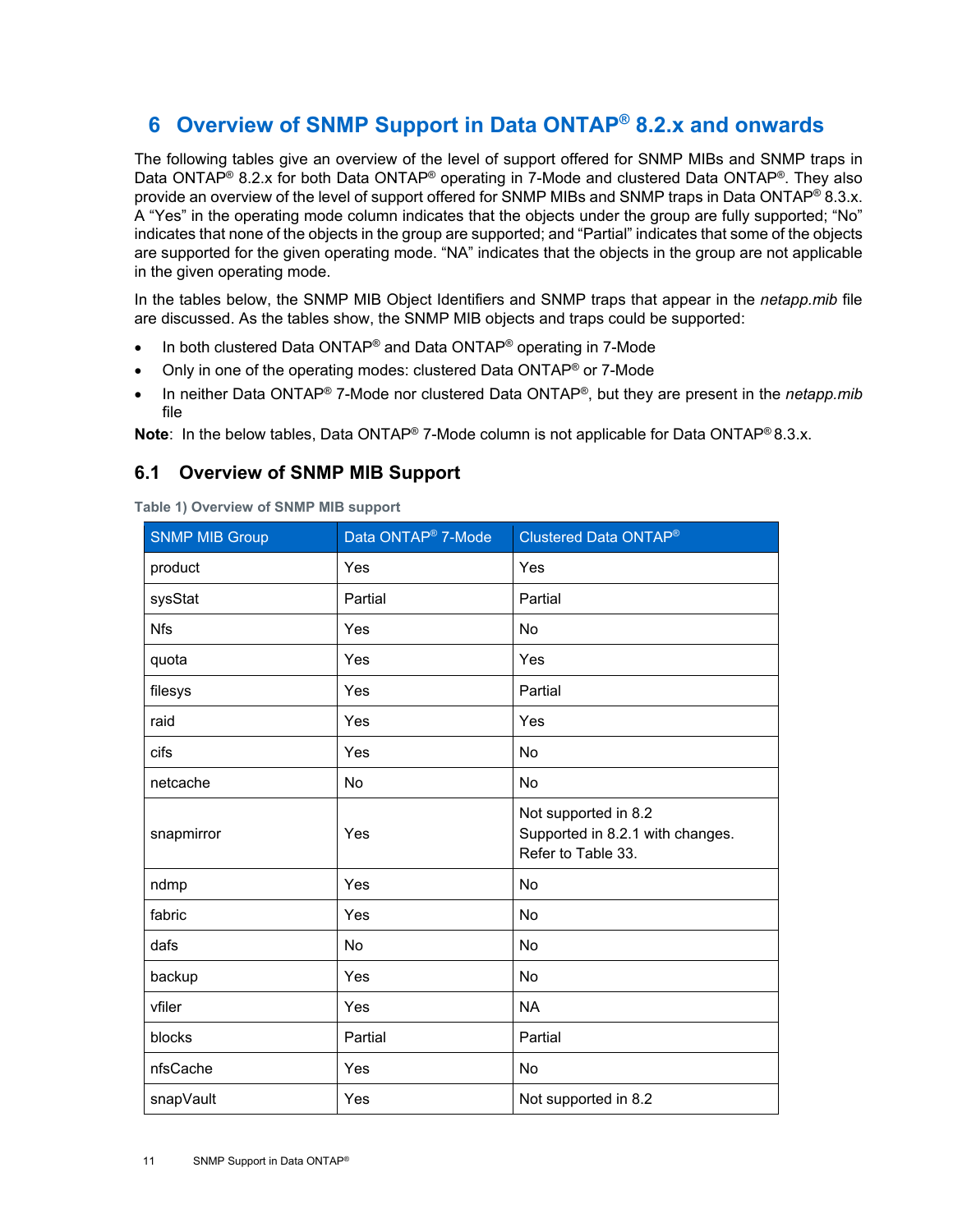| <b>SNMP MIB Group</b> | Data ONTAP <sup>®</sup> 7-Mode | Clustered Data ONTAP®                                  |  |
|-----------------------|--------------------------------|--------------------------------------------------------|--|
|                       |                                | Supported in 8.2.1 with changes.<br>Refer to Table 33. |  |
| compress              | <b>No</b>                      | <b>No</b>                                              |  |
| cluster               | Partial                        | Partial                                                |  |
| extcache              | Yes                            | <b>No</b>                                              |  |
| vserver               | <b>NA</b>                      | Yes                                                    |  |
| Qos                   | <b>No</b>                      | Yes                                                    |  |
| Ftpd                  | Yes                            | <b>No</b>                                              |  |
| storage               | Yes                            | Yes                                                    |  |
| network               | Partial                        | Partial in 8.2<br>Yes in 8.2.1 and 8.3.0               |  |
| Sis                   | Yes                            | Yes                                                    |  |
| sm                    | <b>NA</b>                      | No in 8.2<br>Yes in 8.2.1 and 8.3.0                    |  |

## <span id="page-11-0"></span>**6.2 Overview of SNMP Traps Support**

<span id="page-11-1"></span>**Table 2) Overview of SNMP traps support.**

| <b>SNMP Traps Group</b> | Data ONTAP <sup>®</sup> 7-Mode | Clustered Data ONTAP® |
|-------------------------|--------------------------------|-----------------------|
| App                     | Yes                            | Yes                   |
| Asup                    | Partial                        | Partial               |
| Auth                    | Yes                            | Yes                   |
| Av                      | No                             | No                    |
| Cf                      | Yes                            | Yes                   |
| Cifs                    | Yes                            | Partial               |
| Cmds                    | Yes                            | No                    |
| Config                  | Yes                            | Yes                   |
| Ds                      | Yes                            | Yes                   |
| disk                    | Yes                            | Yes                   |
| Ems                     | No                             | No                    |
| Esh                     | Yes                            | Yes                   |
| extCache                | Yes                            | Yes                   |
| Fci                     | Yes                            | Yes                   |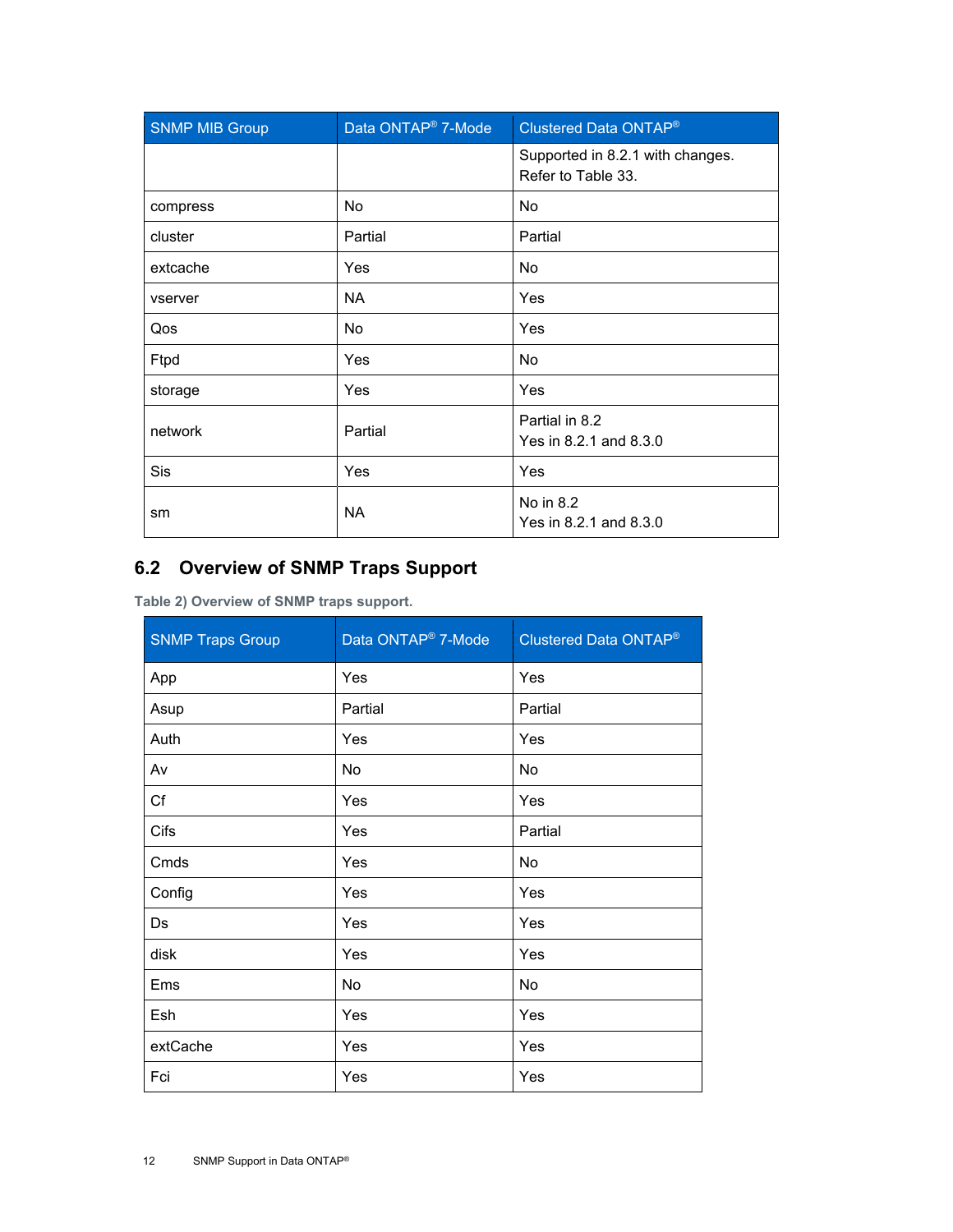| <b>SNMP Traps Group</b> | Data ONTAP <sup>®</sup> 7-Mode | <b>Clustered Data ONTAP®</b> |
|-------------------------|--------------------------------|------------------------------|
| Ftpd                    | Yes                            | No                           |
| healthMonitor           | No                             | Yes                          |
| Iscsi                   | Partial                        | Partial                      |
| Mgmt.                   | No                             | Yes                          |
| Mgr                     | Yes                            | Yes                          |
| Monitor                 | Partial                        | Partial                      |
| No                      | Yes                            | Yes                          |
| Pvif                    | Yes                            | Yes                          |
| Qos                     | No                             | Yes                          |
| Quota                   | Yes                            | Yes                          |
| Raid                    | Yes                            | Partial                      |
| rapid_restore           | No                             | <b>NA</b>                    |
| remoteVolume            | Yes                            | No                           |
| <b>R</b> I <sub>m</sub> | Yes                            | Yes                          |
| Sas                     | Yes                            | Yes                          |
| scsiAdapter             | Yes                            | Yes                          |
| scsiblade               | No                             | Yes                          |
| scsitarget              | Yes                            | Partial                      |
| ses                     | Yes                            | Yes                          |
| Sfo                     | Yes                            | Yes                          |
| Sftp                    | Yes                            | No                           |
| snapmirror              | Yes                            | No<br>Yes in 8.3.0           |
| Snmp                    | Partial                        | Yes                          |
| Ups                     | No                             | No                           |
| Vf                      | Yes                            | No                           |
| Vscan                   | Yes                            | Partial                      |
| Wafl                    | Yes                            | Yes                          |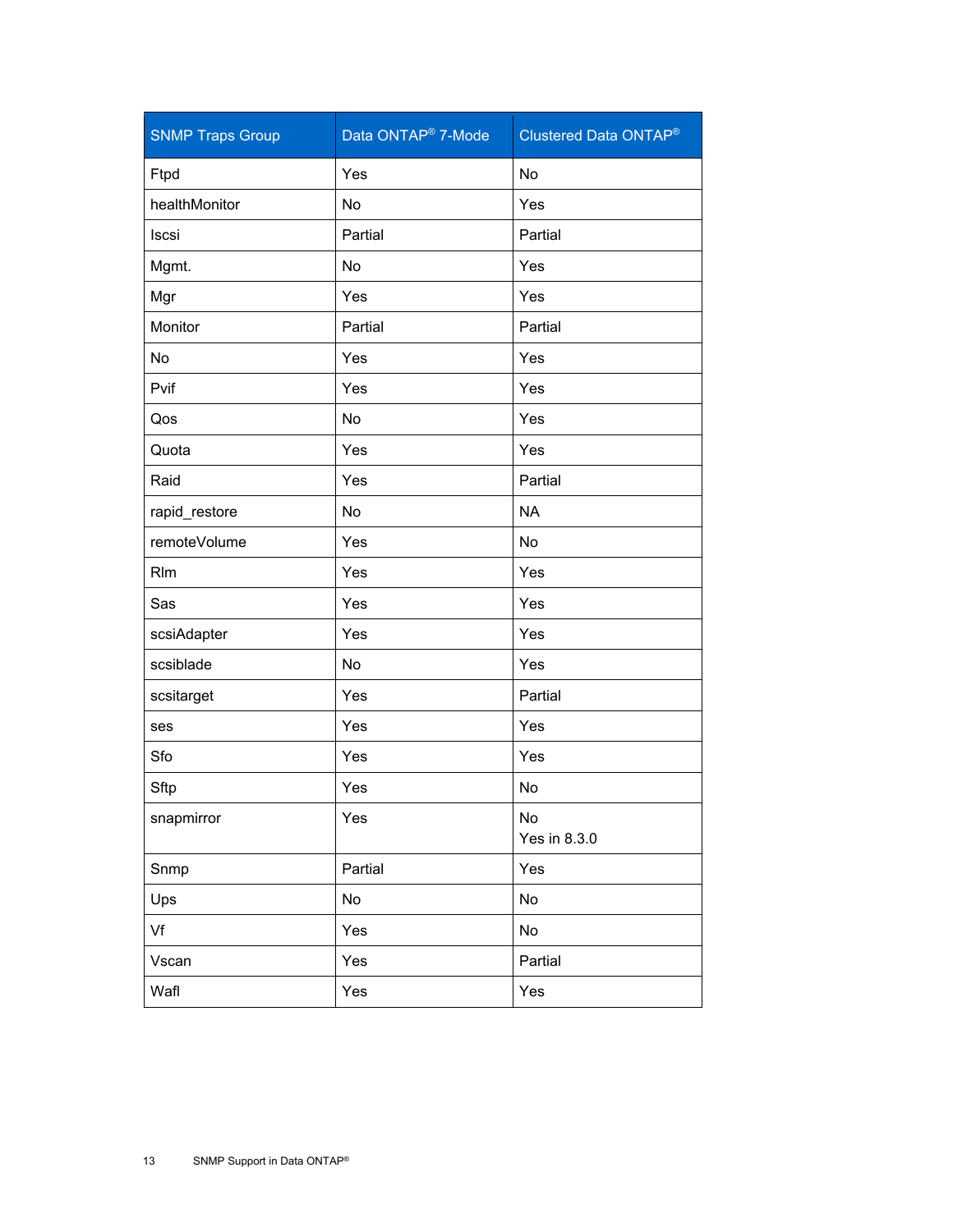# <span id="page-13-0"></span>**7 SNMP MIB Support for Data ONTAP® 8.2.x and onwards**

### <span id="page-13-1"></span>**7.1 SNMP MIB Support for Data ONTAP® 8.2**

The following tables give information about the level of SNMP MIB support for Data ONTAP® 8.2. In the tables, 7DOT refers to Data ONTAP® operating in 7-Mode and cDOT refers to clustered Data ONTAP®.

**Note:** In the Remarks column, MIB objects described as deprecated or obsolete are not supported. For MIB objects under sysStat.misc and netInterfaces.netifTable, the status field for the object in the n*etapp.mib* file indicates whether the same is deprecated or current.

| Group<br><b>Name</b> | Subtree/<br><b>Table Name</b>                                        | Object Identifier (OID)                              | Count of<br><b>Objects</b><br>(#Variables<br>/Fields) | 7DOT      | <b>cDOT</b> | <b>Remarks</b>                                                                                          |
|----------------------|----------------------------------------------------------------------|------------------------------------------------------|-------------------------------------------------------|-----------|-------------|---------------------------------------------------------------------------------------------------------|
| product              | Simple<br>Variables<br>(productType<br>to<br>productMachi<br>neType) | .1.3.6.1.4.1.789.1.1.1 to<br>.1.3.6.1.4.1.789.1.1.13 | 13                                                    | Yes       | Yes         |                                                                                                         |
| product              | productLicen<br>seTable                                              | .1.3.6.1.4.1.789.1.1.14                              | 7                                                     | <b>No</b> | <b>No</b>   | Deprecated.<br>The new table to use<br>for both 7DOT and<br>cDOT is licenseTable.<br>Refer to Table 21. |

<span id="page-13-2"></span>**Table 3) SNMP MIB support for group name: product.**

<span id="page-13-3"></span>**Table 4) SNMP MIB support for group name: sysStat.** 

| Group<br><b>Name</b> | Subtree/<br><b>Table Name</b> | Object Identifier (OID) | Count of<br><b>Objects</b><br>(#Variables/<br>Fields) | 7DOT | <b>cDOT</b> | <b>Remarks</b>                                            |
|----------------------|-------------------------------|-------------------------|-------------------------------------------------------|------|-------------|-----------------------------------------------------------|
| sysStat              | cpu                           | .1.3.6.1.4.1.789.1.2.1  | 13                                                    | Yes  | <b>No</b>   |                                                           |
| sysStat              | misc                          | .1.3.6.1.4.1.789.1.2.2  | 35                                                    | Yes  | <b>No</b>   |                                                           |
| sysStat              | cf                            | .1.3.6.1.4.1.789.1.2.3  | 8                                                     | Yes  | No          | Equivalent in cDOT is<br>haTable. Refer to<br>Table 26.   |
| sysStat              | environment                   | .1.3.6.1.4.1.789.1.2.4  | 5                                                     | Yes  | No          | Equivalent in cDOT is<br>nodeTable, Refer to<br>Table 21. |
| sysStat              | nvram                         | .1.3.6.1.4.1.789.1.2.5  | 1                                                     | Yes  | <b>No</b>   | Equivalent in cDOT is<br>nodeTable. Refer to<br>Table 21. |
| sysStat              | cp                            | .1.3.6.1.4.1.789.1.2.6  | 13                                                    | Yes  | <b>No</b>   |                                                           |
| sysStat              | autosupport                   | .1.3.6.1.4.1.789.1.2.7  | 4                                                     | Yes  | <b>Yes</b>  |                                                           |
| sysStat              | nodeStats                     | .1.3.6.1.4.1.789.1.2.10 | 13                                                    | No.  | Yes         |                                                           |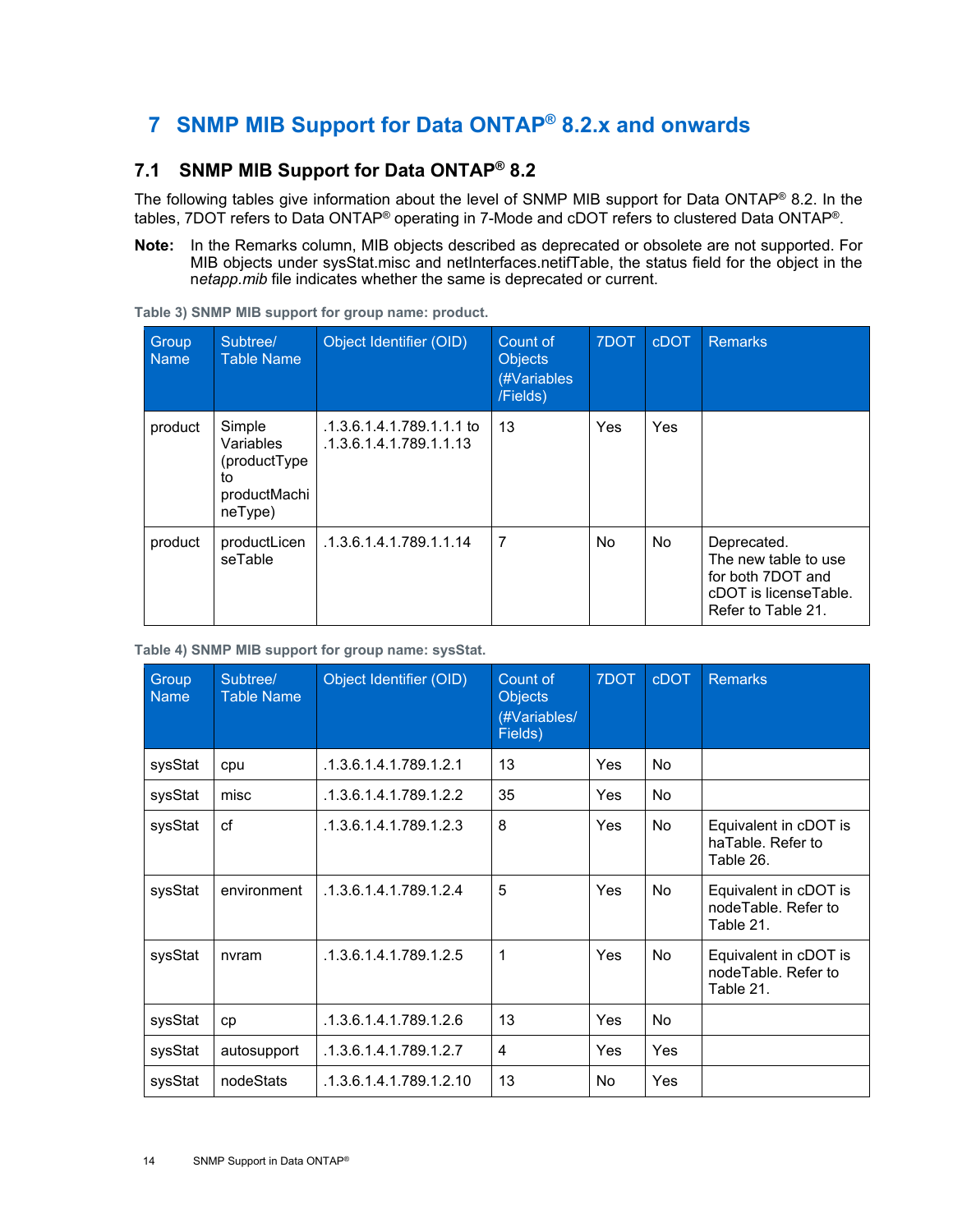<span id="page-14-0"></span>

| Group<br><b>Name</b> | Subtree/<br><b>Table Name</b> | Object Identifier (OID)  | Count of<br><b>Objects</b><br>(#Variables/<br>Fields) | 7DOT | <b>cDOT</b> | <b>Remarks</b> |
|----------------------|-------------------------------|--------------------------|-------------------------------------------------------|------|-------------|----------------|
| nfs                  | curNfs/rpcSer<br>v            | .1.3.6.1.4.1.789.1.3.1.1 | 15                                                    | Yes  | No          |                |
| nfs                  | curNfs/nfsSer<br>٧            | .1.3.6.1.4.1.789.1.3.1.2 | 213                                                   | Yes  | No          |                |
| nfs                  | curNfs/nfsPer<br>Client       | .1.3.6.1.4.1.789.1.3.1.3 | 1 variable<br>1 table with<br>125 fields              | Yes  | No.         |                |
| nfs                  | totNfs/trpcSer<br>v           | .1.3.6.1.4.1.789.1.3.2.1 | 5                                                     | Yes  | No.         |                |
| nfs                  | totNfs/tnfsSer<br>v           | .1.3.6.1.4.1.789.1.3.2.2 | 213                                                   | Yes  | No.         |                |
| nfs                  | nfsOptions                    | .1.3.6.1.4.1.789.1.3.3   | 1                                                     | Yes  | No.         |                |

<span id="page-14-1"></span>**Table 6) SNMP MIB support for group name: quota.** 

| Group<br><b>Name</b> | Subtree/Table<br>Name | <b>Object</b><br>Identifier (OID) | <b>Count of Objects</b><br>(#Variables/Fields)                                                                                        | 7DOT | <b>cDOT</b> | <b>Remarks</b>                                                                        |
|----------------------|-----------------------|-----------------------------------|---------------------------------------------------------------------------------------------------------------------------------------|------|-------------|---------------------------------------------------------------------------------------|
| quota                |                       | .1.3.6.1.4.1.78<br>9.1.4          | 2 variables<br>4 tables:<br>qrTable - 8 fields<br>qvStateTable - 5<br>fields<br>grVTable - 15<br>fields<br>$qrV2Table - 30$<br>fields | Yes  | Yes         | qrTable and qrVTable are<br>deprecated.<br>Use qvStateTable and<br>qrV2Table instead. |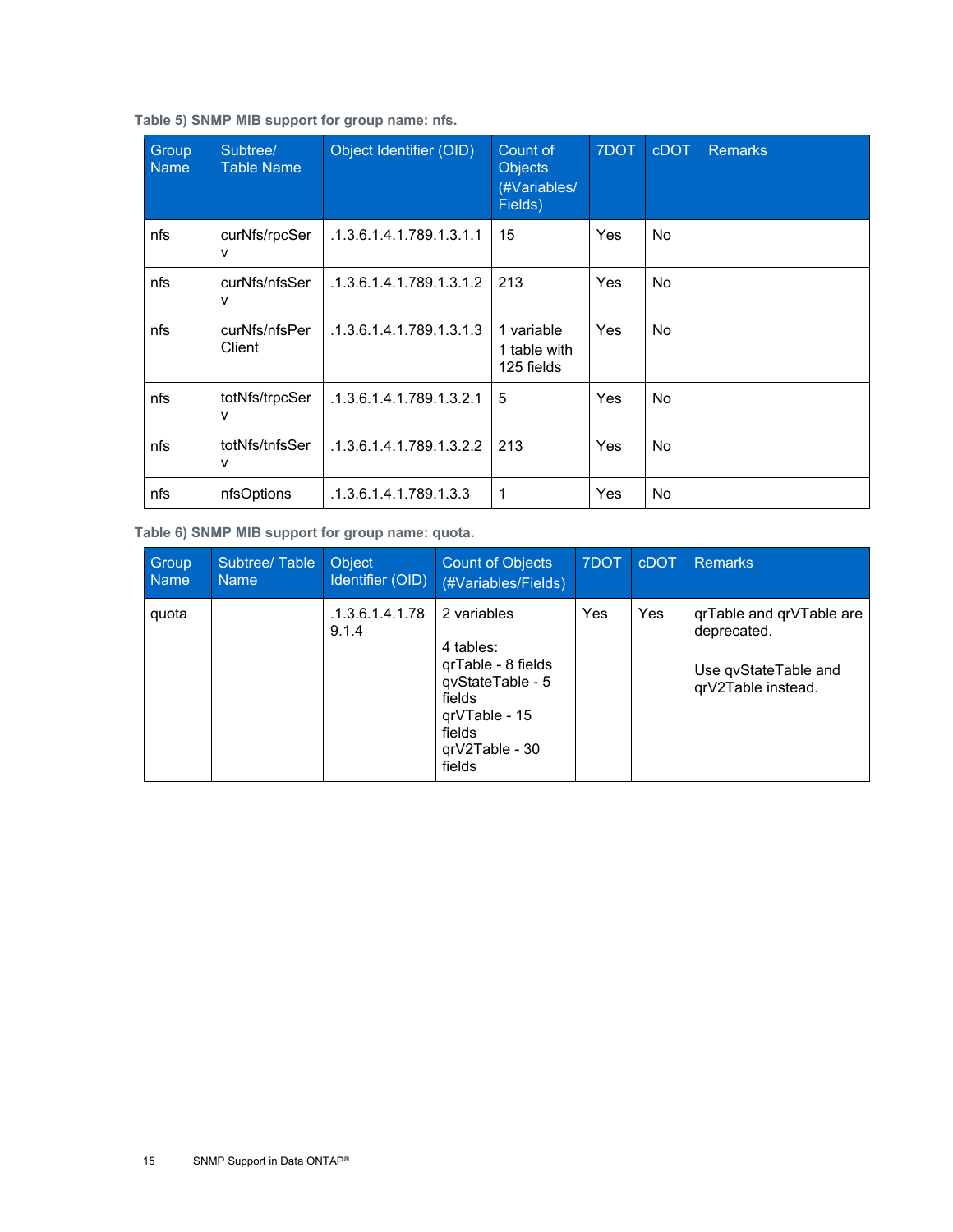| Group<br><b>Name</b> | Subtree/<br><b>Table Name</b> | Object Identifier (OID)                                                           | Count of<br><b>Objects</b><br>(#Variables/<br>Fields)                                                     | 7DOT | <b>cDOT</b> | <b>Remarks</b>                                                                                                                                                                      |
|----------------------|-------------------------------|-----------------------------------------------------------------------------------|-----------------------------------------------------------------------------------------------------------|------|-------------|-------------------------------------------------------------------------------------------------------------------------------------------------------------------------------------|
| filesys              | Simple<br>Variables           | $.1.3.6.1.4.1.789.1.5.1 - 3$                                                      | 3 variables<br>filesysMaxfil<br>esAvail,<br>filesysMaxfil<br>esUsed<br>and<br>filesysMaxfil<br>esPossible | Yes  | No          | Deprecated.<br>Use<br>dfEntry.dfMaxFilesAvail<br>dfEntry.dfMaxFilesUse<br>d<br>and<br>dfEntry.dfMaxFilesPos<br>sible instead, for both<br>7DOT and cDOT.<br>Refer to dfTable below. |
| filesys              | Simple<br>Variables           | .1.3.6.1.4.1.789.1.5.6.0<br>.1.3.6.1.4.1.789.1.5.9.0<br>.1.3.6.1.4.1.789.1.5.12.0 | 3 variables                                                                                               | Yes  | Yes         |                                                                                                                                                                                     |
| filesys              | fsStatus                      | .1.3.6.1.4.1.789.1.5.7.1-<br>4                                                    | 4 variables                                                                                               | Yes  | <b>No</b>   |                                                                                                                                                                                     |
| filesys              | dfTable                       | .1.3.6.1.4.1.789.1.5.4                                                            | 1 table with<br>43 fields                                                                                 | Yes  | Yes         |                                                                                                                                                                                     |
| filesys              | snapshot                      | .1.3.6.1.4.1.789.1.5.5                                                            | 3 tables:<br>slTable with<br>6 fields<br>slVTable<br>with 10<br>fields<br>sIQTable<br>with 10<br>fields   | Yes  | No          |                                                                                                                                                                                     |
| filesys              | volTable                      | .1.3.6.1.4.1.789.1.5.8                                                            | 29 fields                                                                                                 | Yes  | Yes         |                                                                                                                                                                                     |
| filesys              | qtreeTable                    | .1.3.6.1.4.1.789.1.5.10                                                           | 9 fields                                                                                                  | Yes  | Yes         |                                                                                                                                                                                     |
| filesys              | aggrTable                     | .1.3.6.1.4.1.789.1.5.11                                                           | 18 fields                                                                                                 | Yes  | Yes         |                                                                                                                                                                                     |
| filesys              | volMoveStat<br>usTable        | .1.3.6.1.4.1.789.1.5.13                                                           | 6 fields                                                                                                  | Yes  | No          |                                                                                                                                                                                     |

#### <span id="page-15-0"></span>**Table 7) SNMP MIB support for group name: filesys.**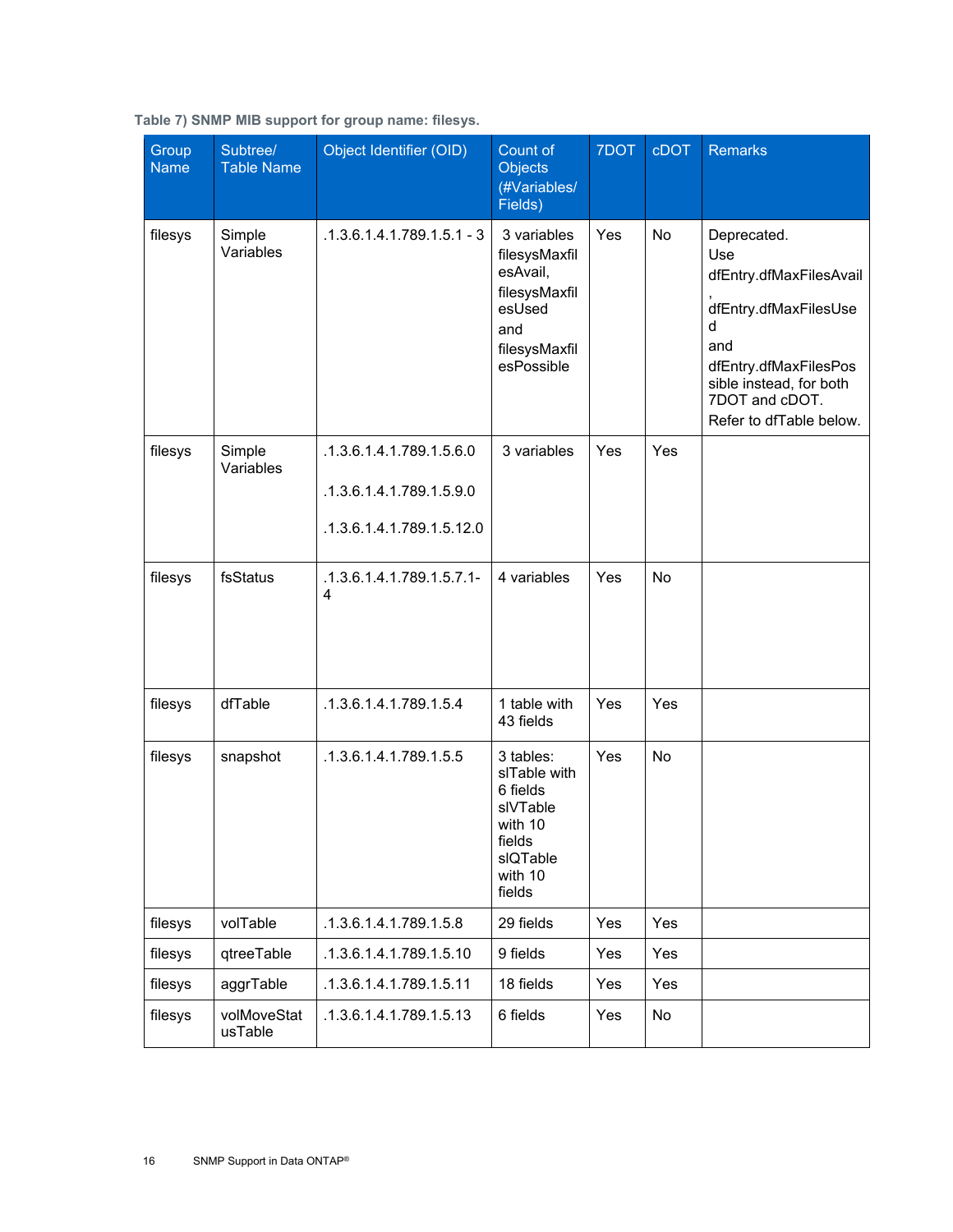| Group<br><b>Name</b> | Subtree/<br><b>Table Name</b> | Object Identifier (OID)                                             | Count of<br><b>Objects</b><br>(#Variables/<br>Fields) | 7DOT      | <b>cDOT</b> | <b>Remarks</b>                            |
|----------------------|-------------------------------|---------------------------------------------------------------------|-------------------------------------------------------|-----------|-------------|-------------------------------------------|
| raid                 | Simple<br>Variables           | $.1.3.6.1.4.1.789.1.6.5 - 8$<br>.1.3.6.1.4.1.789.1.6.12             | 5 variables                                           | Yes       | <b>No</b>   |                                           |
| raid                 | raidTable                     | .1.3.6.1.4.1.789.1.6.1                                              | 11 fields                                             | <b>No</b> | <b>No</b>   | Deprecated.<br>Use raidVTable<br>instead. |
| raid                 | raidVTable                    | .1.3.6.1.4.1.789.1.6.2                                              | 37 fields                                             | Yes       | Yes         |                                           |
| raid                 | spareTable                    | .1.3.6.1.4.1.789.1.6.3                                              | 24 fields                                             | Yes       | Yes         |                                           |
| raid                 | diskSummar<br>у               | .1.3.6.1.4.1.789.1.6.4.1.<br>0 -<br>.1.3.6.1.4.1.789.1.6.4.11<br>.0 | 11 variables                                          | Yes       | Yes         |                                           |
| raid                 | otherDiskTab<br>le            | .1.3.6.1.4.1.789.1.6.9                                              | 23 fields                                             | Yes       | <b>No</b>   |                                           |
| raid                 | raidPTable                    | .1.3.6.1.4.1.789.1.6.10                                             | 35 fields                                             | Yes       | <b>No</b>   |                                           |
| raid                 | plexTable                     | .1.3.6.1.4.1.789.1.6.11                                             | 5 fields                                              | Yes       | Yes         |                                           |
| raid                 | outOfDateDis<br>kTable        | .1.3.6.1.4.1.789.1.6.13                                             | 22 fields                                             | Yes       | <b>No</b>   |                                           |

<span id="page-16-0"></span>**Table 8) SNMP MIB support for group name: raid.** 

<span id="page-16-1"></span>**Table 9) SNMP MIB support for group name: cifs.** 

| Group<br><b>Name</b> | Subtree/<br>Table Name | Object Identifier (OID)  | Count of<br><b>Objects</b><br>(#Variables/<br>Fields) | 7DOT | <b>cDOT</b> | <b>Remarks</b> |
|----------------------|------------------------|--------------------------|-------------------------------------------------------|------|-------------|----------------|
| cifs                 | cifsOptions            | .1.3.6.1.4.1.789.1.7.1   | 22 variables                                          | Yes  | No.         |                |
| cifs                 | cifsInfo               | .1.3.6.1.4.1.789.1.7.2   | 19 variables                                          | Yes  | No.         |                |
| cifs                 | cifsStats/cifs<br>Serv | .1.3.6.1.4.1.789.1.7.3.1 | 263<br>variables                                      | Yes  | No.         |                |
| cifs                 | cifsMisc               | .1.3.6.1.4.1.789.1.7.4   | 55 variables                                          | Yes  | No.         |                |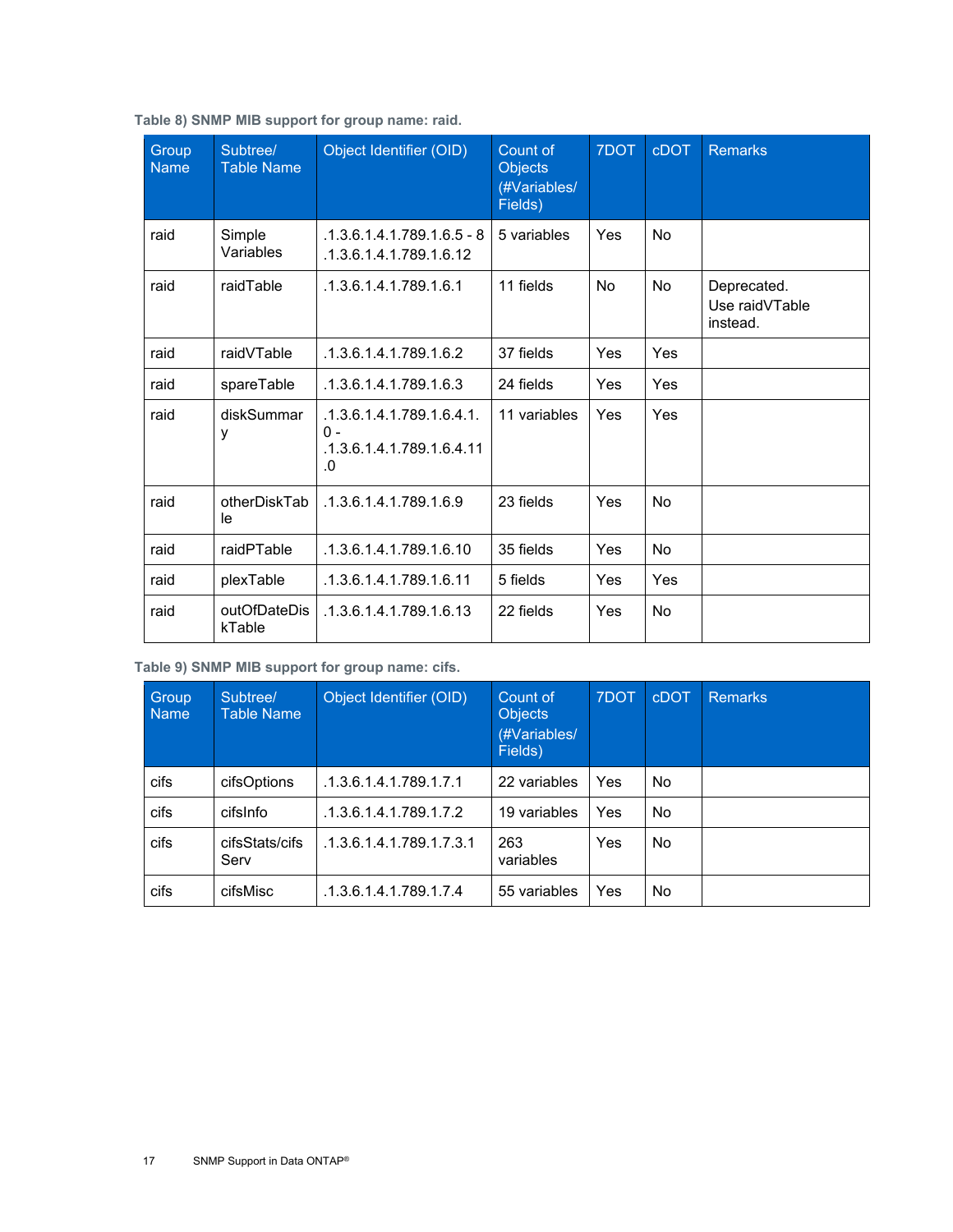<span id="page-17-0"></span>**Table 10) SNMP MIB support for group name: netcache.** 

| Group<br><b>Name</b> | Subtree/Table<br><b>Name</b> | Object Identifier (OID)  | <b>Count of Objects</b><br>(#Variables/Fields) | 7DOT | <b>cDOT</b> | <b>Remarks</b> |
|----------------------|------------------------------|--------------------------|------------------------------------------------|------|-------------|----------------|
|                      |                              | .1.3.6.1.4.1.789.1.8     | 171 simple<br>variables                        | No.  | No.         | Obsolete       |
| netcache             | nclnfo/accelm<br>onitor      | .1.3.6.1.4.1.789.1.8.2.3 | 1 table with 4<br>fields                       | No.  | No.         | Obsolete       |
| netcache             | ncStats/ncHttp               | .1.3.6.1.4.1.789.1.8.3.6 | 2 tables with 4<br>fields each                 | No.  | No.         | Obsolete       |
| netcache             | ncStats/ncStre<br>aming      | .1.3.6.1.4.1.789.1.8.3.9 | 1 table with 4<br>fields                       | No.  | No.         | Obsolete       |

<span id="page-17-1"></span>**Table 11) SNMP MIB support for group name: snapmirror.** 

| Group<br><b>Name</b> | Subtree/<br><b>Table Name</b>                        | Object Identifier (OID) | Count of<br><b>Objects</b><br>(#Variables/<br>Fields) | 7DOT | <b>cDOT</b> | <b>Remarks</b> |
|----------------------|------------------------------------------------------|-------------------------|-------------------------------------------------------|------|-------------|----------------|
| snapmirror           |                                                      | .1.3.6.1.4.1.789.1.9    | 19 simple<br>variables                                | Yes  | No.         |                |
| snapmirror           | snapmirrorSt<br>atusTable<br>snapmirrorCo<br>nnTable | .1.3.6.1.4.1.789.1.9    | 1 table with<br>22 fields<br>1 table with<br>7 fields | Yes  | No.         |                |

<span id="page-17-2"></span>**Table 12) SNMP MIB support for group name: ndmp.** 

| Group<br><b>Name</b> | Subtree/<br><b>Table Name</b> | Object Identifier (OID) | Count of<br><b>Objects</b><br>(#Variables/<br>Fields) | 7DOT | <b>cDOT</b> | Remarks |
|----------------------|-------------------------------|-------------------------|-------------------------------------------------------|------|-------------|---------|
| ndmp                 |                               | .1.3.6.1.4.1.789.1.10   | 11                                                    | Yes  | No          |         |

<span id="page-17-3"></span>**Table 13) SNMP MIB support for group name: fabric.** 

| Group<br><b>Name</b> | Subtree/<br><b>Table Name</b> | Object Identifier (OID) | Count of<br><b>Objects</b><br>(#Variables/<br>Fields) | 7DOT | <b>cDOT</b> | <b>Remarks</b> |
|----------------------|-------------------------------|-------------------------|-------------------------------------------------------|------|-------------|----------------|
| fabric               |                               | .1.3.6.1.4.1.789.1.11   | 1                                                     | Yes  | No.         |                |
| fabric               | fabricTable                   | .1.3.6.1.4.1.789.1.11.2 | 5                                                     | Yes  | No.         |                |
| fabric               | switchTable                   | .1.3.6.1.4.1.789.1.11.3 | 16                                                    | Yes  | No.         |                |
| fabric               | portTable                     | .1.3.6.1.4.1.789.1.11.4 | 8                                                     | Yes  | No.         |                |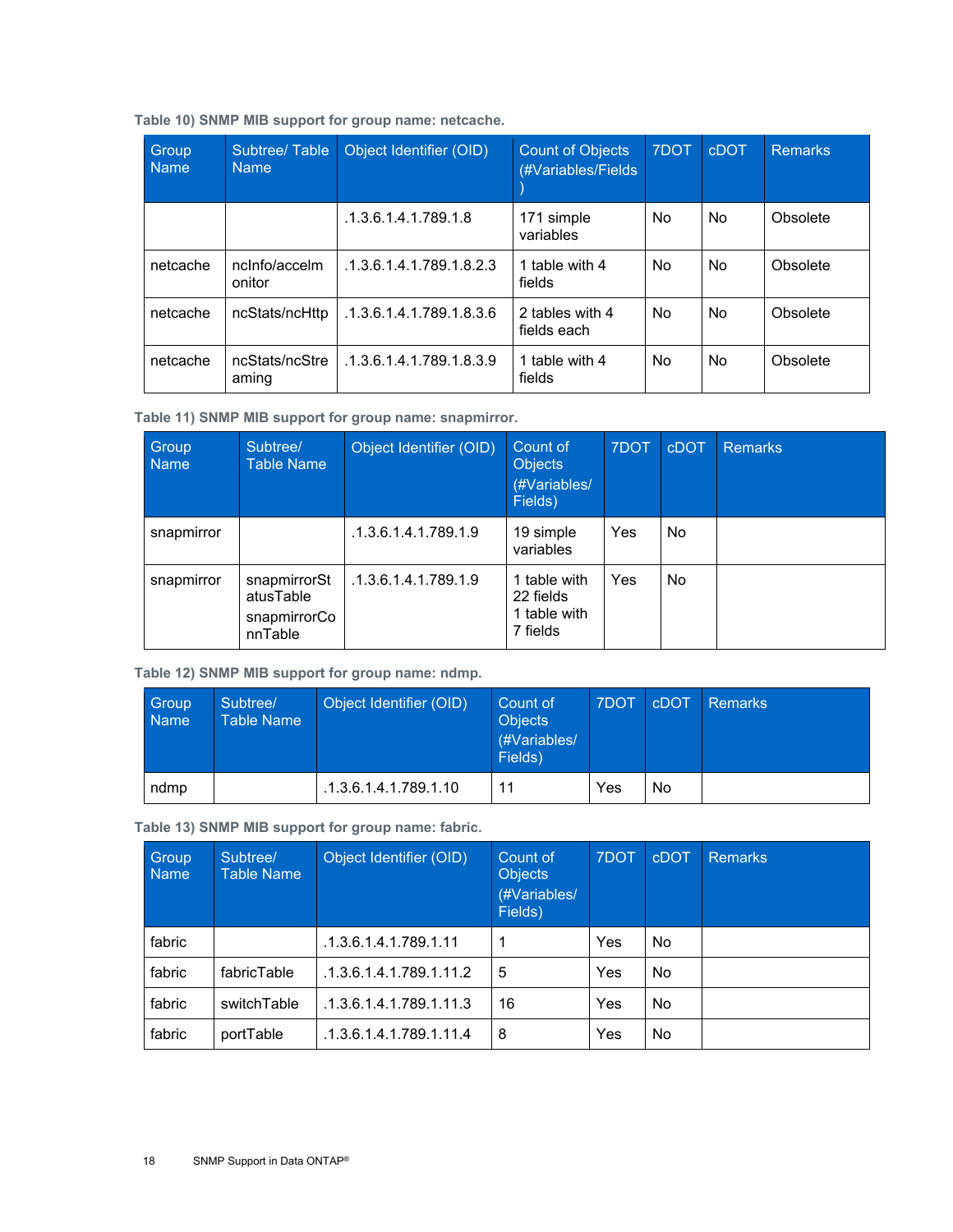| Group<br><b>Name</b> | Subtree/<br><b>Table Name</b> | Object Identifier (OID)        | Count of<br><b>Objects</b><br>(#Variables/<br>Fields) | 7DOT      | <b>cDOT</b> | <b>Remarks</b> |
|----------------------|-------------------------------|--------------------------------|-------------------------------------------------------|-----------|-------------|----------------|
| dafs                 |                               | .1.3.6.1.4.1.789.1.12          | $\Omega$                                              | No        | <b>No</b>   |                |
| dafs                 | dafsOptions                   | .1.3.6.1.4.1.789.1.12.1        | 14                                                    | No        | <b>No</b>   | Obsolete       |
| dafs                 | dafsNicTable                  | .1.3.6.1.4.1.789.1.12.2        | 10                                                    | No        | No          |                |
| dafs                 | curDafs                       | .1.3.6.1.4.1.789.1.12.3        | $\overline{2}$                                        | No        | <b>No</b>   | Obsolete       |
| dafs                 | totDafs                       | .1.3.6.1.4.1.789.1.12.4        | 62                                                    | No        | No          |                |
| dafs                 | dafsSesionT<br>able           | .1.3.6.1.4.1.789.1.12.5        | 15                                                    | No        | <b>No</b>   |                |
| dafs                 | dafsExportTa<br>ble           | .1.3.6.1.4.1.789.1.12.6        | 6                                                     | <b>No</b> | <b>No</b>   |                |
| vi                   | viaNodeCon<br>nection         | .1.3.6.1.4.1.789.1.13.1        | 22                                                    | No        | No          |                |
| vi                   | viaConnTabl<br>e              | .1.3.6.1.4.1.789.1.13.1.2<br>3 | 20                                                    | No        | <b>No</b>   |                |
| vi                   | viaErrors                     | .1.3.6.1.4.1.789.1.13.2        | $\overline{7}$                                        | <b>No</b> | No          |                |
| vi                   | viaNicAttribut<br>es          | .1.3.6.1.4.1.789.1.13.3        | 24                                                    | No        | <b>No</b>   |                |

<span id="page-18-0"></span>**Table 14) SNMP MIB support for group name: dafs.** 

<span id="page-18-1"></span>**Table 15) SNMP MIB support for group name: backup.**

| Group,<br><b>Name</b> | Subtree/<br>Table Name | Object Identifier (OID)   | Count of<br><b>Objects</b><br>(#Variables/<br>Fields) | 7DOT | <b>cDOT</b> | <b>Remarks</b> |
|-----------------------|------------------------|---------------------------|-------------------------------------------------------|------|-------------|----------------|
| backup                |                        | .1.3.6.1.4.1.789.1.14     | 0                                                     | Yes  | No.         |                |
| backup                | dump                   | .1.3.6.1.4.1.789.1.14.1   | 4                                                     | Yes  | No.         |                |
| backup                | dmpTable               | .1.3.6.1.4.1.789.1.14.1.5 | 12                                                    | Yes  | No.         |                |
| backup                | restore                | .1.3.6.1.4.1.789.1.14.2   | 4                                                     | Yes  | No.         |                |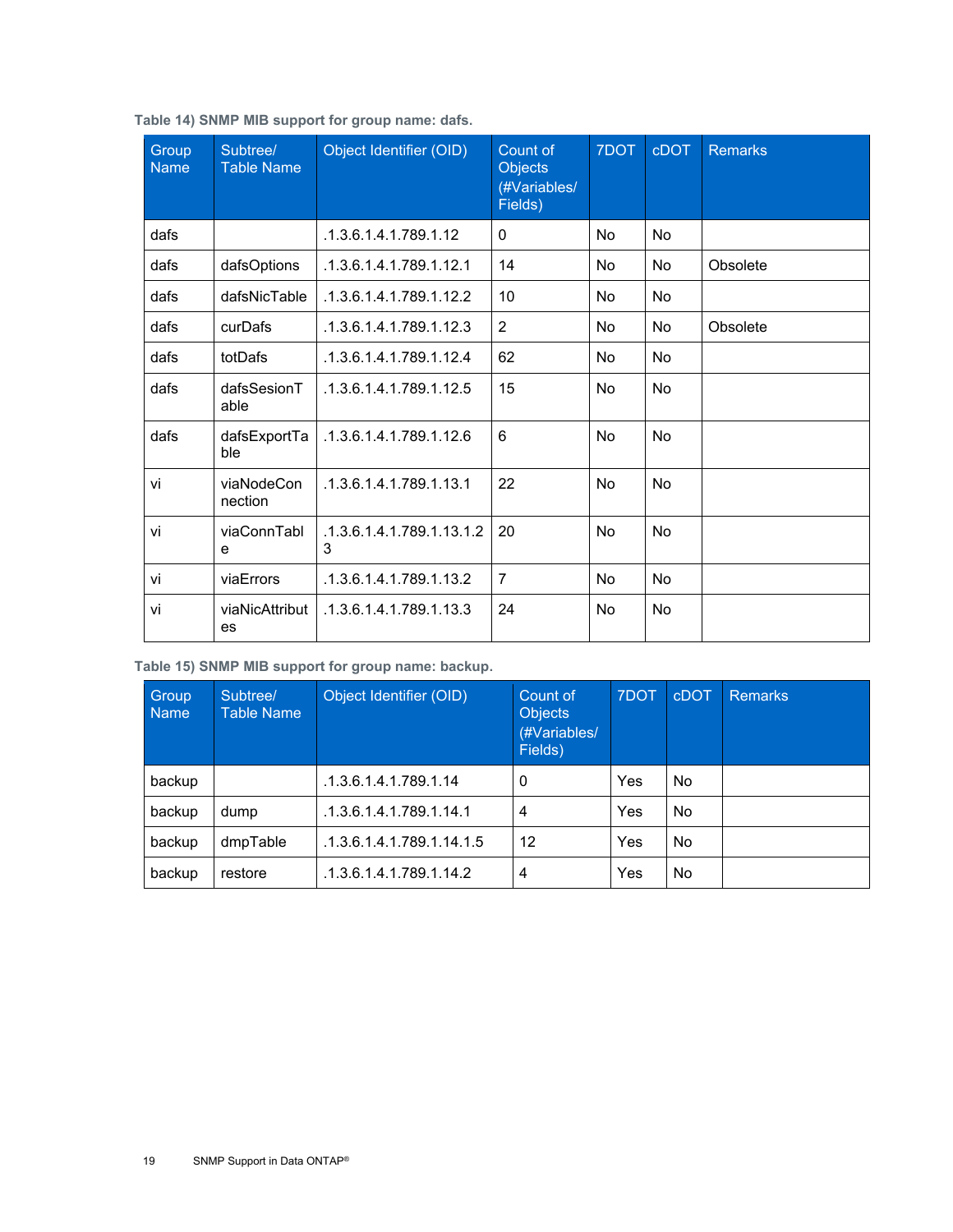| Group<br><b>Name</b> | Subtree/<br><b>Table Name</b> | Object Identifier (OID) | Count of<br><b>Objects</b><br>(#Variables/<br>Fields) | 7DOT | <b>cDOT</b> | <b>Remarks</b>                               |
|----------------------|-------------------------------|-------------------------|-------------------------------------------------------|------|-------------|----------------------------------------------|
| vfiler               |                               | .1.3.6.1.4.1.789.1.16   | 2                                                     | Yes  | <b>NA</b>   | vFiler <sup>®</sup> unit is 7DOT<br>specific |
| vfiler               | vfTable                       | .1.3.6.1.4.1.789.1.16.3 | 9                                                     | Yes  | <b>NA</b>   |                                              |
| vfiler               | vflpTable                     | .1.3.6.1.4.1.789.1.16.4 | 3                                                     | Yes  | <b>NA</b>   |                                              |
| vfiler               | vfSpTable                     | .1.3.6.1.4.1.789.1.16.5 | 3                                                     | Yes  | <b>NA</b>   |                                              |
| vfiler               | vfProTable                    | .1.3.6.1.4.1.789.1.16.6 | $\overline{4}$                                        | Yes  | <b>NA</b>   |                                              |

<span id="page-19-0"></span>**Table 16) SNMP MIB support for group name: vfiler.** 

<span id="page-19-1"></span>**Table 17) SNMP MIB support for group name: blocks.** 

**Note**: For SNMP queries on objects of this group to work correctly, **snmp.san.enable** option should be enabled.

| Group<br><b>Name</b> | Subtree/<br><b>Table Name</b>     | Object Identifier (OID)                     | Count of<br><b>Objects</b><br>(#Variables/<br>Fields) | 7DOT | <b>cDOT</b> | <b>Remarks</b> |
|----------------------|-----------------------------------|---------------------------------------------|-------------------------------------------------------|------|-------------|----------------|
| blocks               |                                   | .1.3.6.1.4.1.789.1.17                       | 21                                                    | Yes  | <b>No</b>   |                |
| blocks               | lun                               | .1.3.6.1.4.1.789.1.17.15                    | $\mathbf{1}$                                          | Yes  | <b>No</b>   |                |
| blocks               | lunTable                          | .1.3.6.1.4.1.789.1.17.15.<br>2              | 37                                                    | Yes  | Yes         |                |
| blocks               | lunMapTable                       | .1.3.6.1.4.1.789.1.17.15.<br>3              | 6                                                     | Yes  | Yes         |                |
| blocks               | initiator                         | .1.3.6.1.4.1.789.1.17.16                    | 0                                                     | Yes  | Yes         |                |
| blocks               | initiatorGroup<br>Table           | .1.3.6.1.4.1.789.1.17.16.<br>1.             | $9\,$                                                 | Yes  | Yes         |                |
| blocks               | initiatorGroup<br>MemberTabl<br>e | .1.3.6.1.4.1.789.1.17.16.<br>$\overline{2}$ | 3                                                     | Yes  | Yes         |                |
| blocks               | initiatorListTa<br>ble            | .1.3.6.1.4.1.789.1.17.16.<br>3              | 8                                                     | Yes  | <b>No</b>   |                |
| blocks               | fcpTarget                         | .1.3.6.1.4.1.789.1.17.17                    | $\mathbf{0}$                                          | Yes  | No          |                |
| blocks               | fcpTargetTab<br>le                | .1.3.6.1.4.1.789.1.17.17.<br>1              | 9                                                     | Yes  | No          |                |
| blocks               | pset                              | .1.3.6.1.4.1.789.1.17.19                    | $\mathbf 0$                                           | Yes  | Yes         |                |
| blocks               | psetTable                         | .1.3.6.1.4.1.789.1.17.19.<br>1              | 4                                                     | Yes  | Yes         |                |
| blocks               | psetMember<br>Table               | .1.3.6.1.4.1.789.1.17.19.<br>$\overline{2}$ | $\overline{4}$                                        | Yes  | Yes         |                |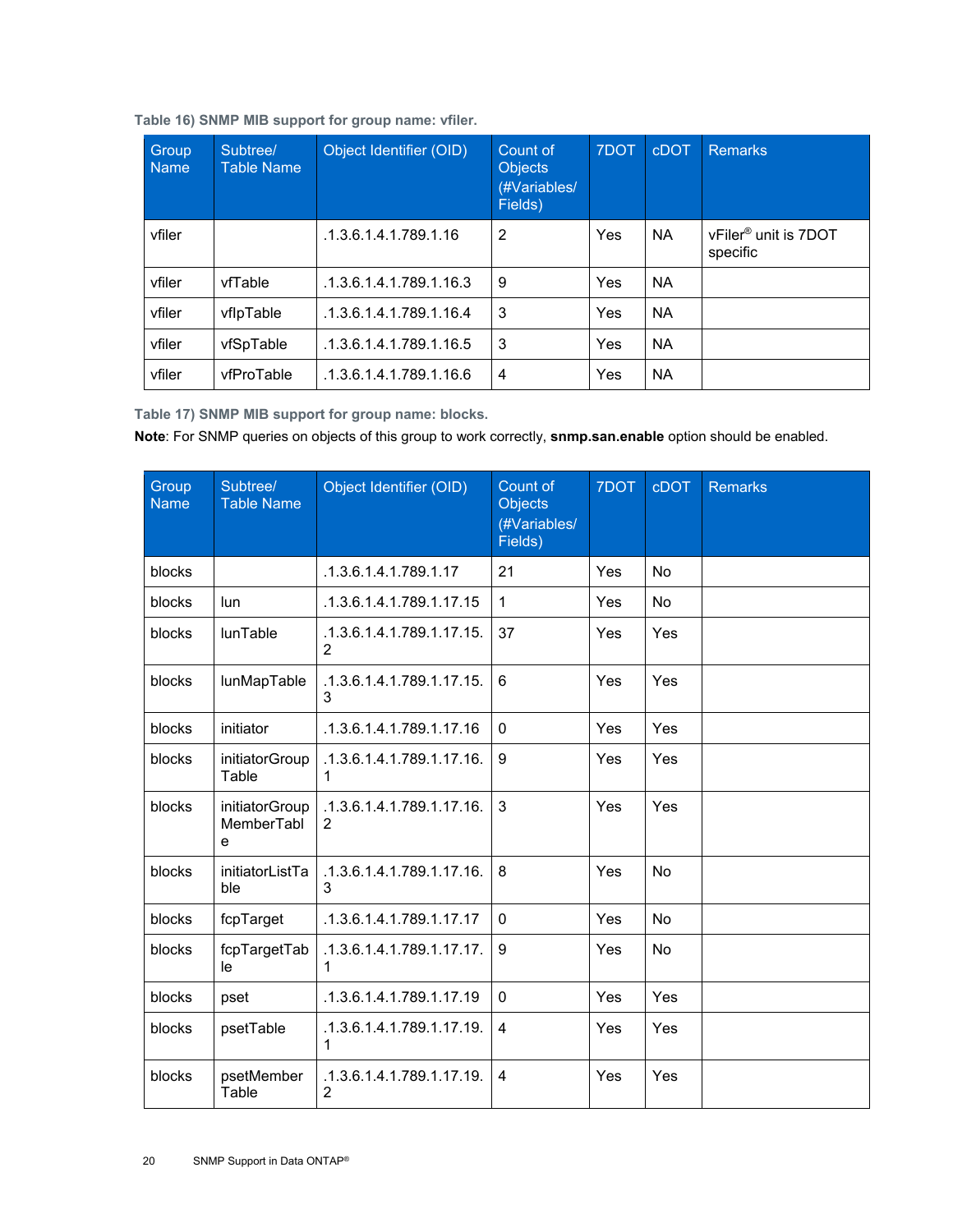| Group<br><b>Name</b> | Subtree/<br><b>Table Name</b> | Object Identifier (OID)   | Count of<br><b>Objects</b><br>(#Variables/<br>Fields) | 7DOT | cDOT | <b>Remarks</b> |
|----------------------|-------------------------------|---------------------------|-------------------------------------------------------|------|------|----------------|
| blocks               | fcpTargetPor                  | .1.3.6.1.4.1.789.1.17.26  | $\Omega$                                              | No.  | Yes  |                |
| blocks               | fcpTargetPor<br>tTable        | .1.3.6.1.4.1.789.1.17.26. | 5                                                     | No.  | Yes  |                |
| blocks               | fcpTargetLif                  | .1.3.6.1.4.1.789.1.17.27  | l 0                                                   | No.  | Yes  |                |
| blocks               | fcpTargetLifT<br>able         | .1.3.6.1.4.1.789.1.17.27. | l 8                                                   | No.  | Yes  |                |

<span id="page-20-0"></span>**Table 18) SNMP MIB support for group name: nfscache.** 

| Group<br><b>Name</b> | Subtree/<br><b>Table</b><br><b>Name</b> | Object Identifier (OID) | Count of<br><b>Objects</b><br>(#Variables/<br>Fields) | 7DOT | <b>cDOT</b> | <b>Remarks</b> |
|----------------------|-----------------------------------------|-------------------------|-------------------------------------------------------|------|-------------|----------------|
| nfsCache             |                                         | .1.3.6.1.4.1.789.1.18   | 0                                                     | Yes  | No          |                |
| nfsCache             | nfsCacheO<br>ptions                     | .1.3.6.1.4.1.789.1.18.1 | 2                                                     | Yes  | <b>No</b>   |                |
| nfsCache             | nfsCacheSt  <br>ats                     | .1.3.6.1.4.1.789.1.18.2 | 34                                                    | Yes  | No.         |                |

<span id="page-20-1"></span>**Table 19) SNMP MIB support for group name: snapVault.** 

| Group<br>Name | Subtree/Table<br><b>Name</b> | Object Identifier (OID) | Count of<br><b>Objects</b>                                                                                                                           | 7DOT | <b>cDOT</b>                     | <b>Remarks</b>                                               |
|---------------|------------------------------|-------------------------|------------------------------------------------------------------------------------------------------------------------------------------------------|------|---------------------------------|--------------------------------------------------------------|
| snapVault     |                              | .1.3.6.1.4.1.789.1.19   | 11 simple<br>variables<br>3 Tables:<br>snapvault<br>StatusTab<br>le - 18<br>fields<br>snapvault<br>HostTable<br>$-6$ fields<br>snapvault<br>SchedTab | Yes  | No in<br>8.2<br>Yes in<br>8.2.1 | Equivalent for cDOT in<br>8.2.1 is sm. Refer to<br>Table 33. |
|               |                              |                         | $le -6$<br>fields                                                                                                                                    |      |                                 |                                                              |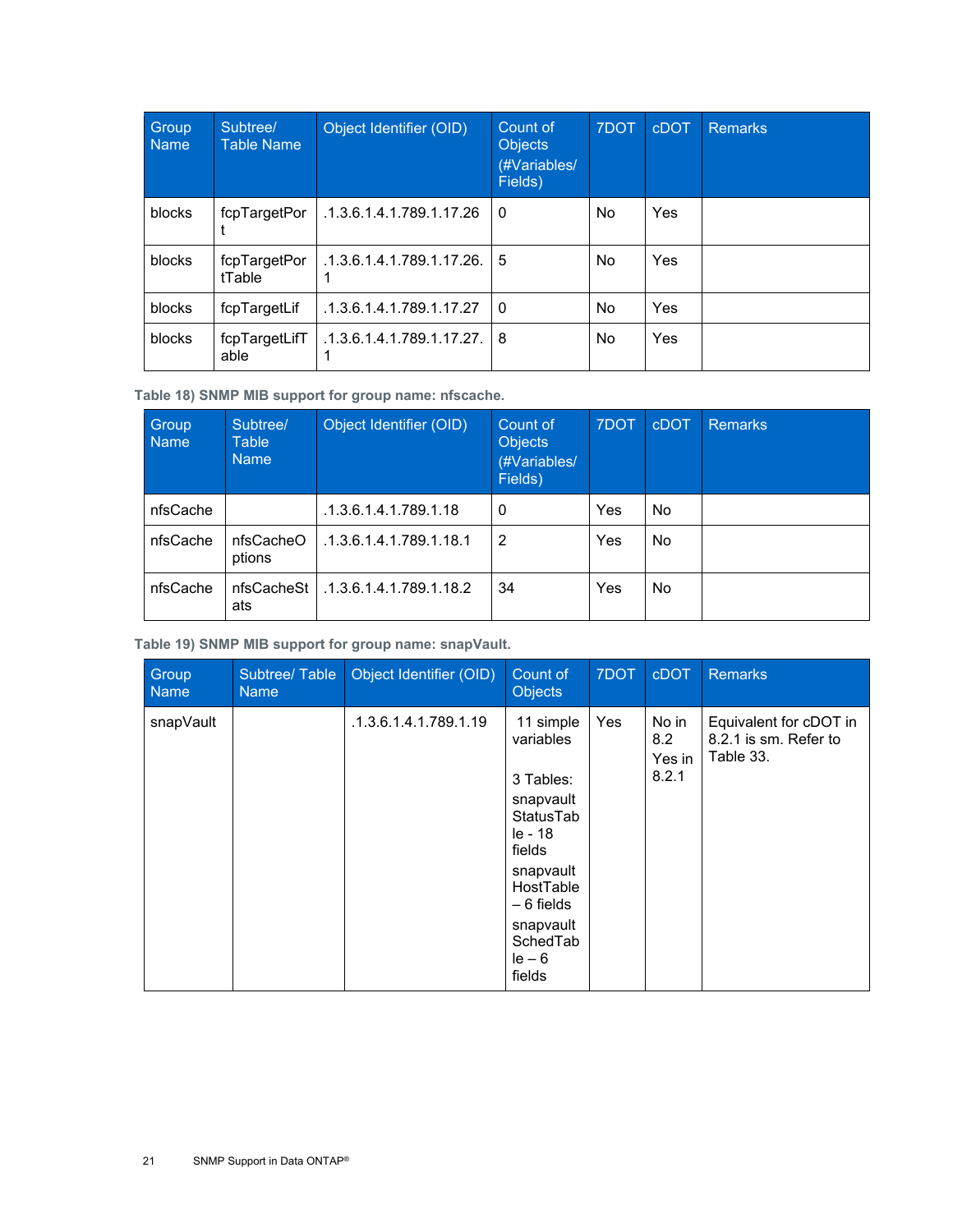<span id="page-21-0"></span>**Table 20) SNMP MIB support for group name: compress.** 

| Group<br><b>Name</b> | Subtree/<br><b>Table</b><br><b>Name</b> | Object Identifier<br>(OID)                    | <b>Count of Objects</b><br>(#Variables/Fields) | 7DOT | cDOT | Remarks                                                                               |
|----------------------|-----------------------------------------|-----------------------------------------------|------------------------------------------------|------|------|---------------------------------------------------------------------------------------|
| compress             |                                         | .1.3.6.1.4.1.789.1.   1 simple variable<br>24 | 1 table with 9 fields                          | No   | No   | Deprecated.<br>Use dfTable and<br>sisTable instead. Refer<br>to Table 7 and Table 28. |

<span id="page-21-1"></span>**Table 21) SNMP MIB support for group name: cluster.** 

| Group<br><b>Name</b> | Subtree/Table<br><b>Name</b> | Object Identifier (OID) | Count of<br><b>Objects</b><br>(#Variables/<br>Fields) | 7DOT      | <b>cDOT</b> | <b>Remarks</b>                                                                   |
|----------------------|------------------------------|-------------------------|-------------------------------------------------------|-----------|-------------|----------------------------------------------------------------------------------|
| cluster              | clusterIdentity              | .1.3.6.1.4.1.789.1.25.1 | 3 simple<br>variables                                 | <b>NA</b> | Yes         |                                                                                  |
| cluster              | nodeTable                    | .1.3.6.1.4.1.789.1.25.2 | 24 fields                                             | <b>No</b> | Yes         | Equivalents in 7DOT<br>are nyram and<br>environment tables.<br>Refer to Table 4. |
| cluster              | clusterLicense<br>Table      | .1.3.6.1.4.1.789.1.25.3 | 6 fields                                              | <b>No</b> | <b>No</b>   | Applies only to cDOT<br>but deprecated now.<br>Use licenseTable<br>instead.      |
| cluster              | licenseTable                 | .1.3.6.1.4.1.789.1.25.4 | 8 fields                                              | Yes       | Yes         |                                                                                  |

<span id="page-21-2"></span>**Table 22) SNMP MIB support for group name: extcache.** 

| Group<br><b>Name</b> | Subtree/<br><b>Table Name</b> | Object Identifier (OID) | Count of<br><b>Objects</b><br>(#Variables/<br>Fields) | 7DOT | <b>cDOT</b> | <b>Remarks</b> |
|----------------------|-------------------------------|-------------------------|-------------------------------------------------------|------|-------------|----------------|
| extcache             |                               | .1.3.6.1.4.1.789.1.26   | 20 simple<br>variables                                | Yes  | No          |                |

<span id="page-21-3"></span>**Table 23) SNMP MIB support for group name: vserver.** 

| Group<br><b>Name</b> | Subtree/<br><b>Table Name</b> | Object Identifier (OID) | Count of<br><b>Objects</b><br>(#Variables/<br>Fields) | 7DOT | <b>cDOT</b> | Remarks |
|----------------------|-------------------------------|-------------------------|-------------------------------------------------------|------|-------------|---------|
| vserver              |                               | .1.3.6.1.4.1.789.1.27   | 1 table with<br>22 entries                            | NА   | Yes         |         |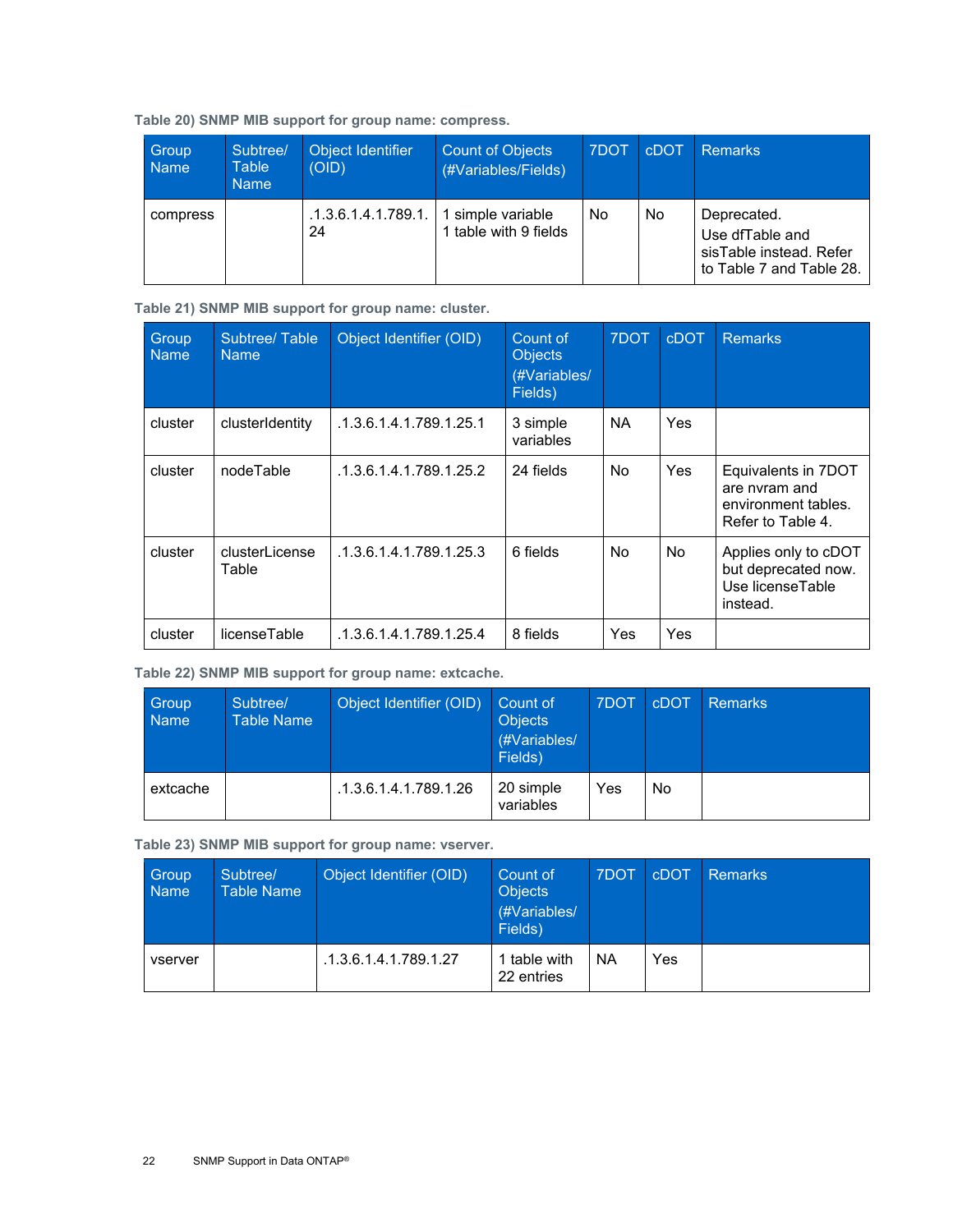#### <span id="page-22-0"></span>**Table 24) SNMP MIB support for group name: qos.**

| Group<br><b>Name</b> | Subtree/<br><b>Table Name</b>     | Object Identifier (OID) | Count of<br><b>Objects</b><br>(#Variables/<br>Fields) | 7DOT | <b>cDOT</b> | <b>Remarks</b>                                                                                         |
|----------------------|-----------------------------------|-------------------------|-------------------------------------------------------|------|-------------|--------------------------------------------------------------------------------------------------------|
| qos                  | qosWorkload<br>Table              | 1.3.6.1.4.1.789.1.28.1  | 12 fields                                             | No.  | Yes         | In qos 3 tables in total,<br>1 table with 12 fields<br>1 table with 6 fields<br>1 table with 30 fields |
| qos                  | qosPolicyGro<br>upTable           | 1.3.6.1.4.1.789.1.28.2  | 6 fields                                              | NO.  | Yes         |                                                                                                        |
| qos                  | qosReadahe<br>adSettingsTa<br>ble | 1.3.6.1.4.1.789.1.28.3  | 30 fields                                             | NO.  | Yes         |                                                                                                        |

<span id="page-22-1"></span>**Table 25) SNMP MIB support for group name: ftpd.** 

| Group<br><b>Name</b> | Subtree/<br>Table Name | Object Identifier (OID) | Count of<br><b>Objects</b><br>(#Variables/<br>Fields) | 7DOT | <b>cDOT</b> | <b>Remarks</b> |
|----------------------|------------------------|-------------------------|-------------------------------------------------------|------|-------------|----------------|
| ftpd                 |                        | .1.3.6.1.4.1.789.1.20   | 4 simple<br>variables                                 | Yes  | No          |                |

<span id="page-22-2"></span>**Table 26) SNMP MIB support for group name: storage.** 

| Group<br><b>Name</b> | Subtree/<br><b>Table Name</b> | Object Identifier (OID) | Count of<br><b>Objects</b><br>(#Variables/<br>Fields) | 7DOT | <b>cDOT</b> | <b>Remarks</b> |
|----------------------|-------------------------------|-------------------------|-------------------------------------------------------|------|-------------|----------------|
| storage              | enclosure                     | .1.3.6.1.4.1.789.1.21.1 | 2 simple<br>variables, 1<br>table with 65<br>fields   | Yes  | Yes         |                |
| storage              | haTable                       | .1.3.6.1.4.1.789.1.21.2 | 10 fields                                             | No.  | Yes         |                |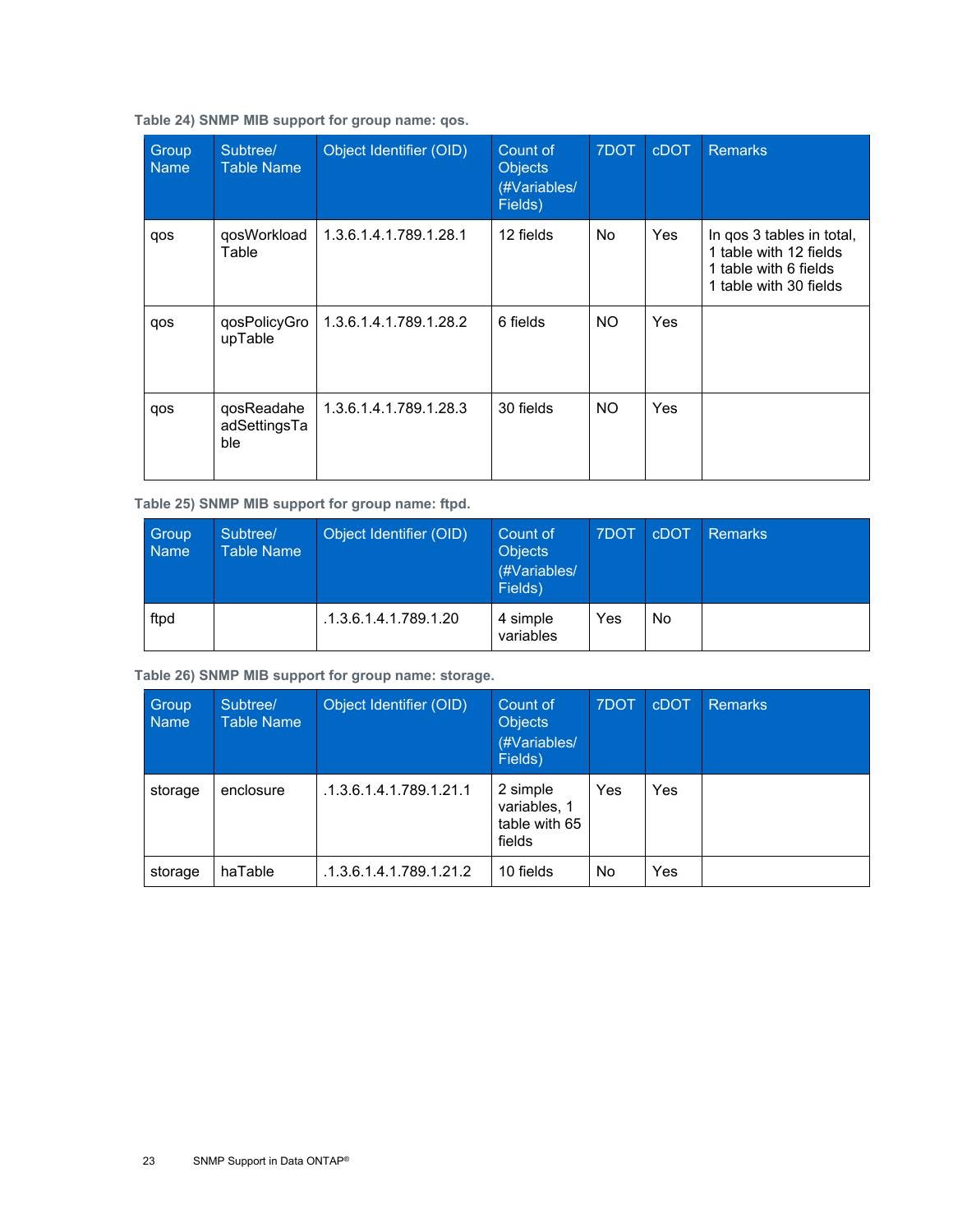| Group<br><b>Name</b> | Subtree/<br><b>Table Name</b> | Object Identifier (OID) | Count of<br><b>Objects</b><br>(#Variables/<br>Fields) | 7DOT      | <b>cDOT</b> | <b>Remarks</b>                                                                                                                                          |
|----------------------|-------------------------------|-------------------------|-------------------------------------------------------|-----------|-------------|---------------------------------------------------------------------------------------------------------------------------------------------------------|
| network              | netInterfaces                 | .1.3.6.1.4.1.789.1.22.1 | 1 simple<br>variable, 1<br>table with 35<br>fields    | Yes       | <b>No</b>   | Present only in 7DOT.<br>netifNumber and 11 of<br>the 35 fields<br>(COUNTER64 fields) in<br>the netifTable are still<br>current but missing in<br>cDOT. |
| network              | netportTable                  | .1.3.6.1.4.1.789.1.22.2 | 26 fields                                             | No        | Yes         | Partially supported in<br>7DOT through<br>equivalent<br>IF-MIB::ifTable with<br>OID .1.3.6.1.2.1.2.2.                                                   |
| network              | netportIfGrpT<br>able         | .1.3.6.1.4.1.789.1.22.3 | 9 fields                                              | <b>No</b> | Yes         |                                                                                                                                                         |
| network              | logicalInterfa<br>ceTable     | .1.3.6.1.4.1.789.1.22.4 | 29 fields                                             | <b>No</b> | Yes         | Partially supported in<br>7DOT through<br>equivalent<br>IP-MIB::ipAddrTable<br>with OID<br>.1.3.6.1.2.1.4.20.                                           |
| network              | netOpts                       | .1.3.6.1.4.1.789.1.22.5 | 2 simple<br>variables                                 | <b>No</b> | Yes         |                                                                                                                                                         |

<span id="page-23-0"></span>**Table 27) SNMP MIB support for group name: network.** 

<span id="page-23-1"></span>**Table 28) SNMP MIB support for group name: sis.** 

| Group<br><b>Name</b> | Subtree/<br><b>Table Name</b> | Object Identifier (OID) | Count of<br><b>Objects</b><br>(#Variables/Fi<br>elds)         | 7DOT | <b>cDOT</b> | <b>Remarks</b>                         |
|----------------------|-------------------------------|-------------------------|---------------------------------------------------------------|------|-------------|----------------------------------------|
| sis                  |                               | .1.3.6.1.4.1.789.1.23   | 1 simple<br>variable                                          | Yes  | <b>NA</b>   | sis is licensed by<br>default in cDOT. |
|                      | sisTable                      | .1.3.6.1.4.1.789.1.23.2 | 1 table with 30<br>fields in 7DOT<br>and 31 fields<br>in cDOT | Yes  | Yes         |                                        |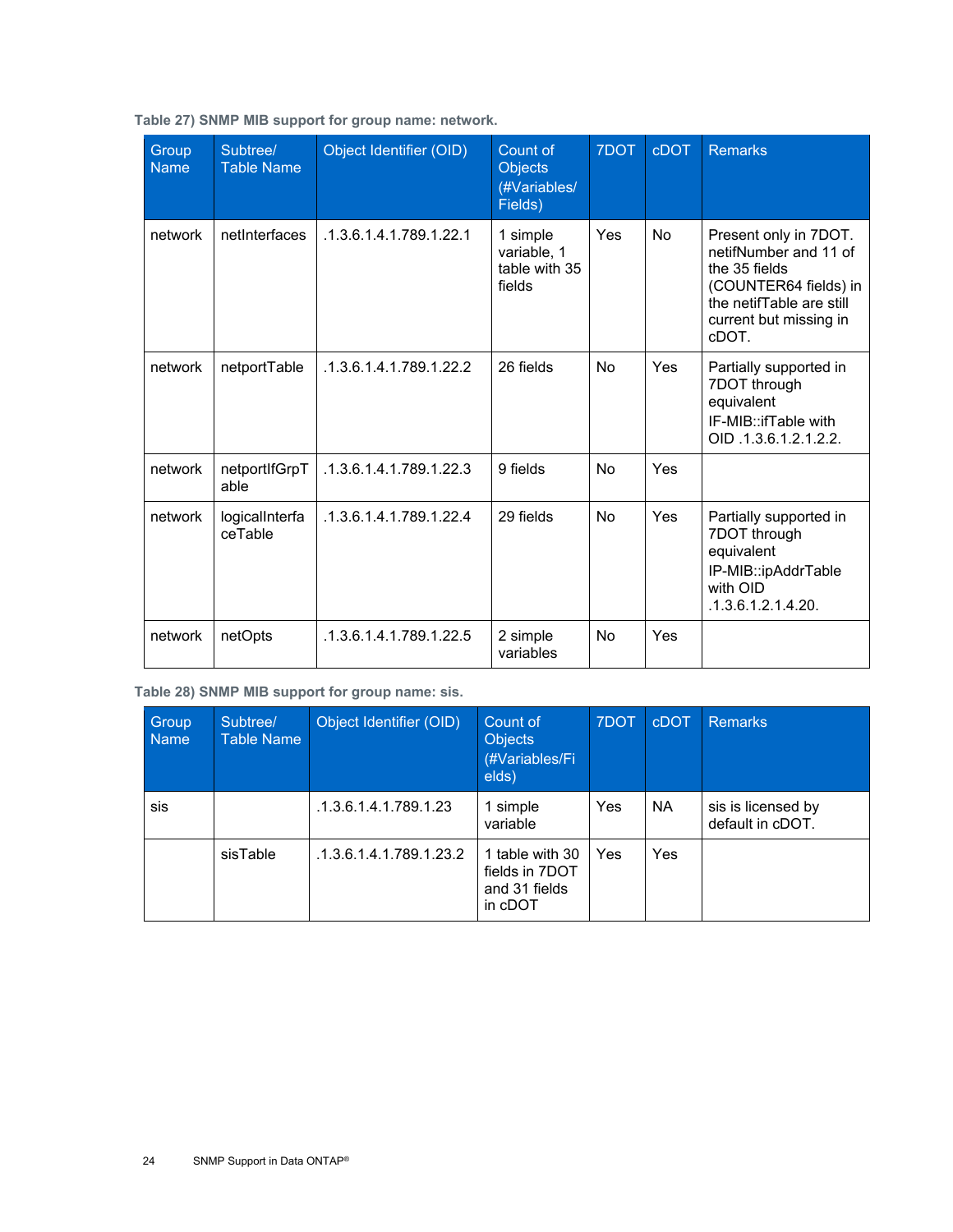### <span id="page-24-0"></span>**7.2 SNMP MIB Support for Data ONTAP® 8.2.1**

Starting with Data ONTAP® 8.2.1, some additional MIB objects are supported. Some existing MIB objects, which were supported only in Data ONTAP<sup>®</sup> operating in 7-Mode, are now supported in clustered Data ONTAP®. Some existing MIB objects have now been augmented with additional variables. The following table describes the MIB changes in Data ONTAP® 8.2.1. In the tables below, 7DOT refers to Data ONTAP® operating in 7-Mode and cDOT refers to clustered Data ONTAP®.

**Note:** In the Remarks column, MIB objects described as deprecated or obsolete are not supported. For MIB objects under network.netifTable, the status field for the object in the n*etapp.mib* file indicates whether the same is deprecated or current.

| Group<br><b>Name</b> | Subtree/<br><b>Table Name</b> | Object Identifier (OID)   | Count of<br><b>Objects</b><br>(#Variables/<br>Fields) | 7DOT      | <b>cDOT</b> | <b>Remarks</b>                                                                                                                                                                          |
|----------------------|-------------------------------|---------------------------|-------------------------------------------------------|-----------|-------------|-----------------------------------------------------------------------------------------------------------------------------------------------------------------------------------------|
| sysStat/<br>cpu      | Simple<br>variables           | .1.3.6.1.4.1.789.1.2.1    | 13                                                    | Yes       | Yes         | These objects are now<br>supported in cDOT.<br>They provide CPU<br>statistics for the node<br>that is queried.<br>Also refer to Table 4.                                                |
| sysStat/<br>cpu      | cDOTCpuTa<br>ble              | .1.3.6.1.4.1.789.1.2.1.14 | 14                                                    | <b>No</b> | Yes         | New per-node table.<br>This table provides<br>CPU statistics for the<br>given<br>cDOTCpuNodeName.<br>Also refer to Table 4.                                                             |
| sysStat/<br>cp       | Simple<br>variables           | .1.3.6.1.4.1.789.1.2.6    | 15                                                    | Yes       | Yes         | <b>Existing MIB objects</b><br>are now supported in<br>cDOT. 2 new variables<br>cpFromLowMbufOps<br>and<br>cpFromNvlogReplayTa<br>keoverTime are now<br>supported. Refer to<br>Table 4. |
| sysStat              | cDOTCpTabl<br>e               | .1.3.6.1.4.1.789.1.2.6.16 | 15                                                    | <b>No</b> | Yes         | New per-node table.<br>No equivalent for<br>cpFromLowVbufOps in<br>cDOTCpTable as same<br>is deprecated in cDOT.<br>Refer to Table 4.                                                   |

<span id="page-24-1"></span>**Table 29) New SNMP MIB support for group name: sysStat.**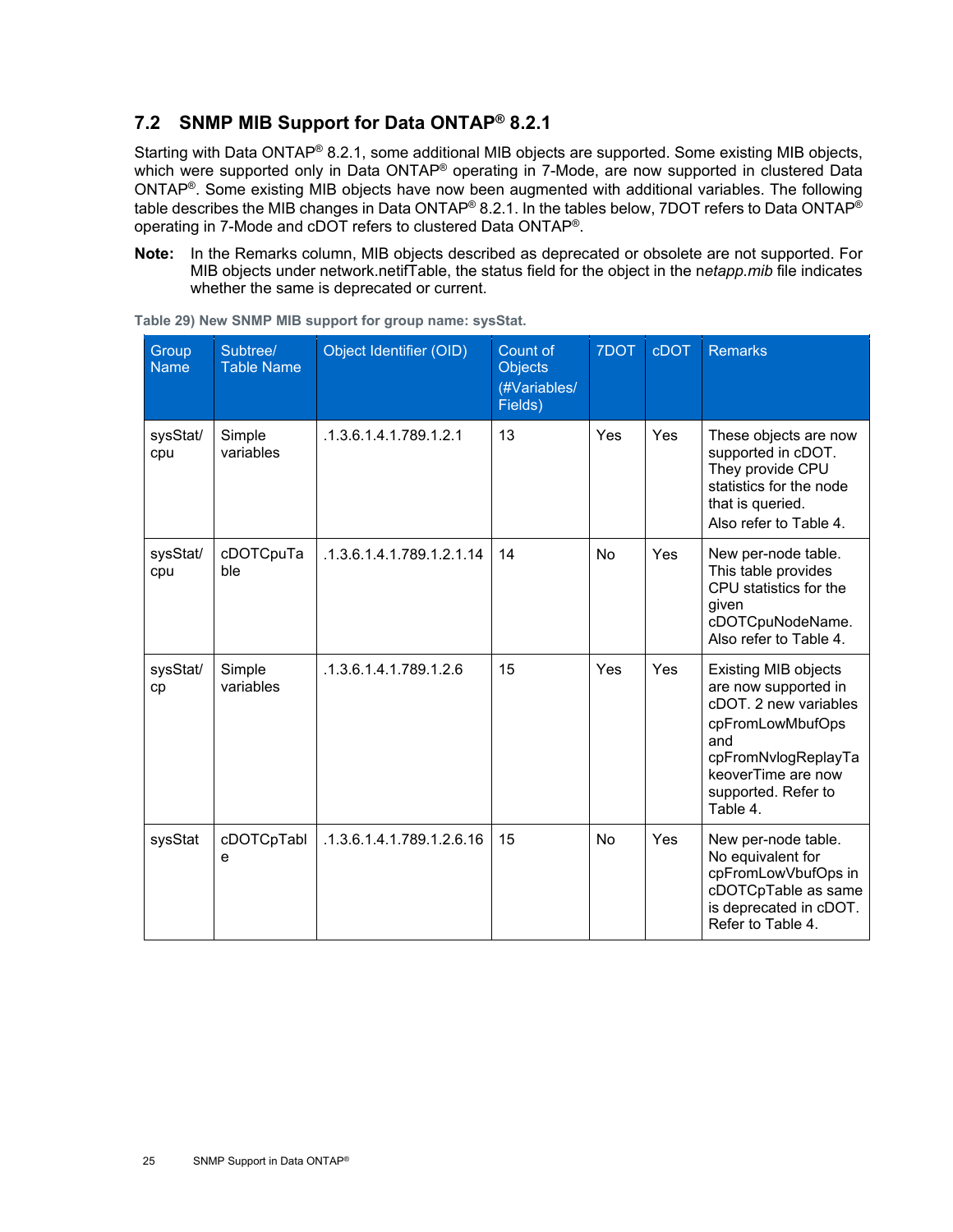#### <span id="page-25-0"></span>**Table 30) New SNMP MIB support for group name: filesys.**

| Group<br><b>Name</b> | Subtree/<br>Table Name | Object Identifier (OID) | Count of<br><b>Objects</b><br>(#Variables/<br>Fields) | 7DOT | <b>cDOT</b> | <b>Remarks</b>                                                                                                 |
|----------------------|------------------------|-------------------------|-------------------------------------------------------|------|-------------|----------------------------------------------------------------------------------------------------------------|
| <b>Filesys</b>       | <i>d</i> treeTable     | .1.3.6.1.4.1.789.1.5.10 | 11                                                    | Yes  | Yes         | 2 new variables are<br>now supported for<br>cDOT,<br>qtreeExportPolicy and<br>qtreelsExportPolicyInh<br>erited |

<span id="page-25-1"></span>**Table 31) New SNMP MIB support for group name: network.**

| Group<br><b>Name</b> | Subtree/<br><b>Table Name</b> | Object Identifier (OID)   | Count of<br><b>Objects</b><br>(#Variables/<br>Fields) | 7DOT | cDOT | <b>Remarks</b> |
|----------------------|-------------------------------|---------------------------|-------------------------------------------------------|------|------|----------------|
| network              | netifTable                    | .1.3.6.1.4.1.789.1.22.1.2 | 35                                                    | Yes  | Yes  |                |

<span id="page-25-2"></span>**Table 32) New SNMP MIB support for group name: qos.**

| Group<br><b>Name</b> | Subtree/<br><b>Table Name</b>     | Object Identifier (OID), | Count of<br><b>Objects</b><br>(#Variables/<br>Fields) | 7DOT | <b>cDOT</b> | <b>Remarks</b>                                                 |
|----------------------|-----------------------------------|--------------------------|-------------------------------------------------------|------|-------------|----------------------------------------------------------------|
| Qos                  | qosReadahe<br>adSettingsTa<br>ble | .1.3.6.1.4.1.789.1.28.3  | 31                                                    | No.  | Yes         | 1 new variable<br>qosReadaheadMinFile<br>Histogram<br>is added |

<span id="page-25-3"></span>**Table 33) New SNMP MIB support for group name: sm.**

| Group<br><b>Name</b> | Subtree/<br><b>Table Name</b>       | Object Identifier (OID) | Count of<br><b>Objects</b><br>(#Variables/<br>Fields) | 7DOT | <b>cDOT</b> | <b>Remarks</b>                                                                                                                                         |
|----------------------|-------------------------------------|-------------------------|-------------------------------------------------------|------|-------------|--------------------------------------------------------------------------------------------------------------------------------------------------------|
| Sm                   | snapmirrorRe<br><b>IStatusTable</b> | .1.3.6.1.4.1.789.1.29   | 31                                                    | ΝA   | Yes         | New cDOT snapmirror<br>table. Equivalent to<br>7DOT<br>snapmirrorStatusTable<br>Also includes snapvault<br>objects. Refer to Table<br>11 and Table 19. |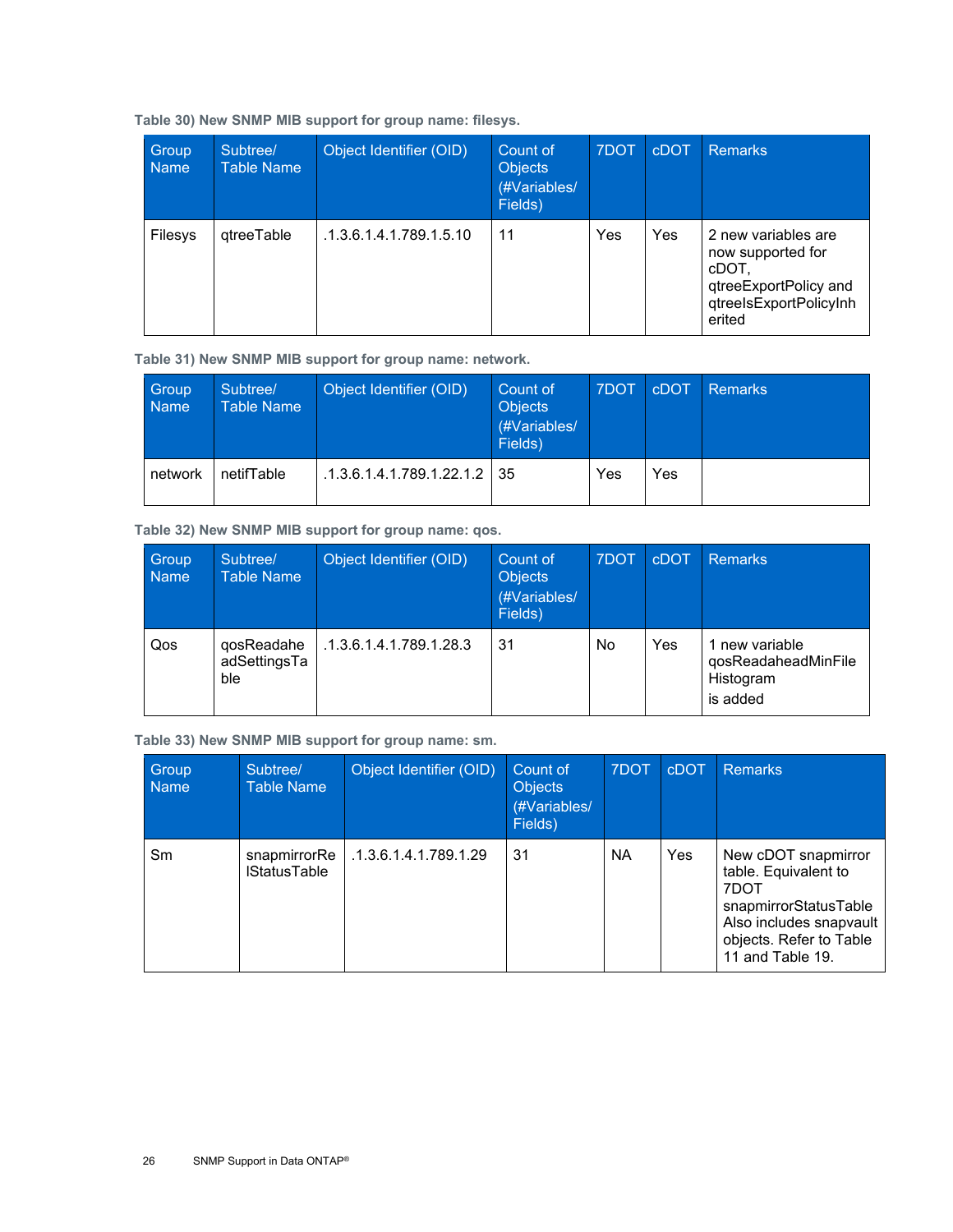### <span id="page-26-0"></span>**7.3 SNMP MIB Support for Data ONTAP® 8.2.2**

There are no changes to SNMP MIB in this version of Data ONTAP.

### <span id="page-26-1"></span>**7.4 SNMP MIB Support for Data ONTAP® 8.2.3**

Starting with Data ONTAP® 8.2.3, some existing MIB objects have now been augmented with additional variables. The following table describes the MIB changes in Data ONTAP® 8.2.3. In the tables below, 7DOT refers to Data ONTAP<sup>®</sup> operating in 7-Mode and cDOT refers to clustered Data ONTAP<sup>®</sup>.

| Group<br><b>Name</b> | Subtree/<br><b>Table Name</b> | Object Identifier (OID)  | Count of<br><b>Objects</b><br>(#Variables/<br>Fields) | 7DOT | <b>CDOT</b> | <b>Remarks</b>                                   |
|----------------------|-------------------------------|--------------------------|-------------------------------------------------------|------|-------------|--------------------------------------------------|
| Cifs                 | cifsStats/cifs<br>Serv        | .1.3.6.1.4.1.789.1.7.3.1 | 264<br>variables                                      | Yes  | No.         | 1 new variable<br>smb21SessionSetups<br>is added |

<span id="page-26-3"></span>**Table 34) New SNMP MIB support for group name: cifs.**

#### <span id="page-26-2"></span>**7.5 SNMP MIB Support for Data ONTAP® 8.2.4**

Starting with Data ONTAP® 8.2.4, some existing MIB objects have been modified. The following table describes the MIB changes in Data ONTAP® 8.2.4. In the tables below, 7DOT refers to Data ONTAP® operating in 7-Mode and cDOT refers to clustered Data ONTAP®.

<span id="page-26-4"></span>**Table 35) New SNMP MIB support for group name: filesys.** 

| Group<br><b>Name</b> | Subtree/<br><b>Table Name</b> | Object Identifier (OID) | Count of<br><b>Objects</b><br>(#Variables/<br>Fields) | 7DOT | <b>CDOT</b> | <b>Remarks</b>                                                                                                                                                                               |
|----------------------|-------------------------------|-------------------------|-------------------------------------------------------|------|-------------|----------------------------------------------------------------------------------------------------------------------------------------------------------------------------------------------|
| filesys              | dfTable                       | .1.3.6.1.4.1.789.1.5.4  | 1 table with<br>43 fields                             | Yes  | Yes         | Refer to table 7.<br>The range of following<br>variables is changed<br>from $(1100)$ to<br>$(0.100)$ :<br>dfCompressSavedPerc<br>ent.<br>dfDedupeSavedPercen<br>t and<br>dfTotalSavedPercent |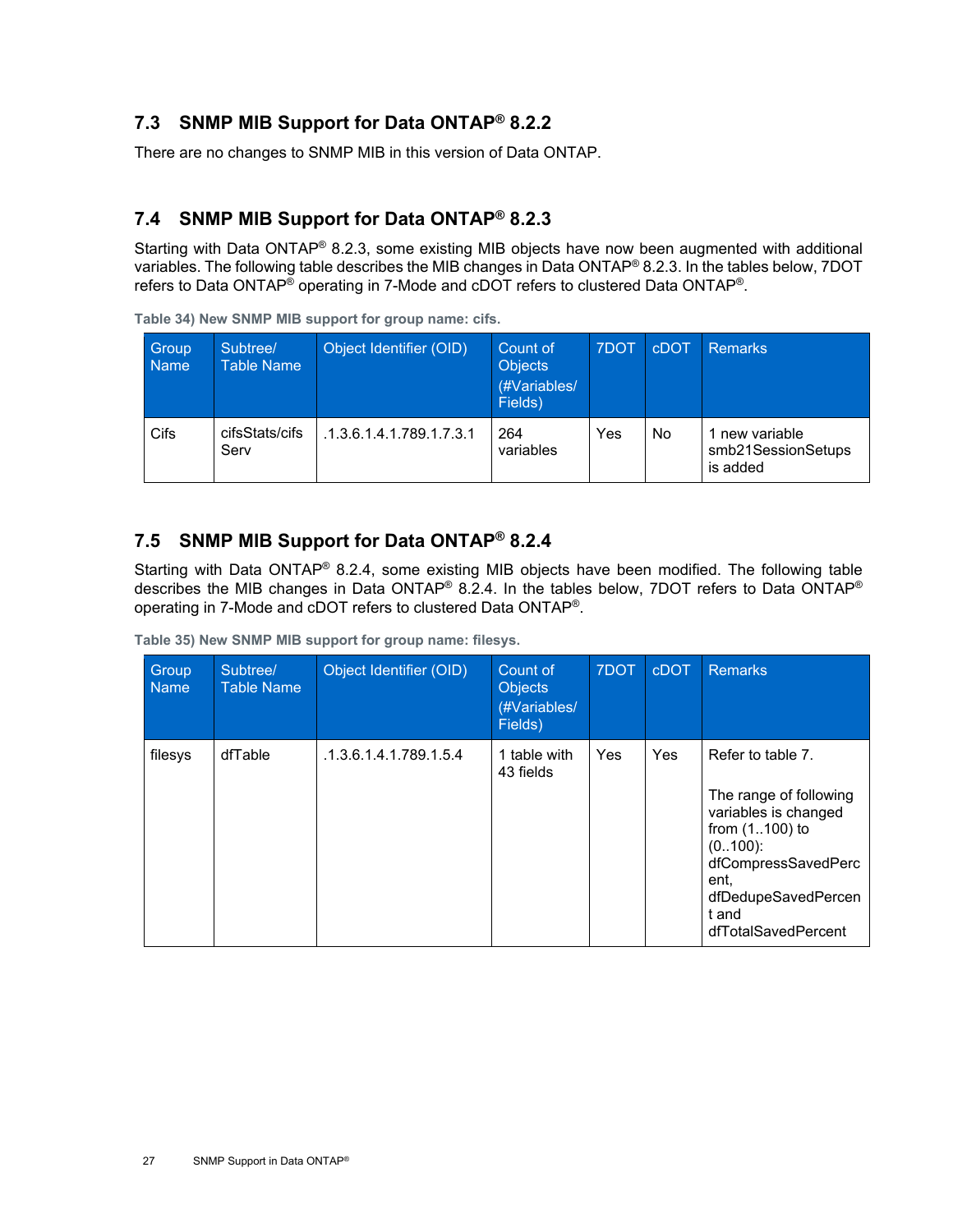| Group<br><b>Name</b> | Subtree/<br><b>Table Name</b> | Object Identifier (OID) | Count of<br><b>Objects</b><br>(#Variables/<br>Fields) | 7DOT | <b>cDOT</b> | <b>Remarks</b>                                                                                                                                                                                |
|----------------------|-------------------------------|-------------------------|-------------------------------------------------------|------|-------------|-----------------------------------------------------------------------------------------------------------------------------------------------------------------------------------------------|
| filesys              | gtreeTable                    | .1.3.6.1.4.1.789.1.5.10 | 1 table with<br>11 fields                             | Yes  | Yes         | Refer to table 7.<br>The descriptions for<br>qtreeExportPolicy &<br>qtreelsExportPolicyInh<br>erited are updated to<br>indicate that these<br>variables are<br>applicable only in c-<br>mode. |

### <span id="page-27-0"></span>**7.6 SNMP MIB Support for Data ONTAP® 8.3.0**

Starting with Data ONTAP® 8.3.0, some additional MIB objects are supported. Some existing MIB objects, which were supported only in Data ONTAP<sup>®</sup> operating in 7-Mode, are now supported in clustered Data ONTAP®. Some existing MIB objects have now been augmented with additional variables. The following table describes the MIB changes in Data ONTAP® 8.3.0. In the tables below, 7DOT refers to Data ONTAP® 8.2.x operating in 7-Mode and cDOT refers to clustered Data ONTAP<sup>®</sup> 8.3.0.

**Note:** In the Remarks column, MIB objects described as deprecated or obsolete are not supported. For a given MIB object, the status field for the object in the *netapp.mib* file also indicates whether the same is deprecated or current.

| Group<br><b>Name</b> | Subtree/<br><b>Table Name</b> | Object Identifier (OID) | Count of<br><b>Objects</b><br>(#Variables/<br>Fields) | 7DOT      | <b>cDOT</b> | <b>Remarks</b>                                                                                                                                                                                                                                                                   |
|----------------------|-------------------------------|-------------------------|-------------------------------------------------------|-----------|-------------|----------------------------------------------------------------------------------------------------------------------------------------------------------------------------------------------------------------------------------------------------------------------------------|
| vserver              | vserverTable                  | .1.3.6.1.4.1.789.1.27.1 | 24                                                    | <b>NA</b> | <b>Yes</b>  | Refer to Table 23.<br>2 new fields are now<br>supported for cDOT:<br>vserverIPspace<br>and<br>vserverOperationalState<br>vserverAntiVirusOnAcce<br>ssPolicy field is now<br>deprecated.<br>An additional enum<br>value of 'system' is now<br>supported for<br>vserverType field. |

<span id="page-27-1"></span>**Table 36) New SNMP MIB support for group name: vserver.**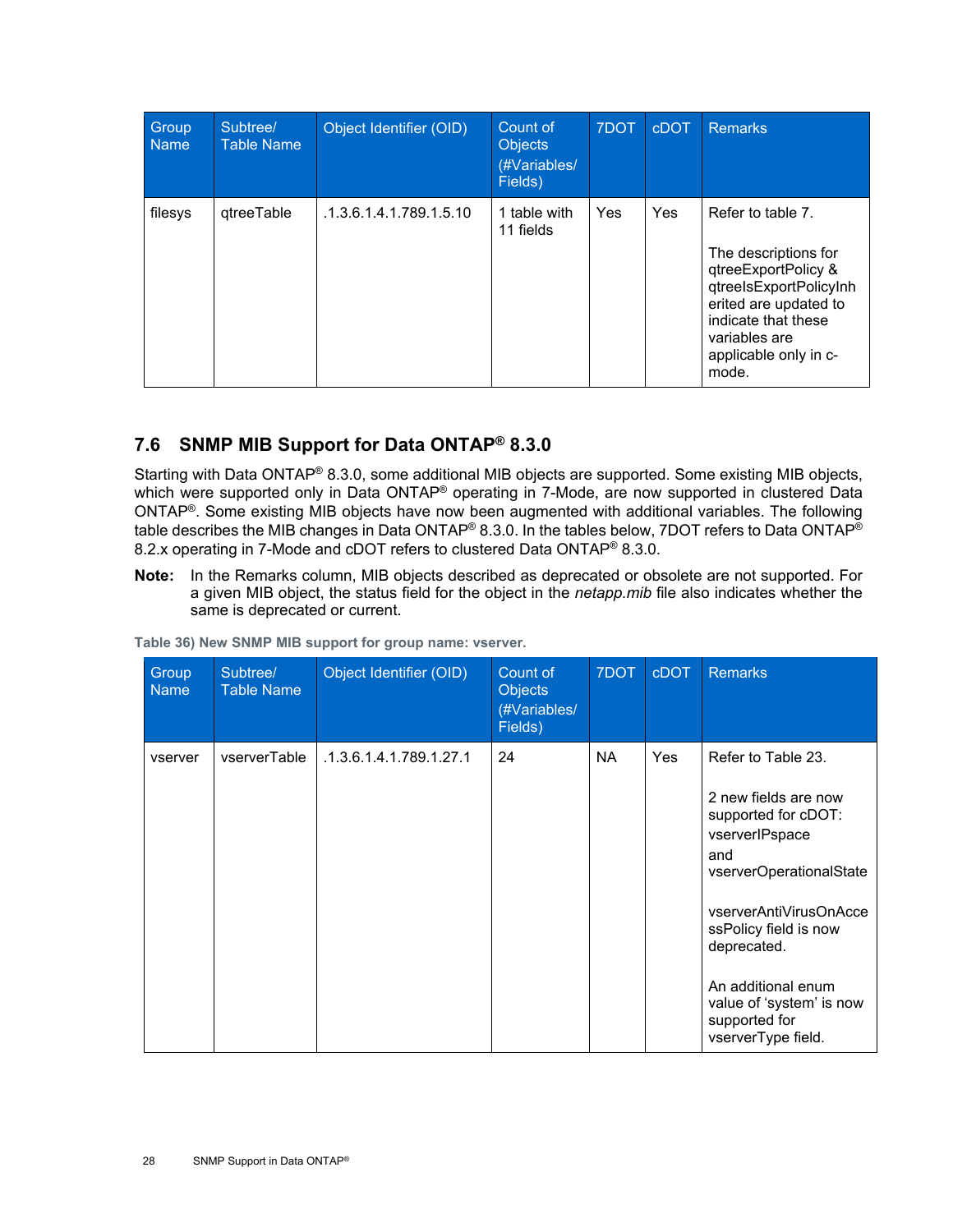| Group<br><b>Name</b> | Subtree/<br><b>Table Name</b> | Object Identifier (OID) | Count of<br><b>Objects</b><br>(#Variables/<br>Fields) | 7DOT | <b>cDOT</b> | Remarks                                                                                                                                                                                                                                             |
|----------------------|-------------------------------|-------------------------|-------------------------------------------------------|------|-------------|-----------------------------------------------------------------------------------------------------------------------------------------------------------------------------------------------------------------------------------------------------|
| filesys              | dfTable                       | .1.3.6.1.4.1.789.1.5.4  | 1 table with<br>43 fields                             | Yes  | Yes         | Refer to Table 7.<br>Range of following fields<br>is changed from (1100)<br>to (0100):<br>dfCompressSavedPercen<br>t,<br>dfDedupeSavedPercent<br>and<br>dfTotalSavedPercent.                                                                        |
| filesys              | volTable                      | .1.3.6.1.4.1.789.1.5.8  | 30 fields                                             | Yes  | Yes         | Refer to table 7.<br>Type of volOptions is<br>changed from<br>DisplayString to<br><b>OCTET STRING (SIZE</b><br>$(01024)$ ).<br>1 new field is now<br>supported for cDOT:<br>volDrForceNvfail.                                                       |
| filesys              | qtreeTable                    | .1.3.6.1.4.1.789.1.5.10 | 12 fields                                             | Yes  | Yes         | Refer to tables 7 and 30.<br>1 new field is now<br>supported for cDOT:<br>qtreeMode.                                                                                                                                                                |
| filesys              | aggrTable                     | .1.3.6.1.4.1.789.1.5.11 | 18 fields                                             | Yes  | Yes         | Refer to table 7.<br>Following fields are now<br>deprecated in cDOT:<br>aggrVolumeFootprints,<br>aggrVolumeFootprintsPer<br>cent,<br>aggrFilesystemMetadata<br>and<br>aggrFilesystemMetadata<br>Percent<br>Use aggr-space-get-iter<br>ZAPI instead. |

<span id="page-28-0"></span>**Table 37) New SNMP MIB support for group name: filesys.**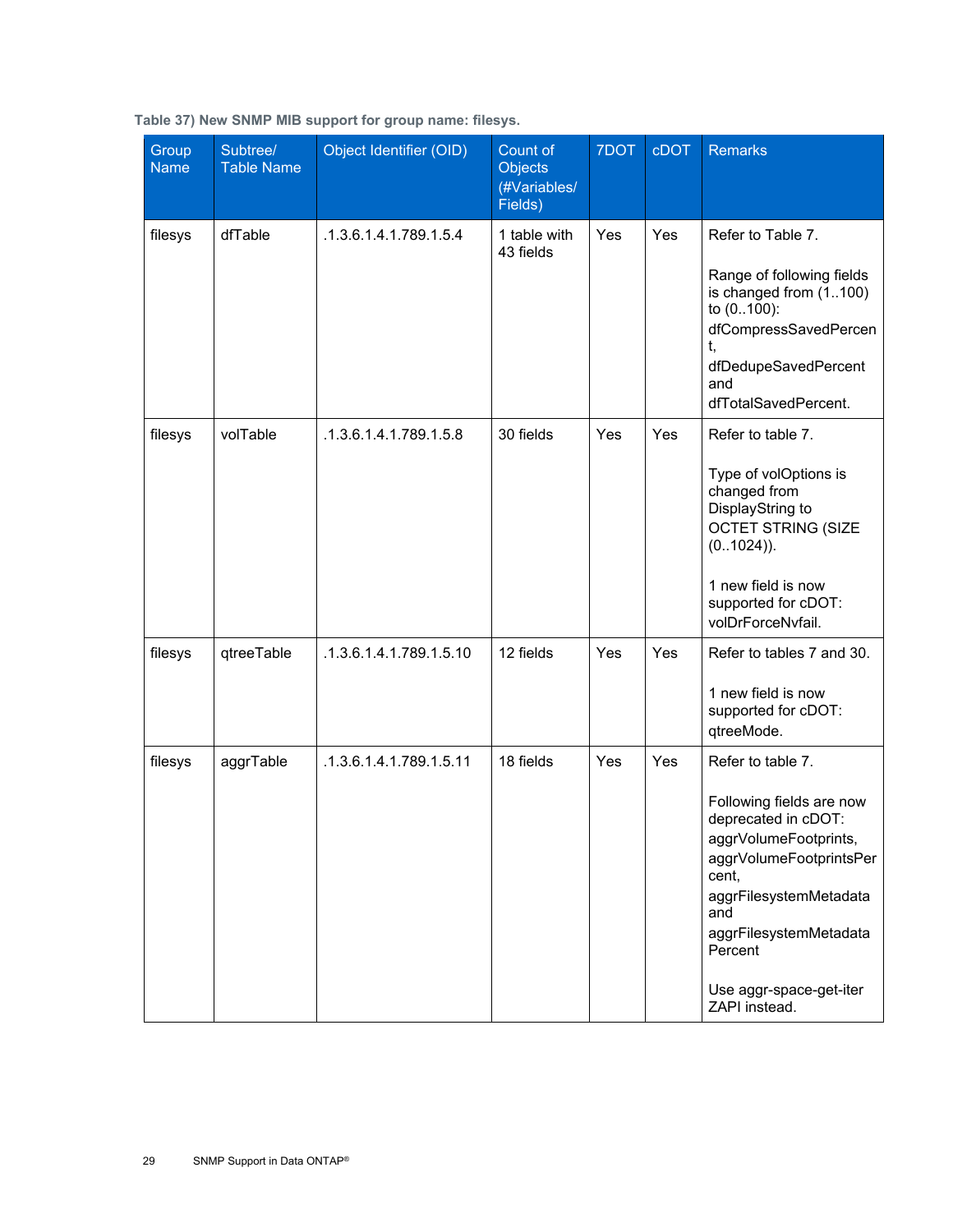| Group<br><b>Name</b> | Subtree/<br><b>Table Name</b> | Object Identifier (OID)                                 | Count of<br><b>Objects</b><br>(#Variables/<br>Fields) | 7DOT | <b>cDOT</b> | <b>Remarks</b>                                                                                                                                                                                                                                                                                                |
|----------------------|-------------------------------|---------------------------------------------------------|-------------------------------------------------------|------|-------------|---------------------------------------------------------------------------------------------------------------------------------------------------------------------------------------------------------------------------------------------------------------------------------------------------------------|
| raid                 | Simple<br>Variables           | $.1.3.6.1.4.1.789.1.6.5 - 8$<br>.1.3.6.1.4.1.789.1.6.12 | 5 variables                                           | Yes  | Yes         | Some of the MIB field<br>descriptions are<br>modified to refer to<br>aggregate instead of<br>volume.                                                                                                                                                                                                          |
| raid                 | raidVTable                    | .1.3.6.1.4.1.789.1.6.2                                  | 37 fields                                             | Yes  | Yes         | Refer to Table 8.<br>Following fields are now<br>deprecated for cDOT:<br>raidVDiskId,<br>raidVScsiAdapter,<br>raidVScsild,<br>raidVDiskPort,<br>raidVSecondaryDiskNa<br>me,<br>raidVSecondaryDiskPort<br>Some of the MIB field<br>descriptions are<br>modified to refer to<br>aggregate instead of<br>volume. |
| raid                 | spareTable                    | .1.3.6.1.4.1.789.1.6.3                                  | 24 fields                                             | Yes  | Yes         | Refer to Table 8.<br>Following fields are now<br>deprecated for cDOT:<br>spareDiskId,<br>spareScsiAdapter,<br>spareScsild,<br>spareDiskPort,<br>spareSecondaryDiskNa<br>me,<br>spareSecondaryDiskPor<br>t                                                                                                     |

<span id="page-29-0"></span>**Table 38) New SNMP MIB support for group name: raid.**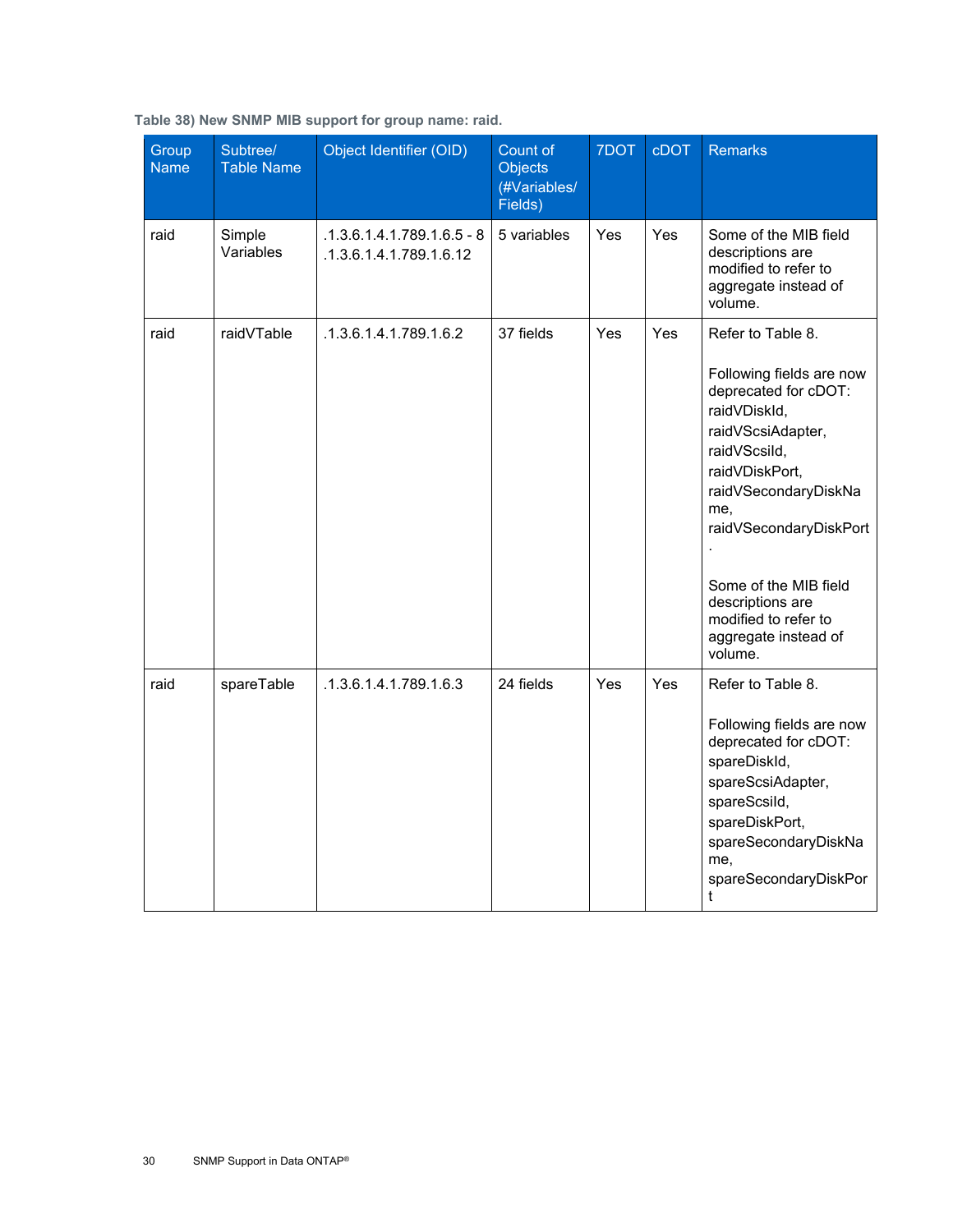| Group<br><b>Name</b> | Subtree/<br><b>Table Name</b> | Object Identifier (OID) | Count of<br><b>Objects</b><br>(#Variables/<br>Fields) | 7DOT | cDOT | <b>Remarks</b>                                                                                                                                                                                                                                                                                                                            |
|----------------------|-------------------------------|-------------------------|-------------------------------------------------------|------|------|-------------------------------------------------------------------------------------------------------------------------------------------------------------------------------------------------------------------------------------------------------------------------------------------------------------------------------------------|
| raid                 | otherDiskTab<br>le            | .1.3.6.1.4.1.789.1.6.9  | 23 fields                                             | Yes  | Yes  | Refer to Table 8.<br>Following fields are now<br>deprecated for cDOT:<br>otherDiskDiskId,<br>otherDiskScsiAdapter,<br>otherDiskScsild,<br>otherDiskDiskPort,<br>otherDiskSecondaryDis<br>kName,<br>otherDiskSecondaryDis<br>kPort<br>Some of the MIB field<br>descriptions are<br>modified to refer to<br>aggregate instead of<br>volume. |
| raid                 | raidPTable                    | .1.3.6.1.4.1.789.1.6.10 | 35 fields                                             | Yes  | Yes  | Refer to Table 8.<br>Following fields are now<br>deprecated for cDOT:<br>raidPDiskPort,<br>raidPSecondaryDiskNa<br>me,<br>raidPSecondaryDiskPort<br>raidPScsiAdapter,<br>raidPScsild,<br>raidPDiskId,<br>Some of MIB field<br>descriptions are<br>modified to refer to<br>aggregate instead of<br>volume.                                 |
| raid                 | plexTable                     | .1.3.6.1.4.1.789.1.6.11 | 5 fields                                              | Yes  | Yes  | Refer to Table 8.<br>plexVolName field<br>description is modified<br>to refer to aggregate<br>instead of volume.                                                                                                                                                                                                                          |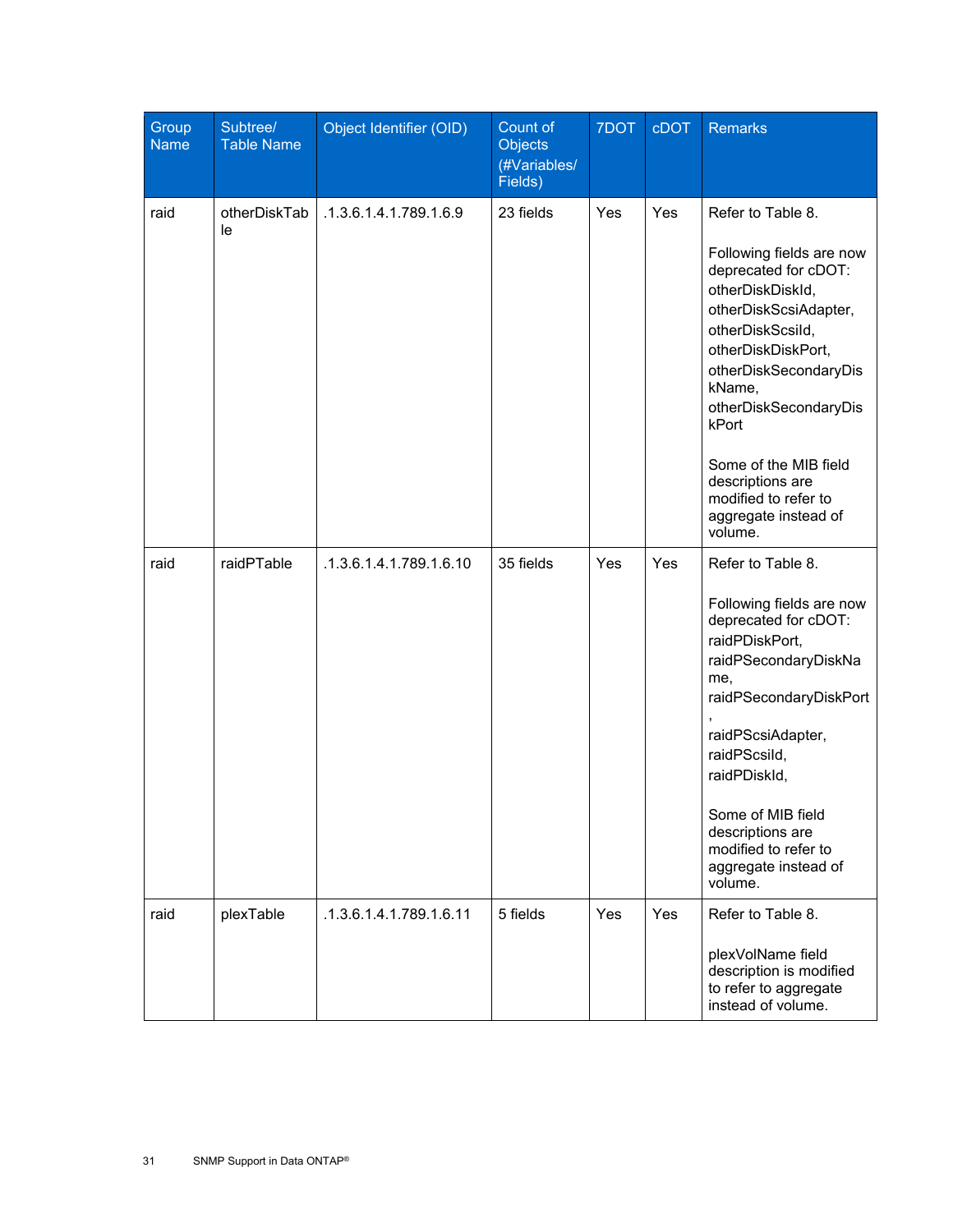| Group<br><b>Name</b> | Subtree/<br><b>Table Name</b> | Object Identifier (OID) | Count of<br><b>Objects</b><br>(#Variables/<br>Fields) | 7DOT | <b>cDOT</b> | <b>Remarks</b>                                                                                                                                                                                                                                                                                                                                                        |
|----------------------|-------------------------------|-------------------------|-------------------------------------------------------|------|-------------|-----------------------------------------------------------------------------------------------------------------------------------------------------------------------------------------------------------------------------------------------------------------------------------------------------------------------------------------------------------------------|
| raid                 | outOfDateDis<br>kTable        | .1.3.6.1.4.1.789.1.6.13 | 22 fields                                             | Yes  | Yes         | Refer to Table 8.<br>Following fields are now<br>deprecated for cDOT:<br>outOfDateDiskDiskId,<br>outOfDateDiskScsiAdap<br>ter,<br>outOfDateDiskScsild,<br>outOfDateDiskDiskPort,<br>outOfDateDiskSecondar<br>yDiskName,<br>outOfDateDiskSecondar<br>yDiskPort<br>Some of the MIB field<br>descriptions are<br>modified to refer to<br>aggregate instead of<br>volume. |

<span id="page-31-0"></span>**Table 39) New SNMP MIB support for group name: ndmp.**

| Group<br><b>Name</b> | Subtree/<br><b>Table Name</b> | Object Identifier (OID) | Count of<br><b>Objects</b><br>(#Variables/<br>Fields) | 7DOT | <b>cDOT</b> | <b>Remarks</b>     |
|----------------------|-------------------------------|-------------------------|-------------------------------------------------------|------|-------------|--------------------|
| ndmp                 |                               | .1.3.6.1.4.1.789.1.10   | 11 variables                                          | Yes  | <b>No</b>   | Refer to Table 12. |
|                      |                               |                         |                                                       |      |             | Obsoleted in cDOT. |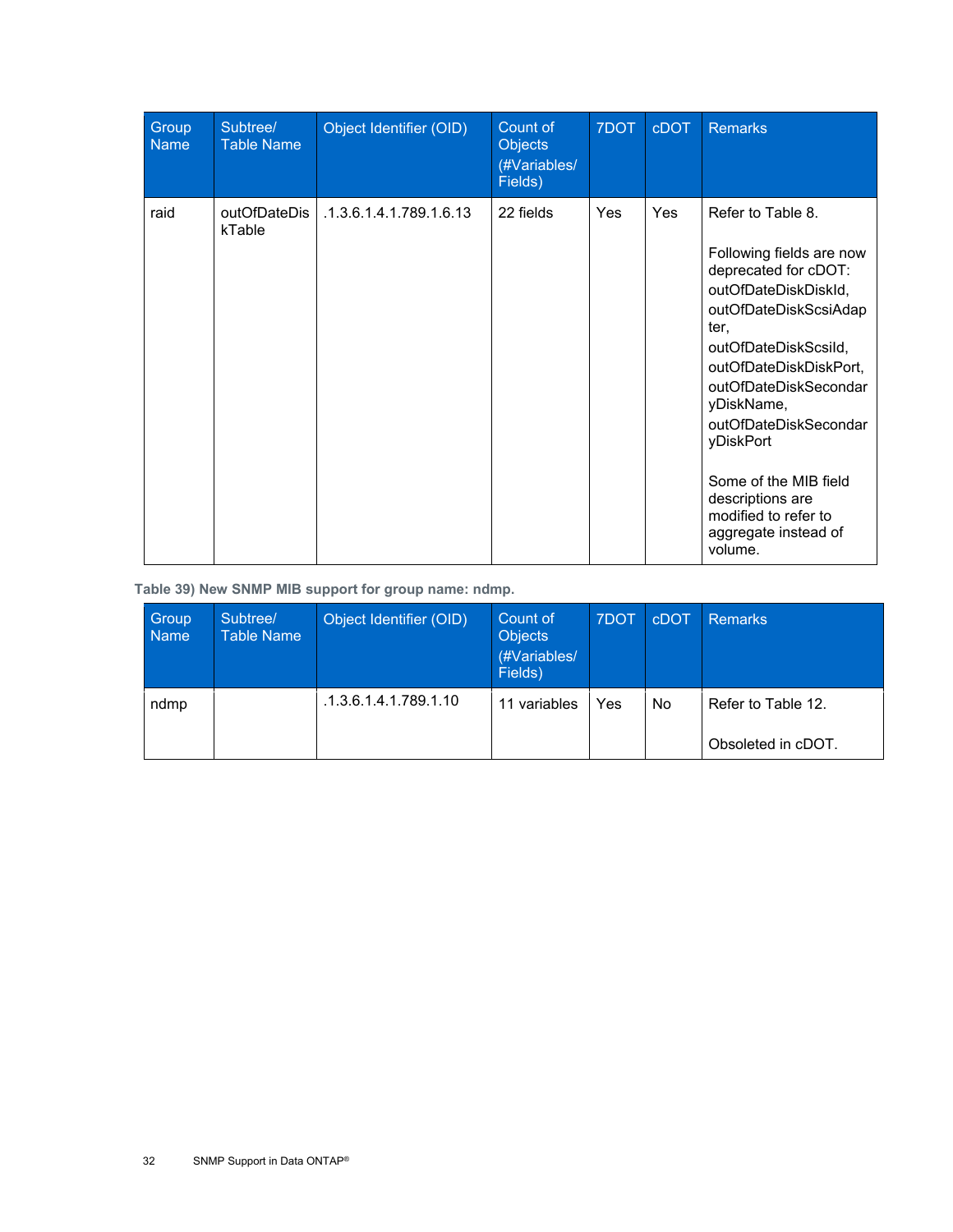<span id="page-32-0"></span>

|  |  | Table 40) New SNMP MIB support for group name: backup. |  |  |
|--|--|--------------------------------------------------------|--|--|

| Group<br><b>Name</b> | Subtree/<br><b>Table Name</b> | Object Identifier (OID)   | Count of<br><b>Objects</b><br>(#Variables/<br>Fields) | 7DOT | <b>cDOT</b> | <b>Remarks</b>                           |
|----------------------|-------------------------------|---------------------------|-------------------------------------------------------|------|-------------|------------------------------------------|
| backup               |                               | .1.3.6.1.4.1.789.1.14     | $\mathbf{0}$                                          | Yes  | No.         | Refer to Table 15.<br>Obsoleted in cDOT  |
| backup               | dump                          | .1.3.6.1.4.1.789.1.14.1   | 4                                                     | Yes  | No.         | Refer to Table 15.<br>Obsoleted in cDOT. |
| backup               | dmpTable                      | .1.3.6.1.4.1.789.1.14.1.5 | 12                                                    | Yes  | No.         | Refer to Table 15.<br>Obsoleted in cDOT. |
| backup               | restore                       | .1.3.6.1.4.1.789.1.14.2   | $\overline{\mathbf{4}}$                               | Yes  | No.         | Refer to Table 15.<br>Obsoleted in cDOT  |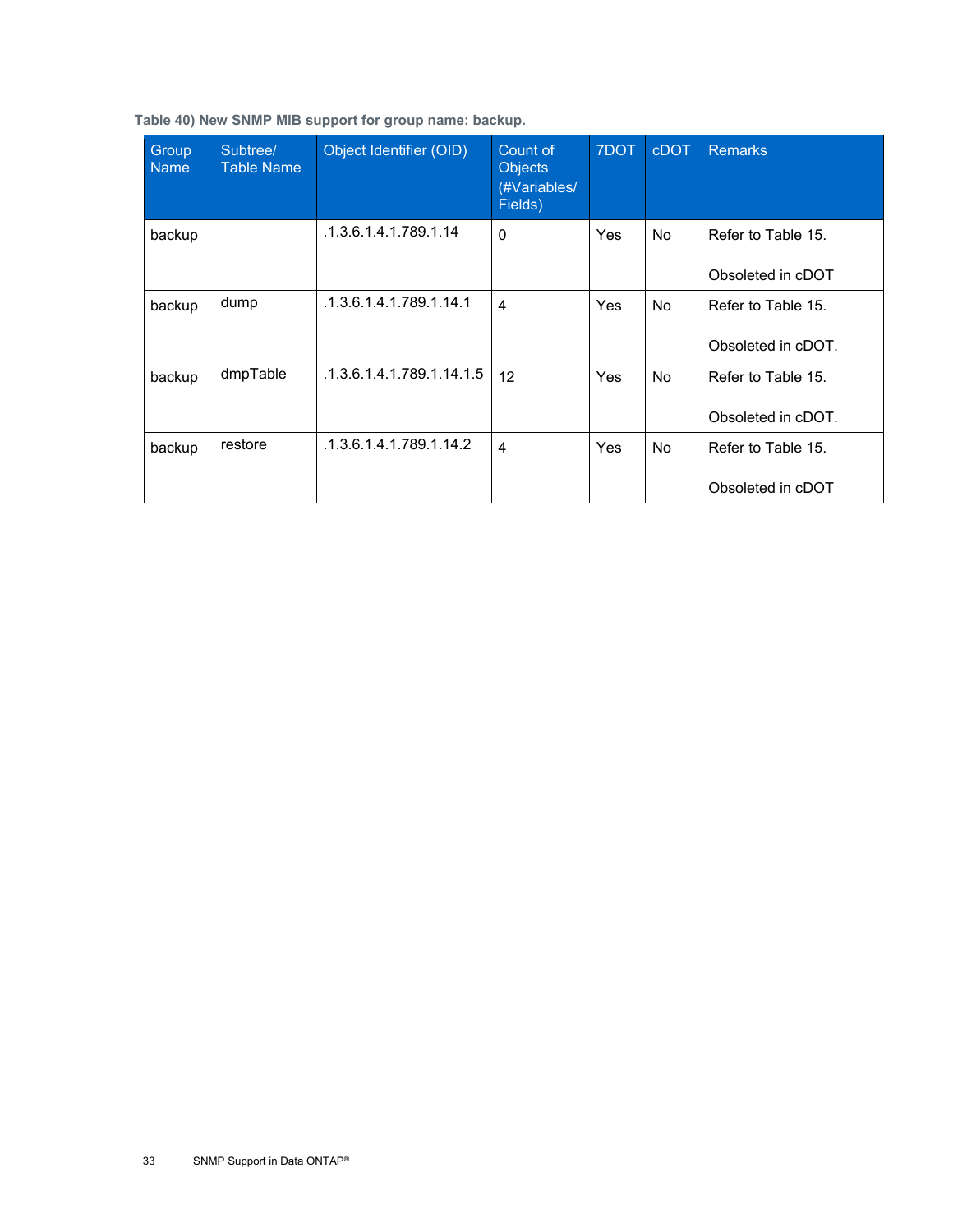| Group<br><b>Name</b> | Subtree/<br><b>Table Name</b> | Object Identifier (OID) | Count of<br><b>Objects</b><br>(#Variables/<br>Fields) | 7DOT | <b>cDOT</b> | <b>Remarks</b>                                                                                                                                                                                                                                                                                                                                                                                                                                                                                                                                                                                 |
|----------------------|-------------------------------|-------------------------|-------------------------------------------------------|------|-------------|------------------------------------------------------------------------------------------------------------------------------------------------------------------------------------------------------------------------------------------------------------------------------------------------------------------------------------------------------------------------------------------------------------------------------------------------------------------------------------------------------------------------------------------------------------------------------------------------|
| <b>Network</b>       | netportTable                  | .1.3.6.1.4.1.789.1.22.2 | 29 fields                                             | No   | Yes         | Refer to Table 27.<br>3 new fields are now<br>supported for cDOT:<br>netportlPspace,<br>netportBroadcastDomain,<br>netportMtuAdmin<br>An additional enum value<br>of 'none' is added to<br>fields netportIfgDistrFunc<br>and netportlfgMode<br>Partially supported in<br>7DOT through equivalent<br>IF-MIB::ifTable with OID<br>.1.3.6.1.2.1.2.2.                                                                                                                                                                                                                                              |
| <b>Network</b>       | logicalInterfa<br>ceTable     | .1.3.6.1.4.1.789.1.22.4 | 30 fields                                             | No   | Yes         | Refer to table 27.<br>1 new field is now<br>supported for cDOT:<br>logicalInterfaceAddressSt<br>ring<br>MIB field descriptions for<br>logicalInterfaceAddress<br>and<br>logicalInterfaceNetmask<br>are modified to specify<br>they apply only to IPv4<br>and to look into<br>logicalInterfaceAddressSt<br>ring for IPv6 address and<br>netmask.<br>Additional enum values<br>are added to<br>logicalInterfaceFailoverP<br>olicy and<br>logicalInterfaceUseFailov<br>erGroup fields.<br>Partially supported in<br>7DOT through equivalent<br>IP-MIB::ipAddrTable with<br>OID .1.3.6.1.2.1.4.20. |

<span id="page-33-0"></span>**Table 41) New SNMP MIB support for group name: network.**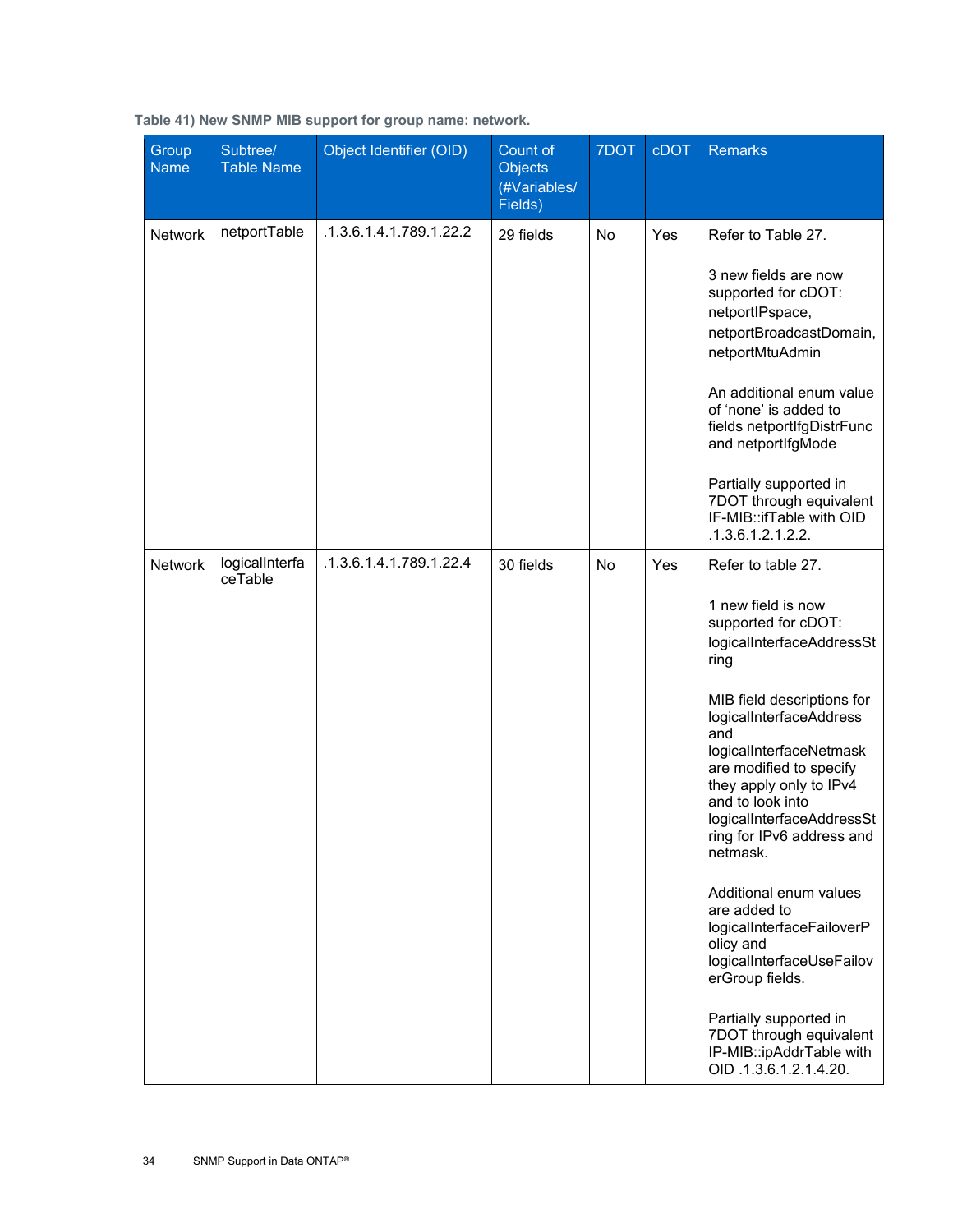| Group<br><b>Name</b> | Subtree/<br><b>Table Name</b> | Object Identifier (OID)  | Count of<br><b>Objects</b><br>(#Variables/<br>Fields) | 7DOT      | cDOT | <b>Remarks</b>                                                                                              |
|----------------------|-------------------------------|--------------------------|-------------------------------------------------------|-----------|------|-------------------------------------------------------------------------------------------------------------|
| <b>Network</b>       | netOpts                       | .1.3.6.1.4.1.789.1.22.5  | 3 simple<br>variables                                 | No        | Yes  | Refer to table 27.<br>1 new field is now<br>supported for cDOT:<br>netOptsv6RAProcEnable<br>d               |
| <b>Network</b>       | ipspaceTable                  | .1.3.6.1.4.1.789.1.22.6  | 5 fields                                              | <b>No</b> | Yes  |                                                                                                             |
| <b>Network</b>       | vsRouteTabl<br>e              | .1.3.6.1.4.1.789.1.22.7  | 6 fields                                              | No        | Yes  | Partially supported in<br>7DOT through equivalent<br>IP-MIB::ipRouteTable<br>with OID<br>.1.3.6.1.2.1.4.21. |
| <b>Network</b>       | vsFailoverGr<br>oupTable      | .1.3.6.1.4.1.789.1.22.8  | 3 fields                                              | <b>NA</b> | Yes  |                                                                                                             |
| <b>Network</b>       | vsFirewallPol<br>icyTable     | .1.3.6.1.4.1.789.1.22.9  | 5 fields                                              | <b>NA</b> | Yes  |                                                                                                             |
| <b>Network</b>       | broadcastDo<br>mainTable      | .1.3.6.1.4.1.789.1.22.10 | 6 fields                                              | <b>NA</b> | Yes  |                                                                                                             |
| <b>Network</b>       | subnetTable                   | .1.3.6.1.4.1.789.1.22.11 | 9 fields                                              | <b>NA</b> | Yes  |                                                                                                             |

<span id="page-34-0"></span>**Table 42) New SNMP MIB support for group name: qos.**

| Group<br><b>Name</b> | Subtree/<br><b>Table Name</b> | Object Identifier (OID) | Count of<br><b>Objects</b><br>(#Variables/<br>Fields) | 7DOT      | <b>cDOT</b> | <b>Remarks</b>                                                                                                                                                           |
|----------------------|-------------------------------|-------------------------|-------------------------------------------------------|-----------|-------------|--------------------------------------------------------------------------------------------------------------------------------------------------------------------------|
| Qos                  | qosWorkload<br>Table          | 1.3.6.1.4.1.789.1.28.1  | 12                                                    | <b>No</b> | Yes         | Refer to Tables 24 and<br>32.<br>qosWorkloadExtCache<br>field is renamed to<br>qosWorkloadCache.<br>Additional enum values<br>are defined for<br>qosWorkloadClass field. |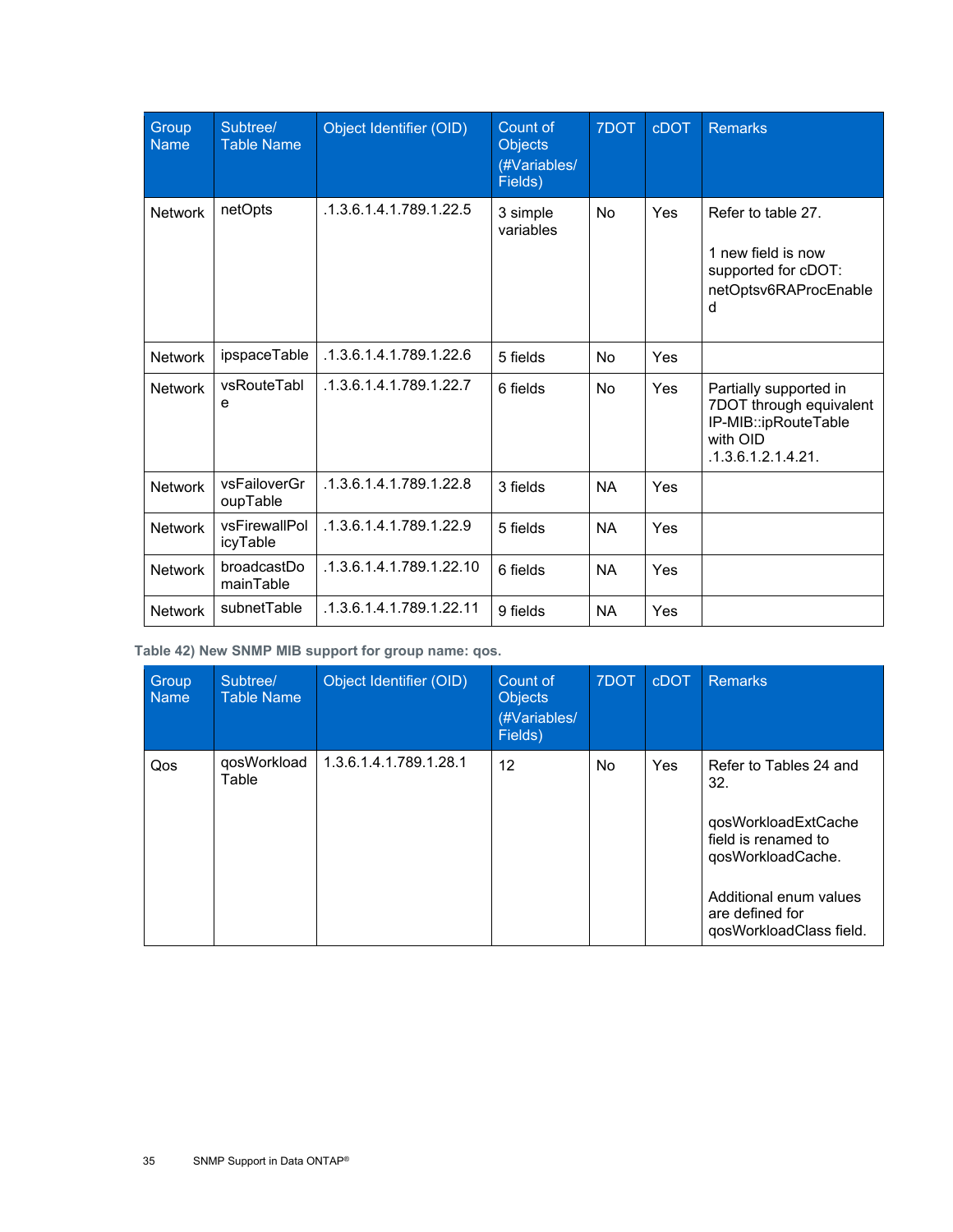### <span id="page-35-0"></span>**7.7 SNMP MIB Support for Data ONTAP® 8.3.1**

There are minor changes to existing MIB objects in Data ONTAP® 8.3.1. The following table describes the MIB changes in Data ONTAP® 8.3.1. In the tables below, 7DOT refers to Data ONTAP® 8.2.x operating in 7-Mode and cDOT refers to clustered Data ONTAP® 8.3.1.

| Group<br><b>Name</b> | Subtree/<br><b>Table Name</b> | Object Identifier (OID) | Count of<br><b>Objects</b><br>(#Variables/<br>Fields) | 7DOT      | <b>cDOT</b> | <b>Remarks</b>                                                                                                                                                                                                                                                                                                               |
|----------------------|-------------------------------|-------------------------|-------------------------------------------------------|-----------|-------------|------------------------------------------------------------------------------------------------------------------------------------------------------------------------------------------------------------------------------------------------------------------------------------------------------------------------------|
| Vserver              | vserverTable                  | .1.3.6.1.4.1.789.1.27.1 | 24                                                    | <b>NA</b> | <b>Yes</b>  | Refer to tables 23 and<br>36.<br>The type for<br>vserverMaxVolumes<br>field is changed from<br>Integer32 to<br>Unsigned32.<br>The description for<br>vserverMaxVolumes is<br>enhanced to mention<br>that a value of<br>4294967295 indicates<br>the number of volumes<br>that can be created for<br>the Vserver is unlimited. |

<span id="page-35-2"></span>**Table 43) New SNMP MIB support for group name: vserver.**

### <span id="page-35-1"></span>**7.8 SNMP MIB Support for Data ONTAP® 8.3.2**

There are minor changes to existing MIB objects in Data ONTAP® 8.3.2. The following table describes the MIB changes in Data ONTAP<sup>®</sup> 8.3.2. In the tables below, 7DOT refers to Data ONTAP<sup>®</sup> 8.2.x operating in 7-Mode and cDOT refers to clustered Data ONTAP® 8.3.2.

<span id="page-35-3"></span>**Table 44) New SNMP MIB support for group name: sis.** 

| Group<br><b>Name</b> | Subtree/<br><b>Table Name</b> | Object Identifier (OID) | Count of<br><b>Objects</b><br>(#Variables/<br>Fields)            | 7DOT | cDOT       | <b>Remarks</b>                                                                                  |
|----------------------|-------------------------------|-------------------------|------------------------------------------------------------------|------|------------|-------------------------------------------------------------------------------------------------|
| Sis                  | sisTable                      | .1.3.6.1.4.1.789.1.23.2 | 1 table with<br>30 fields in<br>7DOT and<br>32 fields in<br>cDOT | Yes  | <b>Yes</b> | Refer to table 28.<br>1 new field is now<br>supported for cDOT:<br>sisIsInlineDedupeEnabl<br>ed |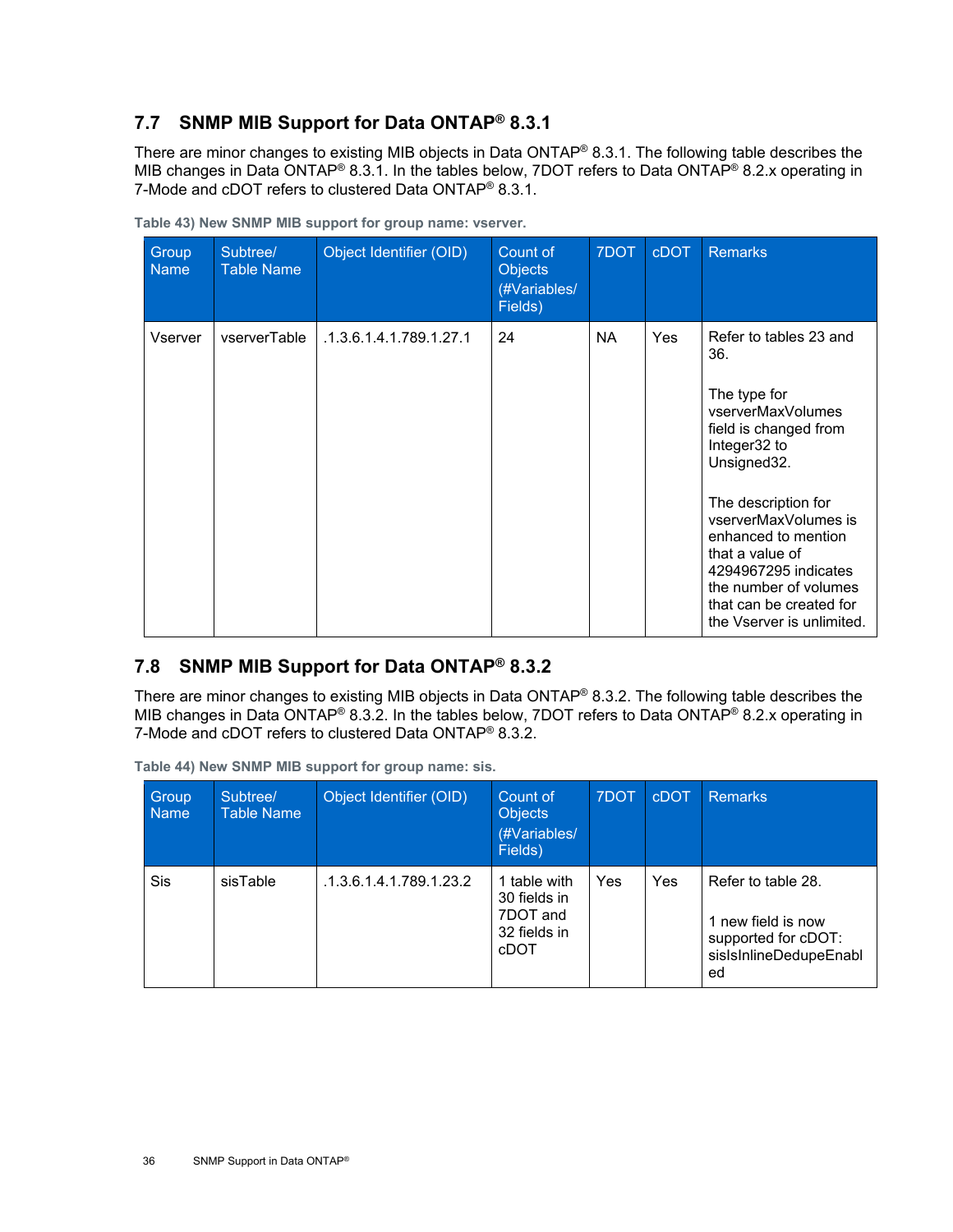### <span id="page-36-0"></span>**7.9 SNMP MIB Support for ONTAP® 9.0**

Starting with ONTAP® 9.0, some additional MIB objects are supported. Some existing MIB objects, which were supported only in Data ONTAP<sup>®</sup> operating in 7-Mode, are now supported in clustered ONTAP<sup>®</sup>. Some existing MIB objects have now been augmented with additional variables. The following table describes the MIB changes in ONTAP® 9.0. In the tables below, 7DOT refers to Data ONTAP® 8.2.x operating in 7-Mode and cDOT refers to ONTAP® 9.0.

**Note:** In the Remarks column, MIB objects described as deprecated or obsolete are not supported. For a given MIB object, the status field for the object in the *netapp.mib* file also indicates whether the same is deprecated or current.

| Group<br><b>Name</b> | Subtree/<br><b>Table Name</b> | Object Identifier (OID) | Count of<br><b>Objects</b><br>(#Variables/<br>Fields) | 7DOT | cDOT       | <b>Remarks</b>                                                                                                  |
|----------------------|-------------------------------|-------------------------|-------------------------------------------------------|------|------------|-----------------------------------------------------------------------------------------------------------------|
| cluster              | clusterLicens<br>eTable       | .1.3.6.1.4.1.789.1.25.3 | 6                                                     | NA   | <b>Yes</b> | Refer to table 21.<br>Status of the table (and<br>all its fields) is changed<br>from deprecated to<br>obsolete. |

<span id="page-36-1"></span>**Table 45) New SNMP MIB support for group name: cluster.**

<span id="page-36-2"></span>**Table 46) New SNMP MIB support for group name: quota.**

| Group<br><b>Name</b> | Subtree/<br><b>Table Name</b> | Object Identifier (OID) | Count of<br><b>Objects</b><br>(#Variables/<br>Fields) | 7DOT       | <b>cDOT</b> | <b>Remarks</b>                                                                                                                                                                                                |
|----------------------|-------------------------------|-------------------------|-------------------------------------------------------|------------|-------------|---------------------------------------------------------------------------------------------------------------------------------------------------------------------------------------------------------------|
| quota                | qrV2Table                     | .1.3.6.1.4.1.789.1.4.6  | qrV2Table -<br>30 fields                              | <b>Yes</b> | Yes         | Refer to table 6.<br>Data type for<br>qrV2PathName is<br>changed from<br>DisplayString to<br>FilesystemPathString.<br>Data type for qrV2Tree is<br>changed from<br>DisplayString to<br>FileOrDirectoryString. |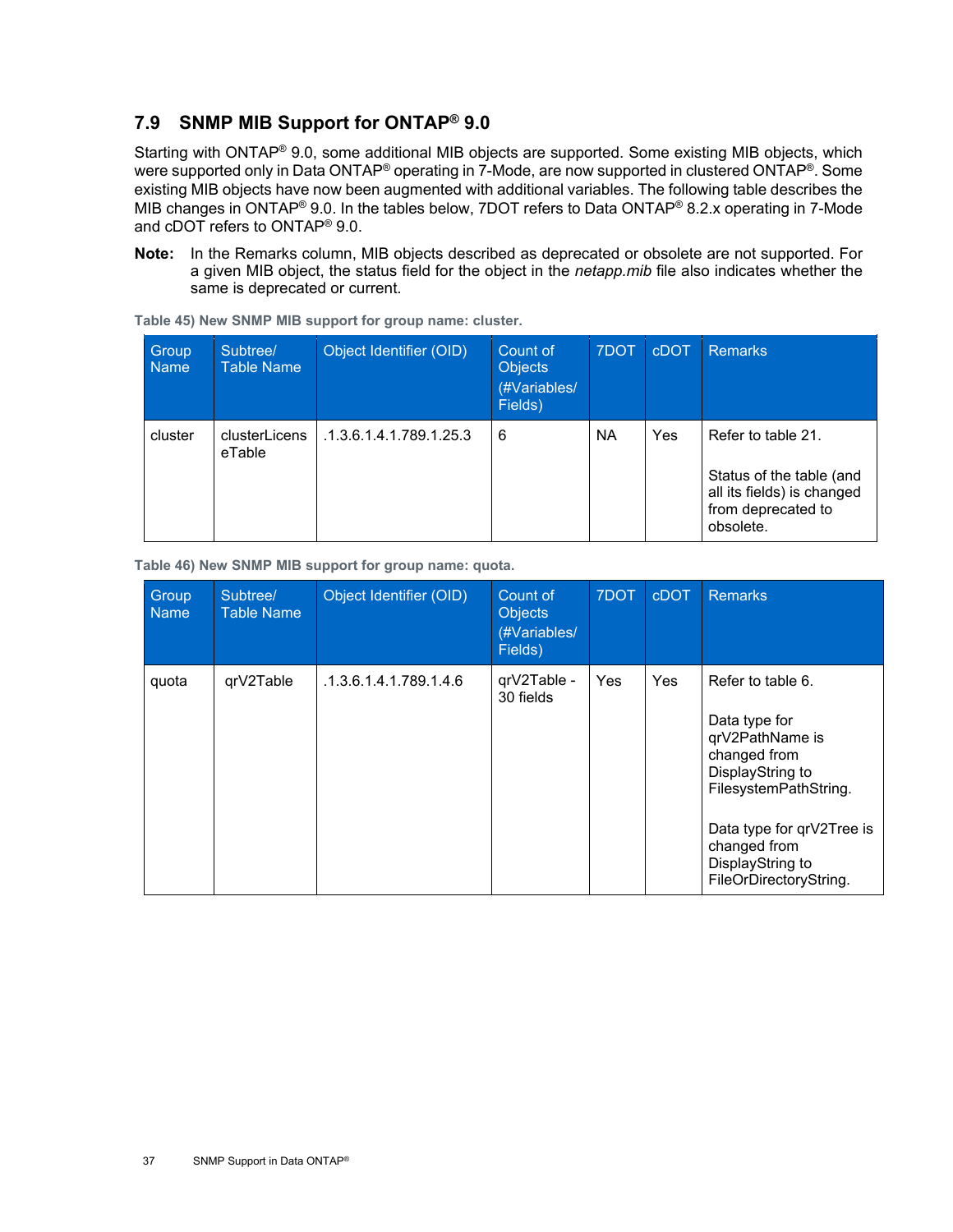<span id="page-37-0"></span>

|  |  | Table 47) New SNMP MIB support for group name: filesys. |  |  |
|--|--|---------------------------------------------------------|--|--|
|  |  |                                                         |  |  |

| Group<br><b>Name</b> | Subtree/<br><b>Table Name</b> | Object Identifier (OID)  | Count of<br><b>Objects</b><br>(#Variables/<br>Fields) | 7DOT | <b>cDOT</b> | <b>Remarks</b>                                                                                                                                  |
|----------------------|-------------------------------|--------------------------|-------------------------------------------------------|------|-------------|-------------------------------------------------------------------------------------------------------------------------------------------------|
| filesys              | dfTable                       | .1.3.6.1.4.1.789.1.5.4   | 43 fields                                             | Yes  | Yes         | Refer to tables 7, 35 &<br>37.<br>traditionalVolume enum<br>value is removed from<br>dfType field.                                              |
| filesys              | slVTable                      | .1.3.6.1.4.1.789.1.5.5.2 | 10 fields                                             | Yes  | Yes         | Refer to tables 7, 35 &<br>37.<br>traditionalVolume enum<br>value is removed from<br>slVType field.                                             |
| filesys              | sIQTable                      | .1.3.6.1.4.1.789.1.5.5.3 | 10 fields                                             | Yes  | Yes         | Refer to table 7.<br>Data type for<br>slQQtreeName is<br>changed from<br>DisplayString to<br>FileOrDirectoryString.                             |
| filesys              | volTable                      | .1.3.6.1.4.1.789.1.5.8   | 30 fields                                             | Yes  | Yes         | Refer to tables 7 and 37.<br>traditionalVolume enum<br>value is removed from<br>volType field.<br>Description for volClone<br>field is changed. |
| filesys              | qtreeTable                    | .1.3.6.1.4.1.789.1.5.10  | 12 fields                                             | Yes  | Yes         | Refer to tables 7, 30 and<br>37.<br>Data type for qtreeName<br>is changed from<br>DisplayString to<br>FileOrDirectoryString.                    |
| filesys              | aggrTable                     | .1.3.6.1.4.1.789.1.5.11  | 18 fields                                             | Yes  | Yes         | Refer to tables 7 and 37.<br>traditionalVolume enum<br>value is removed from<br>aggrType field.                                                 |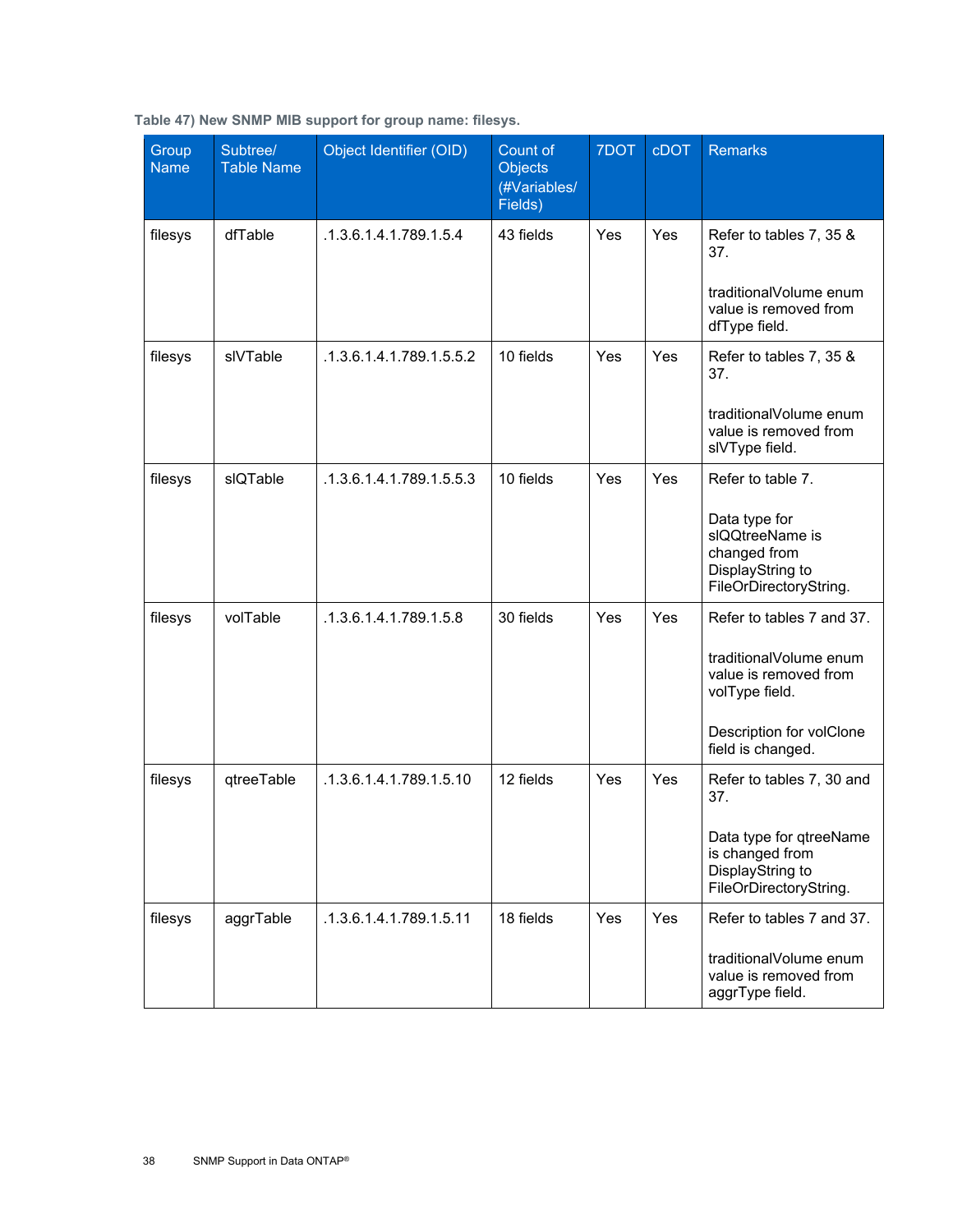<span id="page-38-0"></span>

|  |  | Table 48) New SNMP MIB support for group name: raid. |  |  |
|--|--|------------------------------------------------------|--|--|
|  |  |                                                      |  |  |

| Group<br><b>Name</b> | Subtree/<br>Table Name | Object Identifier (OID) | Count of<br><b>Objects</b><br>(#Variables/<br>Fields) | 7DOT | <b>cDOT</b> | <b>Remarks</b>                                                                            |
|----------------------|------------------------|-------------------------|-------------------------------------------------------|------|-------------|-------------------------------------------------------------------------------------------|
| Raid                 | spareTable             | .1.3.6.1.4.1.789.1.6.3  | 25 fields                                             | Yes  | Yes         | Refer to tables 8 and 38.<br>1 new field is now<br>supported for cDOT:<br>spareOwnerNode. |

<span id="page-38-1"></span>**Table 49) New SNMP MIB support for group name: blocks.**

**Note**: **snmp.san.enable** option and the **blocks** group are not supported anymore.

| Group<br><b>Name</b> | Subtree/<br><b>Table Name</b>     | Object Identifier (OID)    | Count of<br><b>Objects</b><br>(#Variabl<br>es/Fields | <b>7DOT</b> | <b>cDOT</b> | <b>Remarks</b>                                                                                                                                       |
|----------------------|-----------------------------------|----------------------------|------------------------------------------------------|-------------|-------------|------------------------------------------------------------------------------------------------------------------------------------------------------|
| blocks               | lunTable                          | .1.3.6.1.4.1.789.1.17.15.2 | 37                                                   | Yes         | <b>No</b>   | Refer to table 17.<br>Is now obsoleted in<br>cDOT.<br>Data type for<br>lunQtreeName is<br>changed from<br>DisplayString to<br>FileOrDirectoryString. |
| blocks               | lunMapTable                       | .1.3.6.1.4.1.789.1.17.15.3 | 6                                                    | Yes         | No          | Refer to table 17.<br>Is now obsoleted in<br>cDOT.                                                                                                   |
| blocks               | initiatorGroup<br>Table           | .1.3.6.1.4.1.789.1.17.16.1 | 9                                                    | Yes         | No          | Refer to table 17.<br>Is now obsoleted in<br>cDOT.                                                                                                   |
| blocks               | initiatorGroup<br>MemberTabl<br>e | .1.3.6.1.4.1.789.1.17.16.2 | 3                                                    | Yes         | <b>No</b>   | Refer to table 17.<br>Is now obsoleted in<br>cDOT.                                                                                                   |
| blocks               | initiatorListTa<br>ble            | .1.3.6.1.4.1.789.1.17.16.3 | 8                                                    | Yes         | <b>No</b>   |                                                                                                                                                      |
| blocks               | fcpTarget                         | .1.3.6.1.4.1.789.1.17.17   | 0                                                    | Yes         | No          |                                                                                                                                                      |
| blocks               | fcpTargetTab<br>le                | .1.3.6.1.4.1.789.1.17.17.1 | 9                                                    | Yes         | No          |                                                                                                                                                      |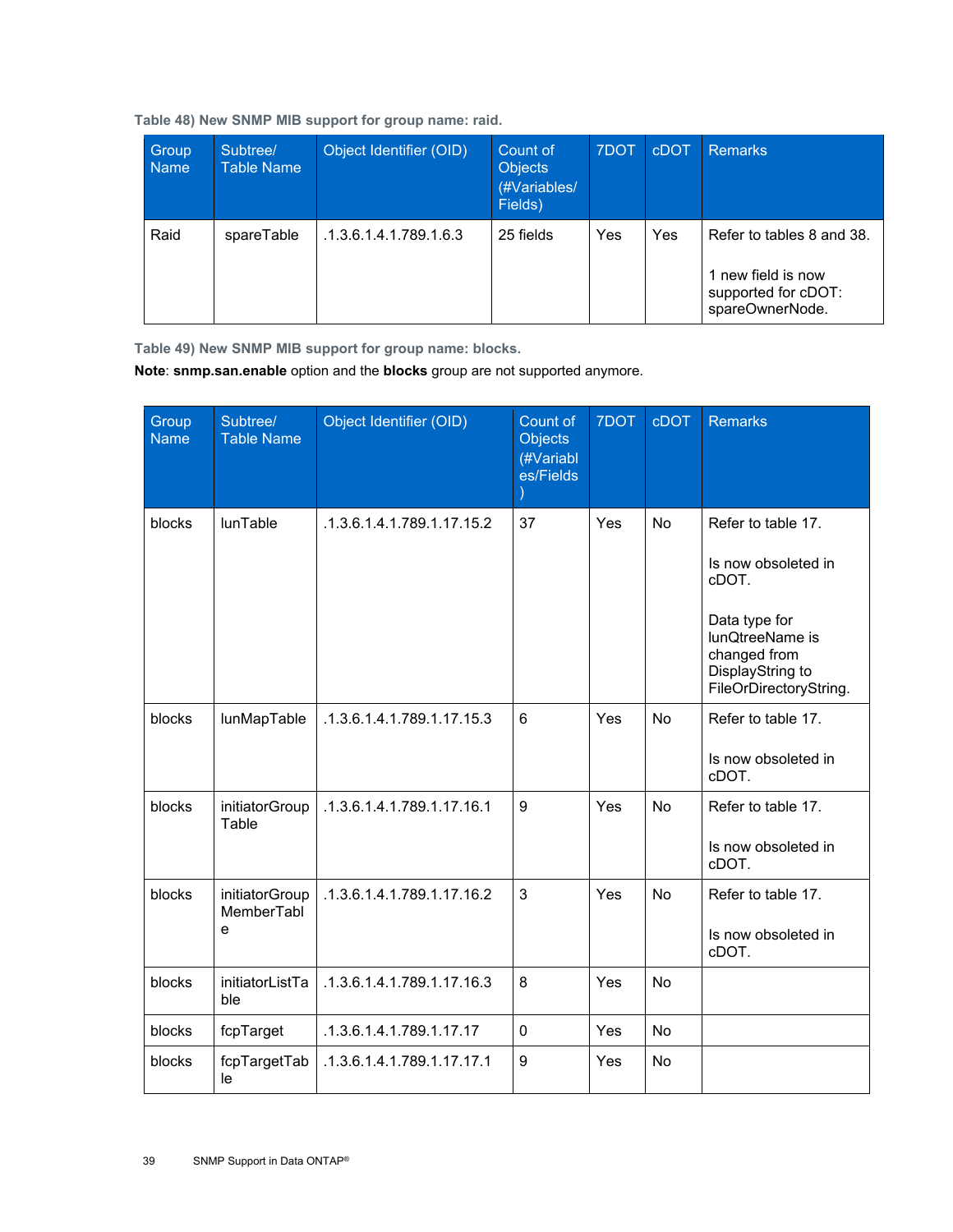| Group<br><b>Name</b> | Subtree/<br><b>Table Name</b> | Object Identifier (OID)    | Count of<br><b>Objects</b><br>(#Variabl<br>es/Fields | 7DOT      | <b>cDOT</b> | <b>Remarks</b>                                     |
|----------------------|-------------------------------|----------------------------|------------------------------------------------------|-----------|-------------|----------------------------------------------------|
| blocks               | psetTable                     | .1.3.6.1.4.1.789.1.17.19.1 | 4                                                    | Yes       | <b>No</b>   | Refer to table 17.<br>Is now obsoleted in<br>cDOT. |
| blocks               | psetMember<br>Table           | .1.3.6.1.4.1.789.1.17.19.2 | 4                                                    | Yes       | <b>No</b>   | Refer to table 17.<br>Is now obsoleted in<br>cDOT. |
| blocks               | fcpTargetPor<br>tTable        | .1.3.6.1.4.1.789.1.17.26.1 | 5                                                    | <b>No</b> | <b>No</b>   | Refer to table 17.<br>Is now obsoleted in<br>cDOT. |
| blocks               | fcpTargetLifT<br>able         | .1.3.6.1.4.1.789.1.17.27.1 | 8                                                    | <b>No</b> | <b>No</b>   | Refer to table 17.<br>Is now obsoleted in<br>cDOT. |

<span id="page-39-0"></span>**Table 50) New SNMP MIB support for group name: network.** 

| Group<br><b>Name</b> | Subtree/<br><b>Table Name</b> | Object Identifier (OID) | Count of<br><b>Objects</b><br>(#Variables<br>/Fields) | 7DOT | <b>cDOT</b> | <b>Remarks</b>                                                                                                                                                  |
|----------------------|-------------------------------|-------------------------|-------------------------------------------------------|------|-------------|-----------------------------------------------------------------------------------------------------------------------------------------------------------------|
| network              | netportTable                  | .1.3.6.1.4.1.789.1.22.2 | 32 fields                                             | No.  | Yes         | Refer to tables 27 and 41.<br>3 new fields are now<br>supported for cDOT:<br>netportHealthStatus,<br>netportIgnoreHealthStatus<br>and<br>netportDegradedReason. |

<span id="page-39-1"></span>**Table 51) New SNMP MIB support for group name: sis.** 

| Group<br><b>Name</b> | Subtree/<br>Table<br><b>Name</b> | Object Identifier (OID) | <b>Count of Objects</b><br>(#Variables/Fields                 | 7DOT | <b>cDOT</b> | <b>Remarks</b>                                                                                          |
|----------------------|----------------------------------|-------------------------|---------------------------------------------------------------|------|-------------|---------------------------------------------------------------------------------------------------------|
| sis                  | sisTable                         | .1.3.6.1.4.1.789.1.23.2 | 1 table with 30<br>fields in 7DOT<br>and 33 fields in<br>cDOT | Yes  | Yes         | Refer to tables 28 & 44.<br>1 new field is now<br>supported for cDOT:<br>sisIsDataCompactionEna<br>bled |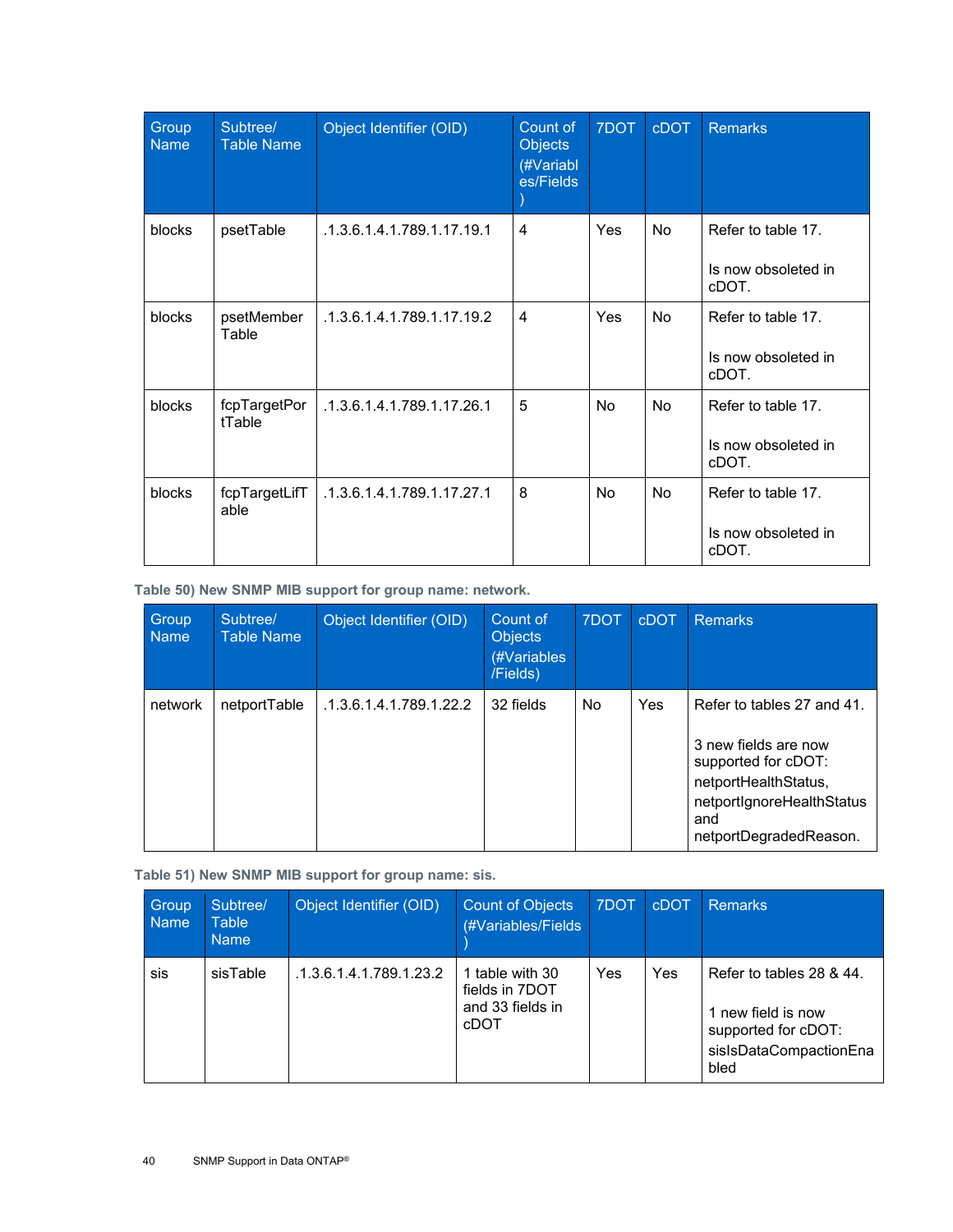<span id="page-40-2"></span>**Table 52) New SNMP MIB support for group name: qos.** 

| Group<br><b>Name</b> | Subtree/<br><b>Table Name</b> | Object Identifier (OID) | Count of<br><b>Objects</b><br>(#Variables/<br>Fields) | 7DOT      | <b>cDOT</b> | <b>Remarks</b>                                                                                                           |
|----------------------|-------------------------------|-------------------------|-------------------------------------------------------|-----------|-------------|--------------------------------------------------------------------------------------------------------------------------|
| Qos                  | qosWorkload<br>Table          | .1.3.6.1.4.1.789.1.28.1 | 12                                                    | <b>No</b> | Yes         | Refer to Table 42.<br>Data type for<br>qosWorkloadQtree is<br>changed from<br>DisplayString to<br>FileOrDirectoryString. |

### <span id="page-40-0"></span>**7.10 SNMP MIB Support for ONTAP® 9.1**

Starting with ONTAP® 9.1, some additional MIB objects are supported. The following table describes the MIB changes in ONTAP® 9.1. In the tables below, 7DOT refers to Data ONTAP® 8.2.x operating in 7-Mode and cDOT refers to ONTAP® 9.1.

<span id="page-40-3"></span>**Table 53) New SNMP MIB support for group name: quota.**

| Group<br><b>Name</b> | Subtree/<br><b>Table Name</b> | Object Identifier (OID) | Count of<br><b>Objects</b><br>(#Variables/<br>Fields) | 7DOT | cDOT | <b>Remarks</b>                                          |
|----------------------|-------------------------------|-------------------------|-------------------------------------------------------|------|------|---------------------------------------------------------|
| quota                | grV3Table                     | .1.3.6.1.4.1.789.1.4.7  | 23 fields                                             | No   | Yes  | Refer to table 46.<br>Quota table with 64-bit<br>index. |

### <span id="page-40-1"></span>**7.11 SNMP MIB Support for ONTAP® 9.2**

In ONTAP<sup>®</sup> 9.2, some MIB objects are added more fields. The following tables describes the MIB changes in ONTAP® 9.2. In the tables below, cDOT refers to ONTAP® 9.2.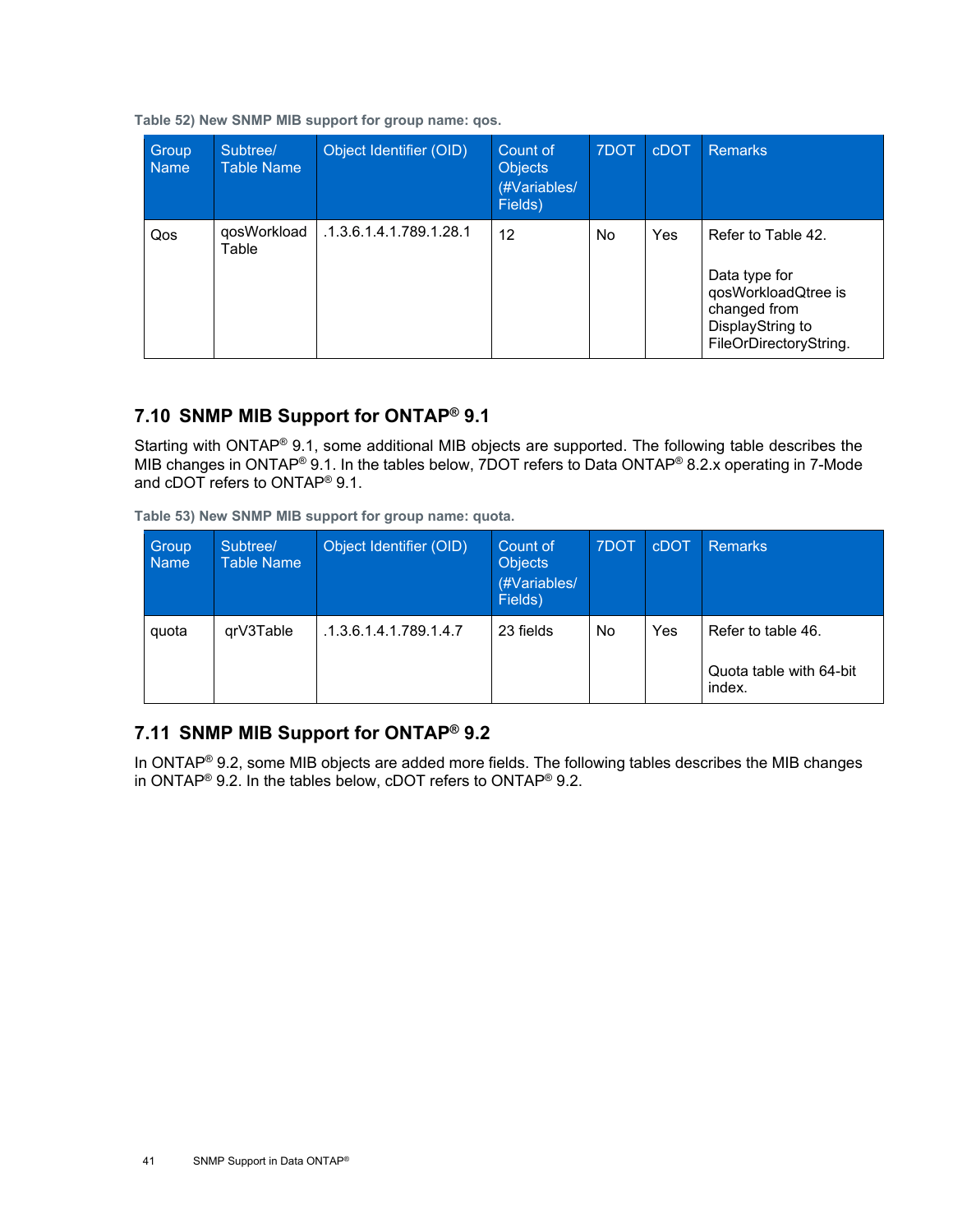| Group<br><b>Name</b> | Subtree/<br><b>Table Name</b> | Object Identifier (OID) | Count of<br><b>Objects</b><br>(#Variables/<br>Fields) | <b>cDOT</b> | <b>Remarks</b>                                                                                                                                                                                                                                                                                                                              |
|----------------------|-------------------------------|-------------------------|-------------------------------------------------------|-------------|---------------------------------------------------------------------------------------------------------------------------------------------------------------------------------------------------------------------------------------------------------------------------------------------------------------------------------------------|
| quota                | grV3Table                     | 1.3.6.1.4.1.789.1.4.7   | 26 fields                                             | <b>Yes</b>  | Refer to table 46.<br>3 fields are added from ONTAP<br>9.1 to ONTAP 9.2<br>The 3 new fields added are<br>qrV364FilesUsed, Counter64,<br>qrV364FileLimit, Counter64,<br>qrV364SoftFileLimit, Counter64;<br>there are 3 existing fields<br>qrV3FilesUsed<br>qrV3FileLimit<br>qrV3SoftFileLimit<br>which are deprecated in this<br>version 9.2 |

<span id="page-41-0"></span>**Table 54) New SNMP MIB support for group name: quota.**

<span id="page-41-1"></span>**Table 55) New SNMP MIB support for group name: raid.**

| Group<br><b>Name</b> | Subtree/<br><b>Table Name</b> | Object Identifier (OID) | Count of<br><b>Objects</b><br>(#Variables/<br>Fields) | <b>cDOT</b> | <b>Remarks</b>                                                                                                             |
|----------------------|-------------------------------|-------------------------|-------------------------------------------------------|-------------|----------------------------------------------------------------------------------------------------------------------------|
| Raid                 | spareTable                    | 1.3.6.1.4.1.789.1.6.3   | 27 fields                                             | Yes         | Refer to tables 8 and 38 and 48<br>2 more fields are added in 9.2<br>spareDrawer, Integer32,<br>spareDrawerSlot, Integer32 |

<span id="page-41-2"></span>**Table 56) New SNMP MIB support for group name: sis.**

| Group<br><b>Name</b> | Subtree/<br><b>Table</b><br><b>Name</b> | Object Identifier (OID) | <b>Count of Objects</b><br>(#Variables/Fields | cDOT | <b>Remarks</b>                                                                                                                   |
|----------------------|-----------------------------------------|-------------------------|-----------------------------------------------|------|----------------------------------------------------------------------------------------------------------------------------------|
| Sis                  | sisTable                                | 1.3.6.1.4.1.789.1.23.2  | 34 fields                                     | Yes  | Refer to tables 28 & 44 and 51<br>1 new field is now added in 9.2<br>version.<br>sisIsCrossVolumeInlineDedupeEn<br>abled Boolean |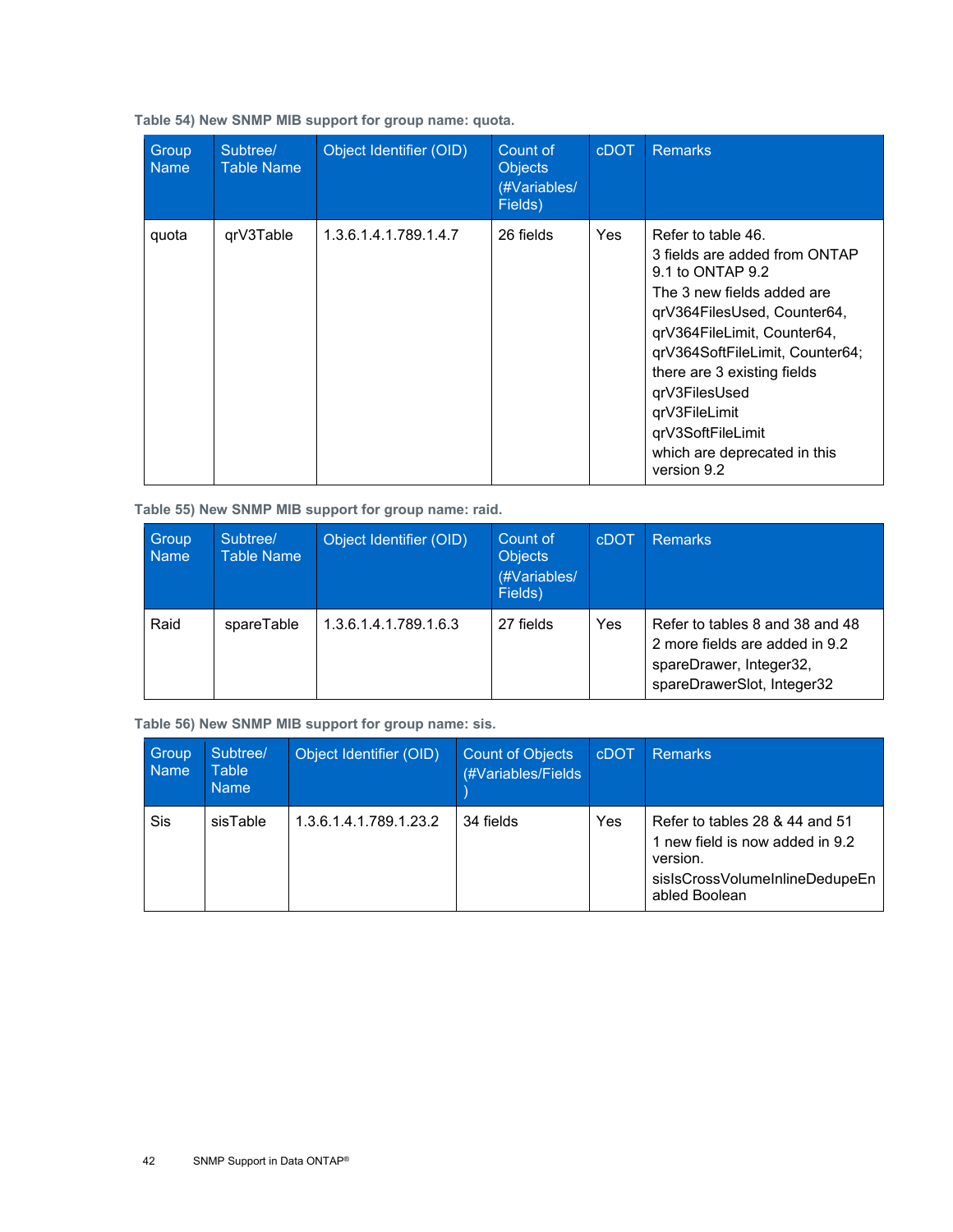<span id="page-42-1"></span>**Table 57) New SNMP MIB support for group name: raid.**

| Group<br><b>Name</b> | Subtree/<br>Table<br><b>Name</b> | Object Identifier (OID) | <b>Count of Objects</b><br>(#Variables/Fields) | <b>cDOT</b> | <b>Remarks</b>                                                                                                          |
|----------------------|----------------------------------|-------------------------|------------------------------------------------|-------------|-------------------------------------------------------------------------------------------------------------------------|
| raid                 | outOfDate<br><b>DiskTable</b>    | 1.3.6.1.4.1.789.1.6.13  | 24 fields                                      | Yes         | Refer to Table 8.<br>2 more fields are added.<br>outOfDateDiskDrawerSlot<br>outOfDateDiskDrawer of<br>Integer32 both    |
| Raid                 | otherDisk<br>Table               | .1.3.6.1.4.1.789.1.6.9  | 25 fields                                      | Yes         | 2 new fields are added.<br>From 9.1 to 9.2 version<br>otherDiskDrawer<br>Integer32,<br>otherDiskDrawerSlot<br>Integer32 |

# <span id="page-42-0"></span>**7.12 SNMP MIB Support for ONTAP® 9.3**

<span id="page-42-2"></span>**Table 58) New SNMP MIB support for group name: sis.**

| Group<br><b>Name</b> | Subtree/<br>Table<br><b>Name</b> | Object Identifier (OID) | <b>Count of Objects</b><br>(#Variables/Fields | <b>CDOT</b> | <b>Remarks</b>                                                                                                                                                                     |
|----------------------|----------------------------------|-------------------------|-----------------------------------------------|-------------|------------------------------------------------------------------------------------------------------------------------------------------------------------------------------------|
| <b>Sis</b>           | sisTable                         | 1.3.6.1.4.1.789.1.23.2  | 37 fields                                     | Yes         | Refer to tables 28 & 44 and 51<br>3 more fields are added.<br>sisIsCrossVolumeBackgroundD<br>edupeEnabled, Boolean<br>sisApplicationIOSize, Integer<br>sisCompressionType, Integer |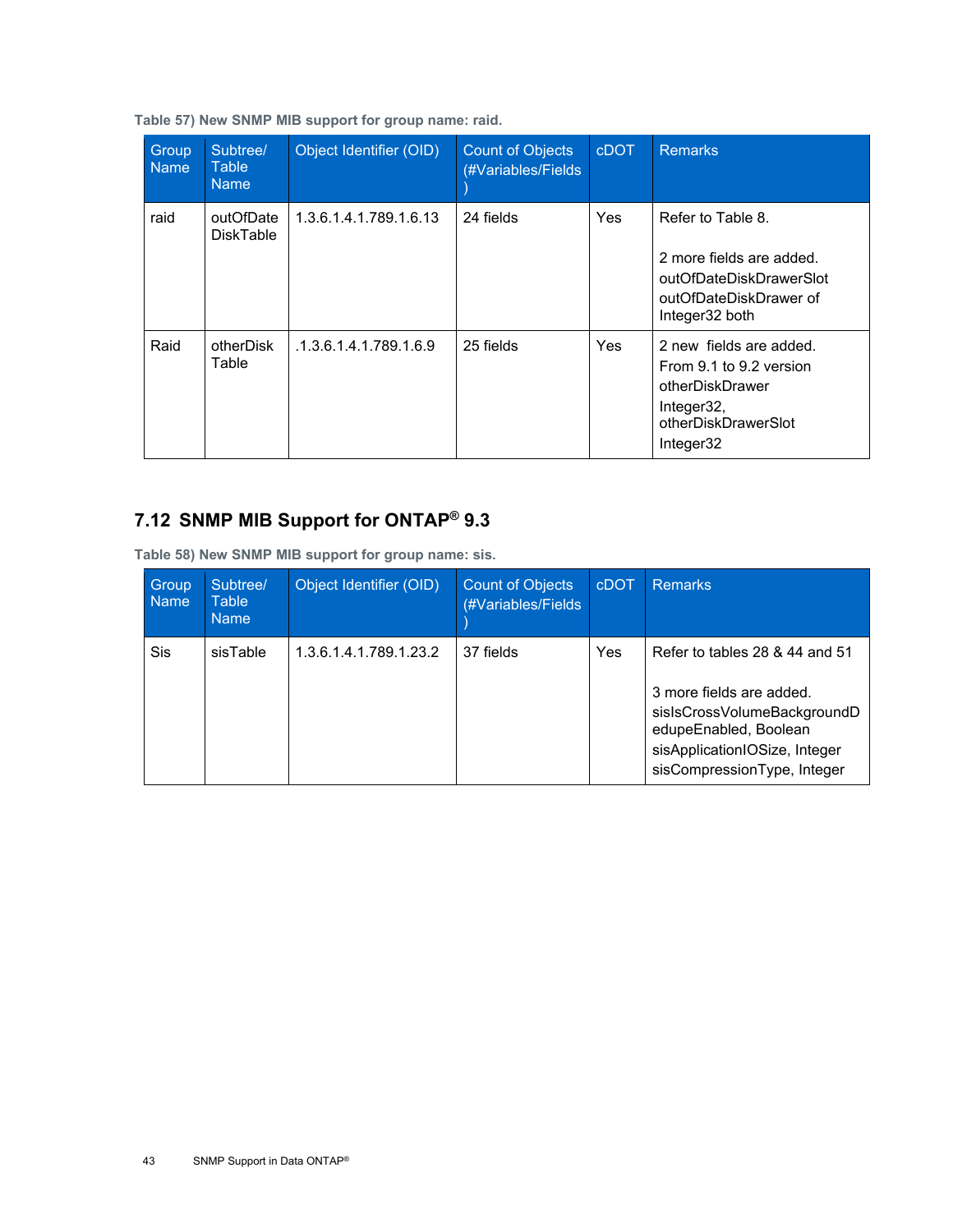| Group<br><b>Name</b> | Subtree/<br><b>Table Name</b>       | Object Identifier (OID) | Count of<br><b>Objects</b><br>(#Variables/<br>Fields) | <b>cDOT</b> | <b>Remarks</b>                                                                                                                                                         |
|----------------------|-------------------------------------|-------------------------|-------------------------------------------------------|-------------|------------------------------------------------------------------------------------------------------------------------------------------------------------------------|
| Qos                  | qosWorkload<br>Table                | 1.3.6.1.4.1.789.1.28.1  | 14                                                    | <b>Yes</b>  | Refer to Table 42.<br>2 more fields are added from<br>$9.2 \text{ to } 9.3$<br>qosWorkloadMinThroughput<br>DisplayString.<br>qosWorkloadMaxThroughput<br>DisplayString |
| Qos                  | qosAdaptive<br>PolicyGroup<br>Table | 1.3.6.1.4.1.789.1.28.4  | 8 fields                                              | <b>Yes</b>  | Apart from existing 3 tables in<br>previous version, 1 new table is<br>added in this version i.e., from<br>$9.2 \text{ to } 9.3$                                       |
| Qos                  | qosPolicyGro<br>upTable             | 1.3.6.1.4.1.789.1.28.2  | 7 fields                                              | Yes         | Refer to table 24.<br>1 more field is added from<br>previous version 9.2 to current<br>9.3<br>qosPolicyGroupMinThroughput<br>DisplayString                             |

<span id="page-43-1"></span>**Table 59) New SNMP MIB support for group name: qos.**

## <span id="page-43-0"></span>**7.13 SNMP MIB Support for ONTAP® 9.4**

<span id="page-43-2"></span>**Table 60) SNMP MIB support for group name: qos.** 

| Group<br><b>Name</b> | Subtree/<br>Table Name  | Object Identifier (OID) | Count of<br><b>Objects</b><br>(#Variables/<br>Fields) | cDO | <b>Remarks</b>                                                                                                           |
|----------------------|-------------------------|-------------------------|-------------------------------------------------------|-----|--------------------------------------------------------------------------------------------------------------------------|
| qos                  | qosPolicyGro<br>upTable | 1.3.6.1.4.1.789.1.28.2  | 8 fields                                              | Yes | Refer to table 59.<br>1 more field is added from previous<br>version 9.3 to current 9.4<br>qosPolicyGroupShared, Boolean |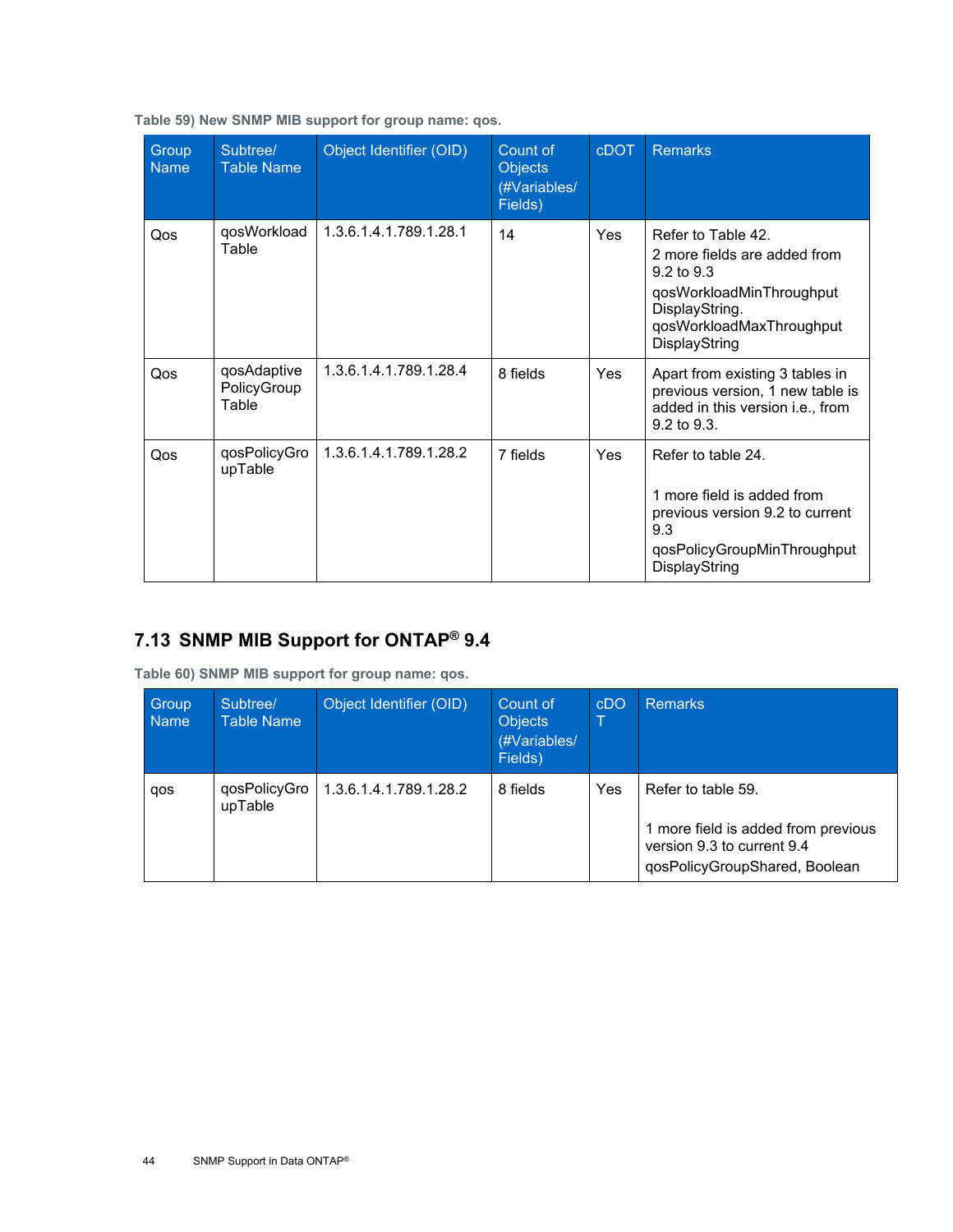### <span id="page-44-0"></span>**7.14 SNMP MIB Support for ONTAP® 9.5**

| Group<br><b>Name</b> | Subtree/<br><b>Table Name</b> | Object Identifier (OID)  | Count of<br><b>Objects</b><br>(#Variables/<br>Fields) | 7DOT      | <b>cDOT</b> | <b>Remarks</b>                                                                                                                                                                                             |
|----------------------|-------------------------------|--------------------------|-------------------------------------------------------|-----------|-------------|------------------------------------------------------------------------------------------------------------------------------------------------------------------------------------------------------------|
| sysStat              | misc                          | 1.3.6.1.4.1.789.1.2.2    | 35                                                    | Yes       | Yes         | Refer to table 4.<br>2 misc variables are now<br>implemented in cDOT:<br>miscGlobalStatus and<br>miscGlobalStatusMessage.                                                                                  |
| sysStat/<br>misc     | cDOTMiscTa<br>ble             | 1.3.6.1.4.1.789.1.2.2.36 | 3                                                     | <b>No</b> | Yes         | New per-node table.<br>This new table provides a report of<br>miscellaneous variables on a per-<br>node basis.<br>Currently cDOTMiscGlobalStatus<br>and<br>cDOTMiscGlobalStatusMessage<br>are implemented. |

<span id="page-44-1"></span>**Table 61) New SNMP MIB support for group name: misc.**

#### <span id="page-44-2"></span>**Table 62) New SNMP MIB support for group name: sis.**

| Group<br><b>Name</b> | Subtree/<br>Table<br><b>Name</b> | Object Identifier (OID) | <b>Count of Objects</b><br>(#Variables/Fields) | <b>cDOT</b> | Remarks                                                                                  |
|----------------------|----------------------------------|-------------------------|------------------------------------------------|-------------|------------------------------------------------------------------------------------------|
| sis                  | sisTable                         | 1.3.6.1.4.1.789.1.23.2  | 38 fields                                      | Yes         | Refer to table 56.<br>1 more field is added.<br>sisHasExtendedCompressedDa<br>ta Boolean |

<span id="page-44-3"></span>**Table 63) New SNMP MIB support for group name: qos.** 

| Group<br><b>Name</b> | Subtree/<br><b>Table Name</b>       | Object Identifier (OID) | Count of<br><b>Objects</b><br>(#Variables/<br>Fields) | cDO | <b>Remarks</b>                                                                                                                          |
|----------------------|-------------------------------------|-------------------------|-------------------------------------------------------|-----|-----------------------------------------------------------------------------------------------------------------------------------------|
| qos                  | qosAdaptive<br>PolicyGroup<br>Table | 1.3.6.1.4.1.789.1.28.4  | 10 fields                                             | Yes | Refer to table 60.<br>2 new enums are added:<br>qosAdaptivePolicyGroupExpectedlop<br>sAllocation and<br>qosAdaptivePolicyGroupBlockSize |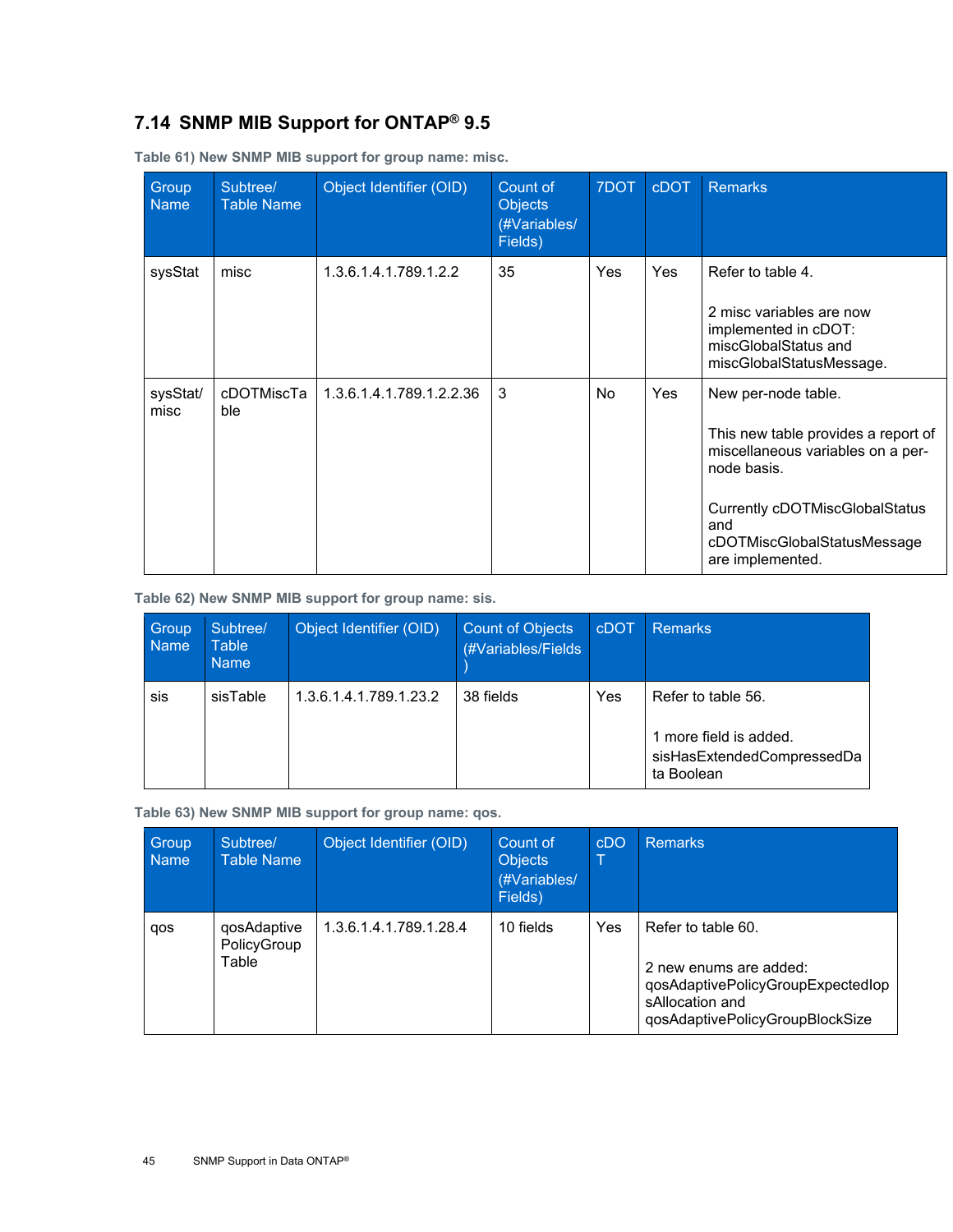### <span id="page-45-0"></span>**7.15 SNMP MIB Support for ONTAP® 9.6**

| Group<br><b>Name</b> | Subtree/<br>Table Name  | Object Identifier (OID) | Count of<br><b>Objects</b><br>(#Variables/<br>Fields) | cDO | <b>Remarks</b>                                                                                 |
|----------------------|-------------------------|-------------------------|-------------------------------------------------------|-----|------------------------------------------------------------------------------------------------|
| Qos                  | qosPolicyGro<br>upTable | 1.3.6.1.4.1.789.1.28.2  | 9 fields                                              | Yes | Refer to table 60.<br>1 more field is added:<br>qosPolicyGroupAutoGenerated,<br><b>Boolean</b> |

<span id="page-45-2"></span>**Table 64) New SNMP MIB support for group name: qos.** 

# <span id="page-45-1"></span>**7.16 SNMP MIB Support for ONTAP® 9.7**

<span id="page-45-3"></span>**Table 65) New SNMP MIB support for group name: network.**

| <b>Group</b><br><b>Name</b> | Subtree/<br><b>Table Name</b> | Object Identifier (OID) | Count of<br><b>Objects</b><br>(#Variables<br>/Fields) | 7DOT      | <b>cDOT</b> | <b>Remarks</b>                                                                                                                                             |
|-----------------------------|-------------------------------|-------------------------|-------------------------------------------------------|-----------|-------------|------------------------------------------------------------------------------------------------------------------------------------------------------------|
| network                     | netportTable                  | .1.3.6.1.4.1.789.1.22.2 | 32 fields                                             | <b>No</b> | Yes         | Refer to table 50.<br>3 new enum values are<br>added to fields<br>netportSpeedAdmin and<br>netportSpeedOper:<br>fourty-Gb, hundred-Gb &<br>twenty-five-Gb. |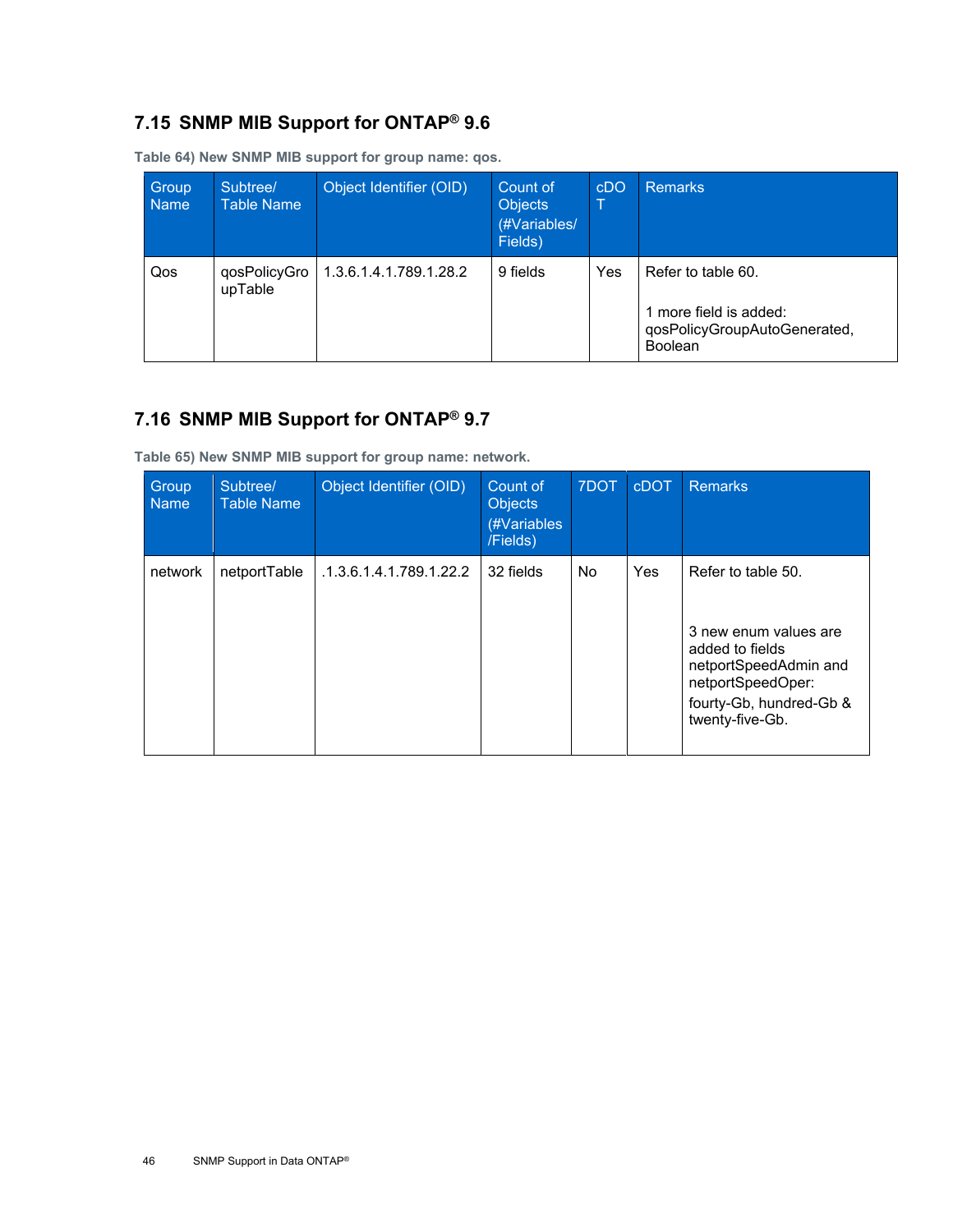### <span id="page-46-0"></span>**7.17 SNMP MIB Support for ONTAP® 9.8**

| Group<br><b>Name</b> | Subtree/<br><b>Table Name</b>                                        | Object Identifier (OID)                              | Count of<br><b>Objects</b><br>(#Variables<br>/Fields) | 7DOT | <b>cDOT</b> | <b>Remarks</b>                                                                                                                                                                                                 |
|----------------------|----------------------------------------------------------------------|------------------------------------------------------|-------------------------------------------------------|------|-------------|----------------------------------------------------------------------------------------------------------------------------------------------------------------------------------------------------------------|
| product              | Simple<br>Variables<br>(productType<br>to<br>productMachi<br>neType) | .1.3.6.1.4.1.789.1.1.1 to<br>.1.3.6.1.4.1.789.1.1.13 | 13                                                    | Yes  | <b>Yes</b>  | Refer to table 3.<br>Following enum values<br>are deleted from enum<br>type for productVendor:<br>ibm and dell.<br>Following enum values<br>are added to enum<br>type for productVendor:<br>lenovo and fujitsu |

<span id="page-46-4"></span>**Table 66) SNMP MIB support for group name: product.**

<span id="page-46-5"></span>**Table 67) SNMP MIB support for group name: filesys.** 

| Group<br><b>Name</b> | Subtree/<br><b>Table Name</b> | Object Identifier (OID) | Count of<br><b>Objects</b><br>(#Variables<br>/Fields) | 7DOT | cDOT | <b>Remarks</b>                                                                      |
|----------------------|-------------------------------|-------------------------|-------------------------------------------------------|------|------|-------------------------------------------------------------------------------------|
| filesys              | gtreeTable                    | .1.3.6.1.4.1.789.1.5.10 | 13 fields                                             | Yes  | Yes  | Refer to table 47.<br>1 new field is added:<br>qtreeQosPolicyGroup<br>DisplayString |

#### <span id="page-46-1"></span>**7.18 SNMP MIB Support for ONTAP® 9.9.0**

There are no changes to SNMP MIB in this version of ONTAP.

# <span id="page-46-2"></span>**8 SNMP Traps Supported in Data ONTAP® 8.2.x and onwards**

### <span id="page-46-3"></span>**8.1 SNMP Traps Supported in Data ONTAP® 8.2**

The following tables give information about the level of SNMP traps supported in Data ONTAP® 8.2. In the table below, 7DOT refers to Data ONTAP® operating in 7-Mode and cDOT refers to clustered Data ONTAP®. NA is abbreviation for "Not Applicable".

<span id="page-46-6"></span>**Table 68) New SNMP MIB support for group name: app.**

| Event Name    | <b>Trap Name</b> | <b>7DOT</b> | cDOT |
|---------------|------------------|-------------|------|
| app.log.alert | appAlert         | Yes         | Yes  |
| app.log.crit  | appCritical      | Yes         | Yes  |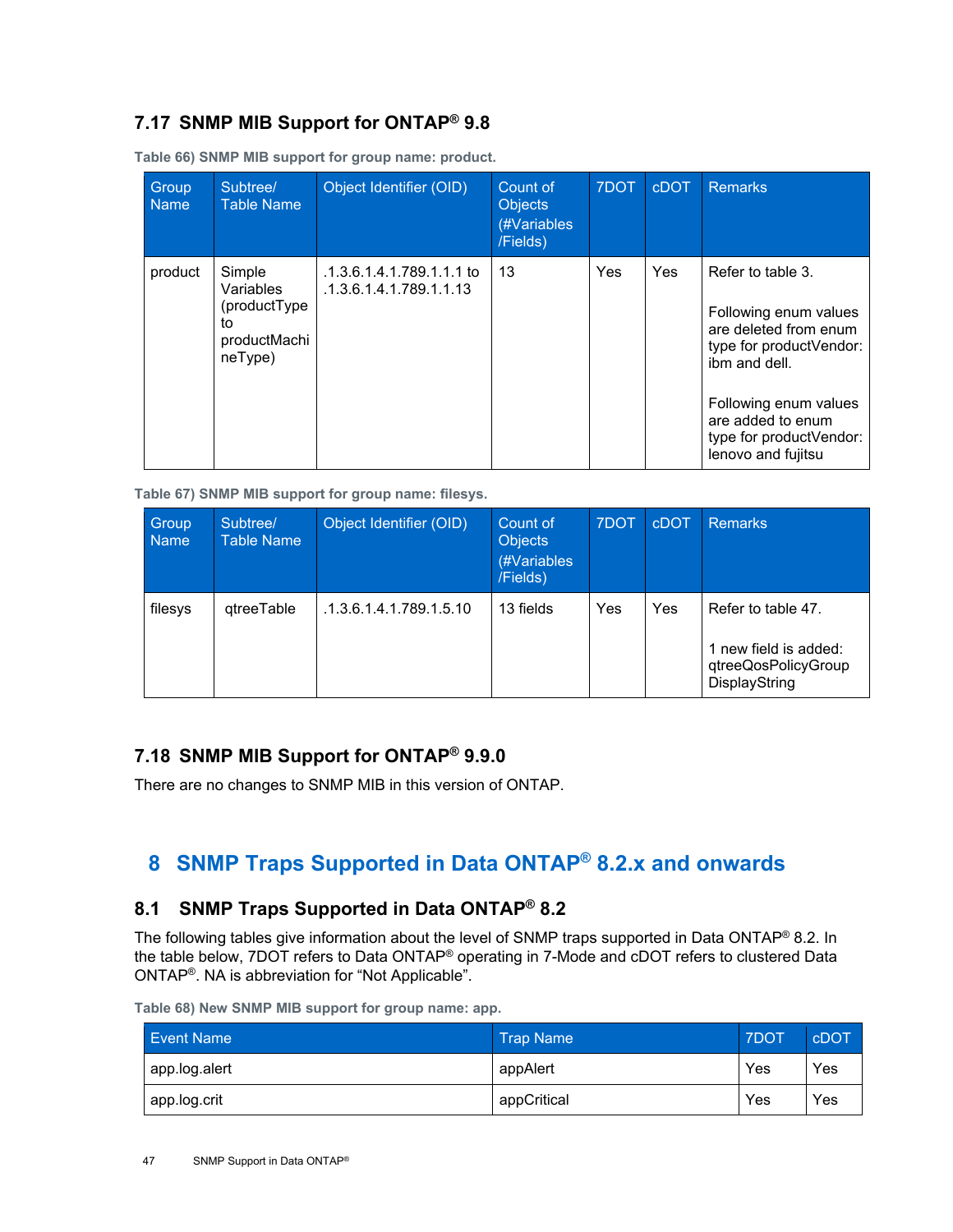| Event Name     | <b>Trap Name</b> | 7DOT | <b>cDOT</b> |
|----------------|------------------|------|-------------|
| app.log.debug  | appTrap          | Yes  | Yes         |
| app.log.emerg  | appEmergency     | Yes  | Yes         |
| app.log.err    | appError         | Yes  | Yes         |
| app.log.info   | applnfo          | Yes  | Yes         |
| app.log.notice | appNotice        | Yes  | Yes         |
| app.log.warn   | appWarning       | Yes  | Yes         |

<span id="page-47-0"></span>**Table 69) New SNMP MIB support for group name: asup.**

| <b>Event Name</b>         | <b>Trap Name</b>              | 7DOT      | cDOT      |
|---------------------------|-------------------------------|-----------|-----------|
| asup.general.create       | autosupportSendError          | No        | No        |
| asup.general.drop         | autosupportSendError          | No        | No        |
| asup.general.drop.enqueue | autosupportSendError          | <b>No</b> | <b>No</b> |
| asup.general.lowMemory    | autosupportSendError          | No        | <b>No</b> |
| asup.general.optout       | autosupportSendError          | Yes       | Yes       |
| asup.mime.lowMemory       | autosupportSendError          | No        | <b>No</b> |
| asup.mime.openFailed      | autosupportSendError          | <b>No</b> | No        |
| asup.post.badUrl          | autosupportConfigurationError | No        | No        |
| asup.post.drop            | autosupportSendError          | Yes       | Yes       |
| asup.post.drop.enqueue    | autosupportSendError          | No        | No        |
| asup.post.sent            | autosupportSent               | <b>No</b> | <b>No</b> |
| asup.post.sent.diskless   | autosupportSent               | No        | No        |
| asup.post.sent.minicore   | autosupportSent               | No        | No        |
| asup.smtp.detailNotSent   | autosupportConfigurationError | <b>No</b> | <b>No</b> |
| asup.smtp.drop            | autosupportSendError          | Yes       | Yes       |
| asup.smtp.drop.enqueue    | autosupportSendError          | No        | No        |
| asup.smtp.noMailhost      | autosupportConfigurationError | No        | No        |
| asup.smtp.noRecipients    | autosupportConfigurationError | No        | No        |
| asup.smtp.reject          | autosupportSendError          | No        | <b>No</b> |
| asup.smtp.sent            | autosupportSent               | No        | No        |
| asup.smtp.sent.diskless   | autosupportSent               | No        | No        |
| asup.smtp.sent.minicore   | autosupportSent               | No        | No        |
| asup.smtp.unreach         | autosupportSendError          | No        | No        |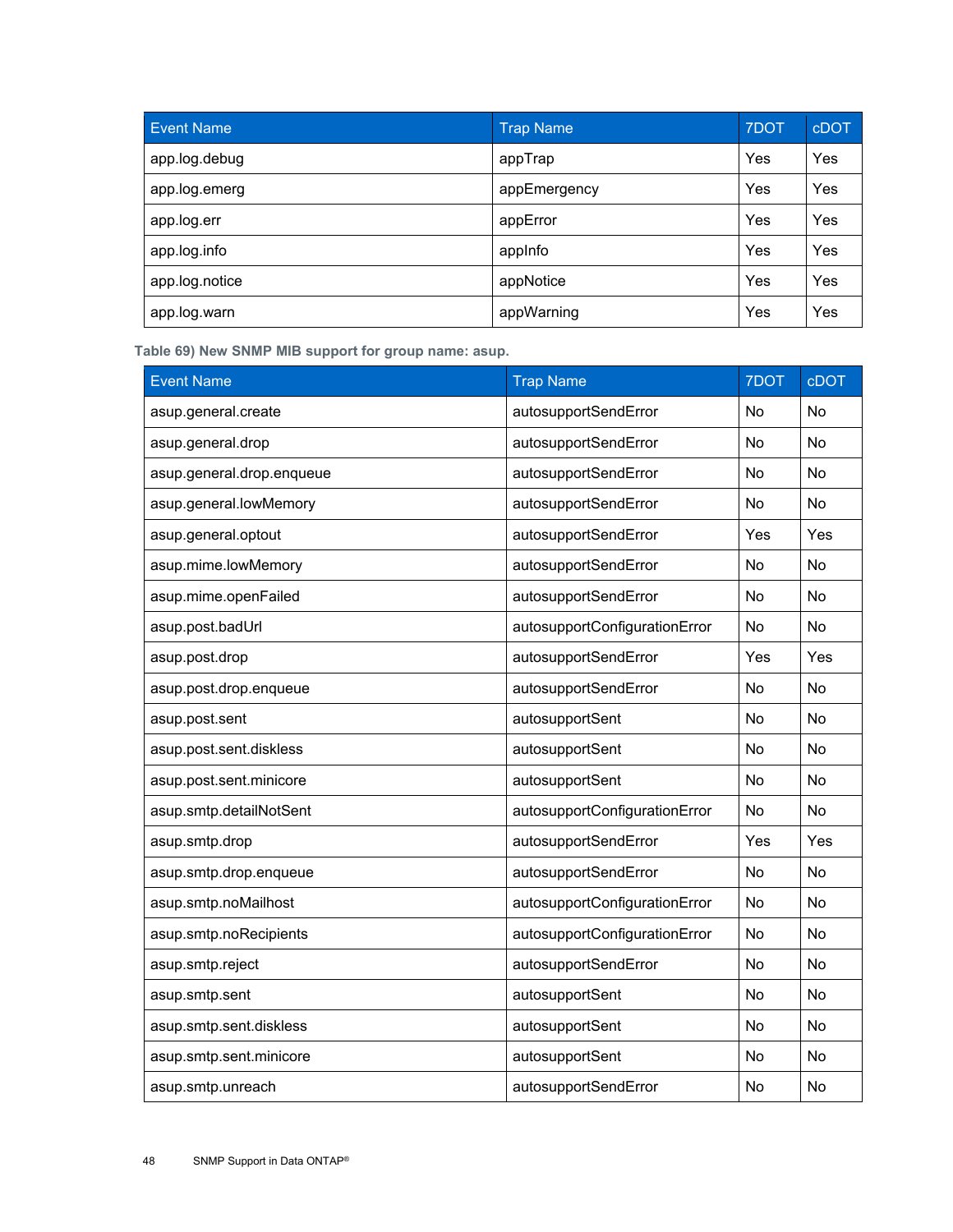| <b>Event Name</b>           | <b>Trap Name</b>              | 7DOT | <b>CDOT</b> |
|-----------------------------|-------------------------------|------|-------------|
| asup.throttle.drop          | autosupportSendError          | No   | No          |
| asup.throttle.msgHistory    | autosupportConfigurationError | No.  | No          |
| asup.throttle.msgHistoryErr | autosupportConfigurationError | No   | No          |

<span id="page-48-0"></span>**Table 70) New SNMP MIB support for group name: auth.**

| <b>Event Name</b>             | ⊾Trap Name \         | <b>7DOT</b> | <b>cDOT</b> |
|-------------------------------|----------------------|-------------|-------------|
| auth.dc.DCPasswdChange.failed | dcPasswdChangeFailed | Yes         | Yes         |

<span id="page-48-1"></span>**Table 71) SNMP traps support for group: av.** 

| <b>Event Name</b>             | <b>Trap Name</b>        | 7DOT      | cDOT      |
|-------------------------------|-------------------------|-----------|-----------|
| av.avlm.license.check         | avLicenseCheck          | No        | Nο        |
| av.avlm.license.check.failure | avLicenseCheckFailed    | <b>No</b> | No        |
| av.avm.disable                | avDisable               | No        | <b>No</b> |
| av.avm.disableFailure         | avDisableFailed         | No        | No        |
| av.avm.enable                 | avEnable                | <b>No</b> | <b>No</b> |
| av.avm.enableFailure          | avEnableFailed          | No        | <b>No</b> |
| av.avm.mcafee.licenseExpiring | avMcAfeeLicenseExpiring | No        | No        |
| av.avm.mcafee.licenseFailed   | avMcAfeeLicenseFailed   | <b>No</b> | <b>No</b> |
| av.avm.rollback               | avRollback              | <b>No</b> | No        |
| av.avm.rollbackFailure        | avRollbackFailed        | No        | No        |
| av.avm.trend.licenseExpired   | avTrendLicenseExpired   | <b>No</b> | <b>No</b> |
| av.avm.trend.licenseExpiring  | avTrendLicenseExpiring  | No        | <b>No</b> |
| av.avm.update                 | avUpdate                | <b>No</b> | No        |
| av.avm.updateFailure          | avUpdateFailed          | No        | No        |
| av.avs.2gbFileNotScanned      | av2gbFileNotScanned     | No        | No        |
| av.avs.mcafee.engineExpired   | avMcAfeeEngineExpired   | <b>No</b> | <b>No</b> |
| av.avs.mcafee.engineExpiring  | avMcAfeeEngineExpiring  | No        | No        |
| av.avs.mcafee.productExpired  | avMcAfeeProductExpired  | <b>No</b> | No        |
| av.avs.mcafee.productExpiring | avMcAfeeProductExpiring | No        | No        |
| av.avs.remedy                 | avRemedy                | No        | <b>No</b> |
| av.avs.remedyFailure          | avRemedyFailure         | <b>No</b> | <b>No</b> |
| av.avs.spywareFound           | avSpywareFound          | No        | No        |
| av.avs.virusFound             | avVirusfound            | No        | No        |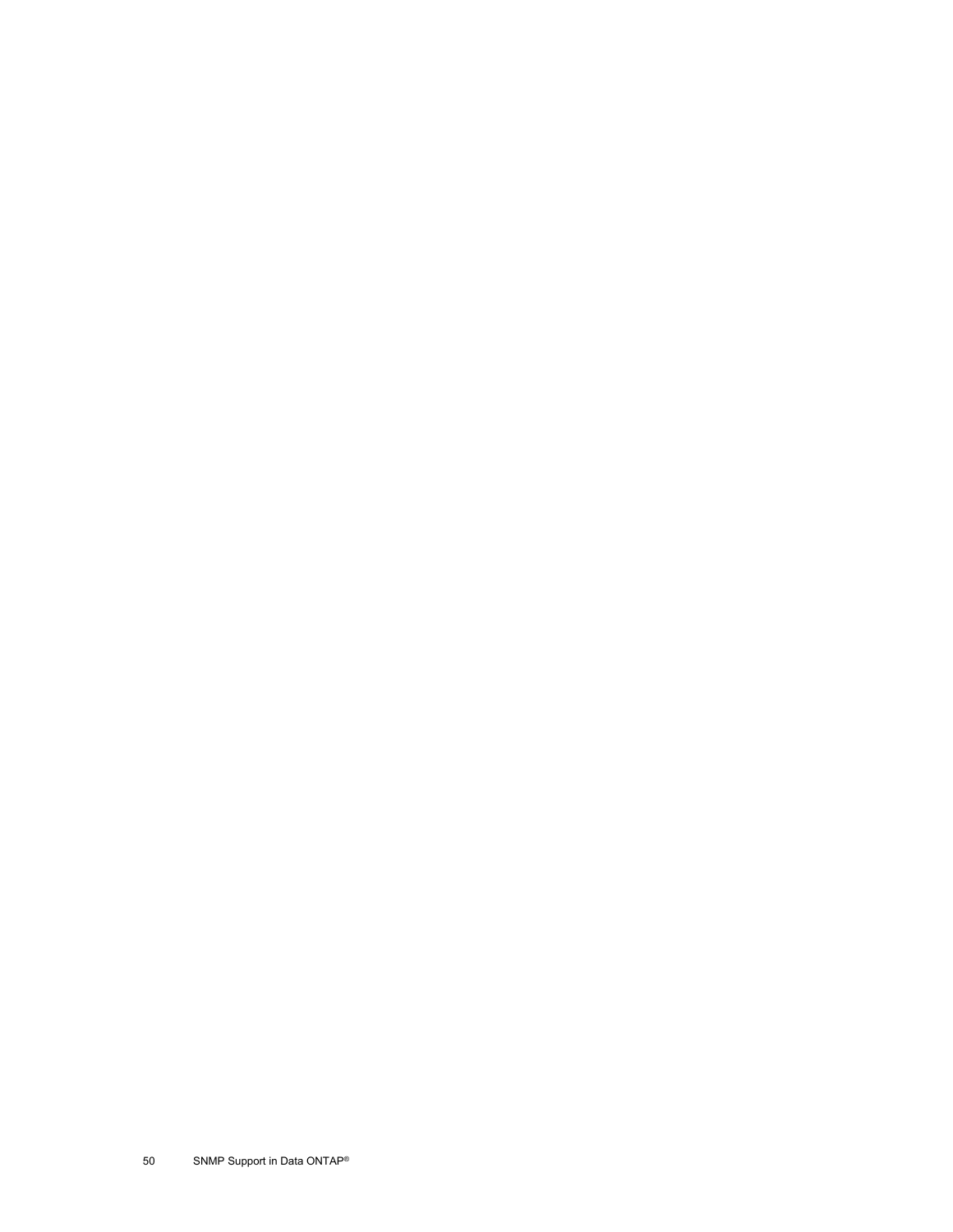<span id="page-50-0"></span>**Table 72) SNMP traps support for group: cf.** 

| <b>Event Name</b>      | <b>Trap Name</b>     | 7DOT | cDOT |
|------------------------|----------------------|------|------|
| cf.fm.givebackComplete | clusterNodeRepaired  | Yes  | Yes  |
| cf.fm.givebackDuration | clusterNodeRepaired  | Yes  | Yes  |
| cf.fm.givebackStarted  | clusterNodeRepairing | Yes  | Yes  |
| cf.fm.takeoverComplete | clusterNodeTakenOver | Yes  | Yes  |
| cf.fm.takeoverDuration | clusterNodeTakenOver | Yes  | Yes  |
| cf.fm.takeoverStarted  | clusterNodeFailed    | Yes  | Yes  |
| cf.noPartner takeover  | clusterNodeFailed    | Yes  | Yes  |

<span id="page-50-1"></span>**Table 73) SNMP traps support for group: cifs.**

| <b>Event Name</b>                    | <b>Trap Name</b>           | 7DOT       | <b>cDOT</b> |
|--------------------------------------|----------------------------|------------|-------------|
| cifs.auditfile.autosaved.onsize.snmp | alfFileSaved               | <b>Yes</b> | No.         |
| cifs.auditfile.autosaved.ontime.snmp | alfFileSaved               | Yes        | No.         |
| cifs.auditfile.nearwrapped           | alfFileNearlyFull          | Yes        | No.         |
| cifs.auditfile.wrapped               | alfFilewrap                | Yes        | No.         |
| cifs.few.pending.auth.reqs           | cifsAuthQueueCleared       | <b>Yes</b> | No.         |
| cifs.many.pending.auth.reqs          | cifsAuthQueueBuildUp       | Yes        | No.         |
| cifs.stats.pBlkExhaust               | cifsStatsExhaustMemCtrlBlk | No         | No.         |
| cifs.trace.DCConnected               | domainControllerConnected  | Yes.       | <b>Yes</b>  |
| cifs.trace.DCDisconnect              | domainControllerDisconnect | Yes        | Yes         |
| cifs.trace.PrefDCDisconnect          | prefDCDisconnect           | <b>Yes</b> | Yes         |

<span id="page-50-2"></span>**Table 74) SNMP traps support for group: cmds.**

| <b>Event Name</b>        | <b>Trap Name</b> | 7DOT | cDOT |
|--------------------------|------------------|------|------|
| cmds.vf.migrate.complete | vfStopped        | Yes  | No   |
| cmds.vf.migrate.info     | vfStopped        | Yes  | No   |
| cmds.vf.trans.migrated   | vfStopped        | Yes  | No   |
| cmds.vfiler.dr.configure | vfStopped        | Yes  | No   |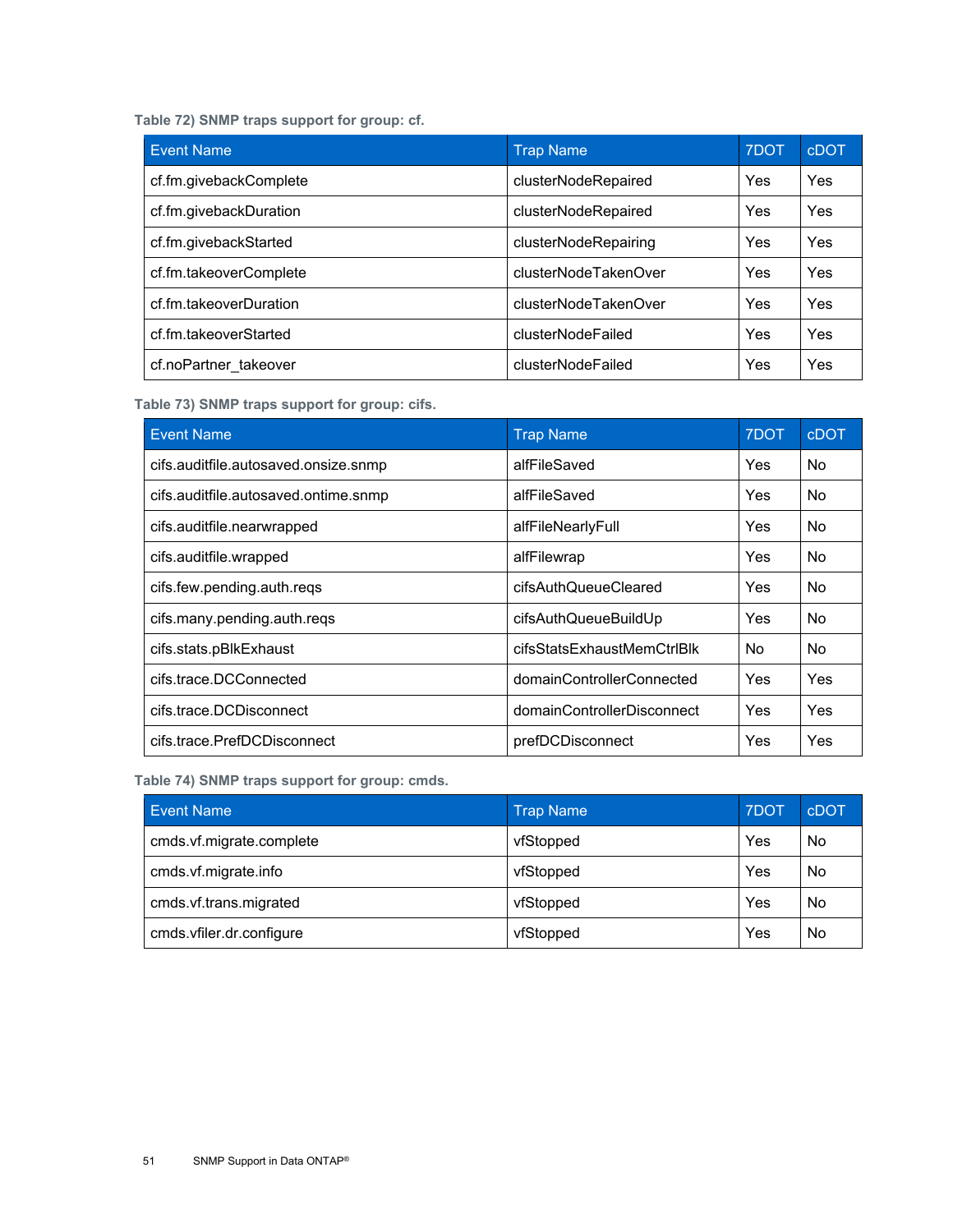<span id="page-51-0"></span>**Table 75) SNMP traps support for group: config.**

| <b>Event Name</b>         | <b>Trap Name</b>        | 7DOT | <b>CDOT</b> |
|---------------------------|-------------------------|------|-------------|
| config.MirrorNotMultiPath | diskMultipathWarning    | Yes  | Yes         |
| config.noPartnerDisks     | diskMultipathNoTakeover | Yes  | Yes         |
| config.noPartnerLUNs      | diskMultipathNoTakeover | Yes  | Yes         |
| config.NotMultiPath       | diskMultipathWarning    | Yes  | Yes         |
| config.OneSwitch          | diskMultipathOneSwitch  | Yes  | Yes         |

<span id="page-51-1"></span>**Table 76) SNMP traps support for group: ds.**

| <b>Event Name</b>            | ⊾Trap Name \    | <b>7DOT</b> | <b>CDOT</b> |
|------------------------------|-----------------|-------------|-------------|
| I ds.sas.drivephy.disableErr | driveDisableErr | Yes         | Yes         |

<span id="page-51-2"></span>**Table 77) SNMP traps support for group: ems.**

| <b>Event Name</b>             | <b>Trap Name</b>  | 7DOT      | cDOT |
|-------------------------------|-------------------|-----------|------|
| ems.eut.prilo1i snmp syslog   | linkUp            | <b>No</b> | No   |
| ems.eut.privar0 snmp          | dbqTrap           | No.       | No   |
| ems.eut.privar16s snmp        | dbqTrap           | No.       | No   |
| ems.eut.privar16s snmp syslog | dhmNoticePFAEvent | No.       | No   |
| ems.eut.snmpEnterprise        | <b>NA</b>         | No.       | No   |
| ems.eut.snmponly              | dbgTrap           | <b>No</b> | No   |

<span id="page-51-3"></span>**Table 78) SNMP traps support for group: esh.**

| <b>Event Name</b>   | <b>Trap Name</b> | <b>7DOT</b> | <b>CDOT</b> |
|---------------------|------------------|-------------|-------------|
| esh.bypass.err.disk | driveDisableErr  | Yes         | Yes         |

<span id="page-51-4"></span>**Table 79) SNMP traps support for group: extCache.**

| <b>Event Name</b>     | <b>Trap Name</b>    | <b>7DOT</b> | cDOT |
|-----------------------|---------------------|-------------|------|
| extCache.io.cardError | extcacheCardError   | Yes         | Yes  |
| extCache.offline      | extcacheCardOffline | Yes         | Yes  |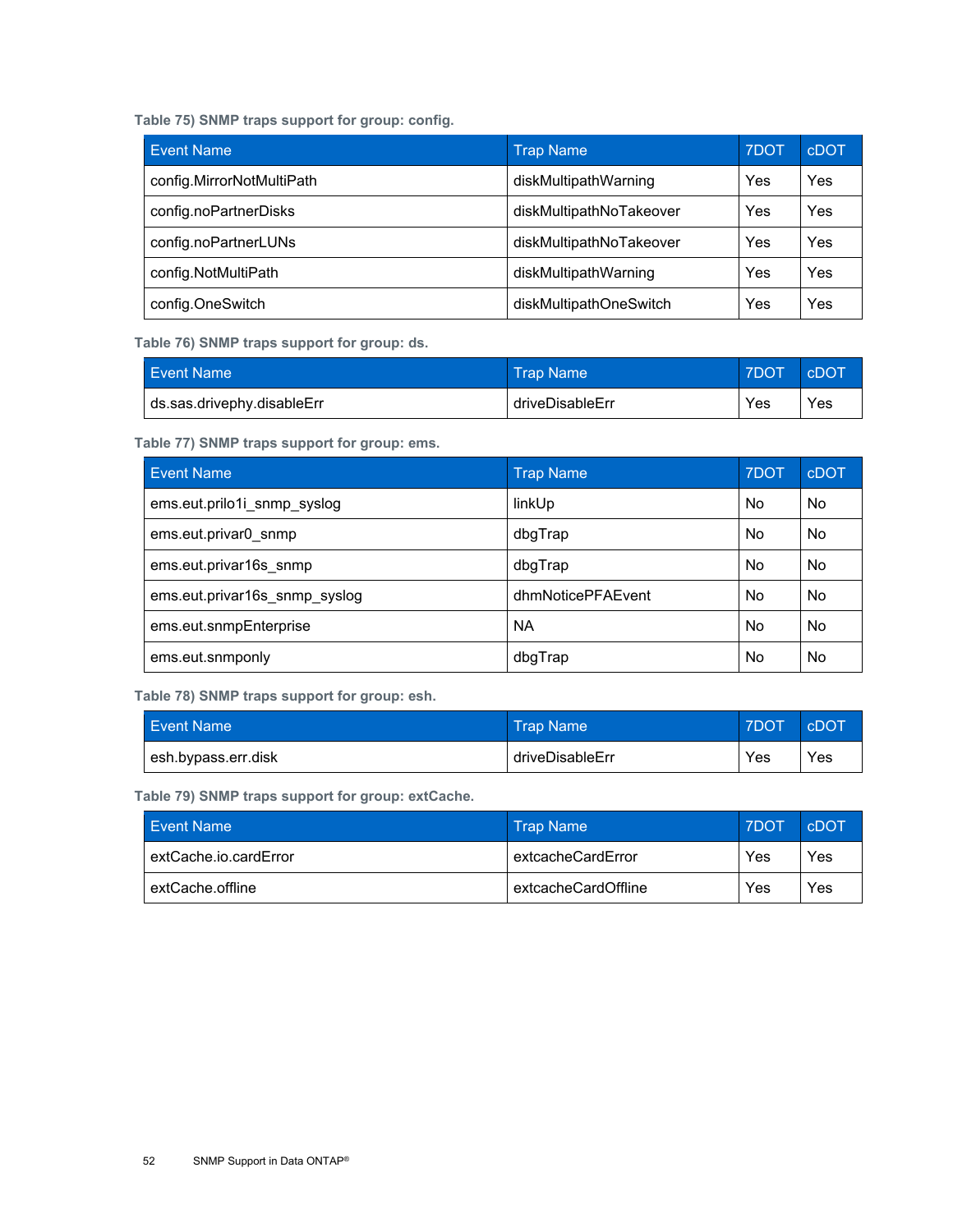<span id="page-52-0"></span>**Table 80) SNMP traps support for group: fci.**

| <b>Event Name</b>   | <b>Trap Name</b>      | <b>ZDOT</b> | <b>CDOT</b> |
|---------------------|-----------------------|-------------|-------------|
| fci.adapter.offline | hbaOfflineInformation | Yes         | Yes         |

<span id="page-52-1"></span>**Table 81) SNMP traps support for group: ftpd.**

| <b>Event Name</b>          | <b>Trap Name</b>           | 7DOT | <b>cDOT</b> |
|----------------------------|----------------------------|------|-------------|
| ftpd.connections.maximum   | ftpdMaxConnNotice          | Yes  | No          |
| ftpd.connections.threshold | ftpdMaxConnThresholdNotice | Yes  | No          |
| ftpd.service.off           | ftpdError                  | Yes  | No          |

#### <span id="page-52-2"></span>**Table 82) SNMP traps support for group: iscsi.**

| <b>Event Name</b>                 | <b>Trap Name</b> | 7DOT | cDOT |
|-----------------------------------|------------------|------|------|
| iscsi.snmp.authentication.failure | -                | Yes  | Yes  |
| iscsi.snmp.bad.opcode             |                  | Yes  | Yes  |
| iscsi.snmp.datadigest.error       | -                | Yes  | Yes  |
| iscsi.snmp.hdrdigest.error        |                  | Yes  | Yes  |
| iscsi.snmp.version.mismatch       | -                | Yes  | Yes  |

<span id="page-52-3"></span>**Table 83) SNMP traps support for group: lun.**

| <b>Event Name</b>         | <b>Trap Name</b>            | 7DOT      | cDOT |
|---------------------------|-----------------------------|-----------|------|
| lun.clone.created         | <b>lunCloneCreate</b>       | Yes       | No   |
| lun.clone.split.completed | lunCloneSplitComplete       | Yes       | No   |
| lun.clone.split.started   | lunCloneSplitStart          | Yes       | No   |
| LUN.destroy               | lunDestroy                  | <b>No</b> | Yes  |
| lun.snaprestore.notice    | <b>lunSnapRestoreStatus</b> | Yes       | No   |

<span id="page-52-4"></span>**Table 84) SNMP traps support for group: mgmt.** 

| <b>Event Name</b>                    | <b>Trap Name</b>           | 7DOT | cDOT |
|--------------------------------------|----------------------------|------|------|
| mgmt.vopl.move.cutover.deferred      | volMoveCutoverDeferred     | No   | Yes  |
| mgmt.vopl.move.cutover.deferred.wait | volMoveCutoverDeferredWait | No   | Yes  |
| mgmt.vopl.move.cutover.failed        | volMoveCutoverFailed       | No   | Yes  |
| mgmt.vopl.move.done                  | volMoveDone                | No   | Yes  |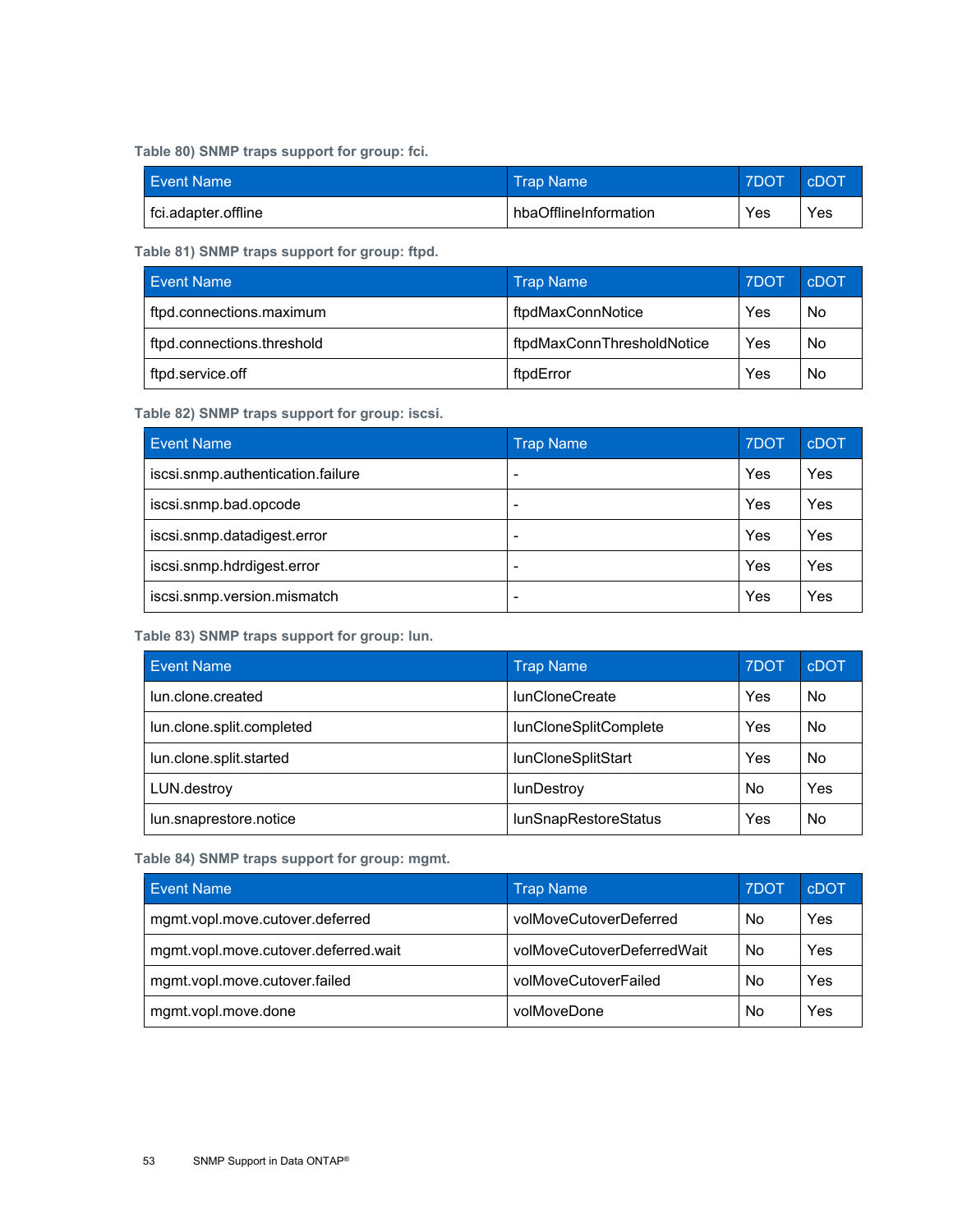<span id="page-53-0"></span>**Table 85) SNMP traps support for group: mgr.** 

| <b>Event Name</b>        | <b>Trap Name</b> | <b>7DOT</b> | <b>CDOT</b> |
|--------------------------|------------------|-------------|-------------|
| mgr.boot.reason abnormal | rebootAbnormal   | Yes         | Yes         |
| mgr.boot.reason ok       | rebootNormal     | Yes         | Yes         |

<span id="page-53-1"></span>**Table 86) SNMP traps support for group: monitor.**

| <b>Event Name</b>                                  | <b>Trap Name</b>                 | 7DOT | <b>cDOT</b> |
|----------------------------------------------------|----------------------------------|------|-------------|
| monitor.chassisFan.degraded                        | chassisFanDegraded               | Yes  | Yes         |
| monitor.chassisFan.ok                              | chassisFanOk                     | Yes  | Yes         |
| monitor.chassisFan.removed                         | chassisFanRemoved                | Yes  | Yes         |
| monitor.chassisFan.stop                            | chassisFanStopped                | Yes  | Yes         |
| monitor.chassisFan.warning                         | chassisFanWarning                | Yes  | Yes         |
| monitor.chassisFanFail.xMinShutdown                | chassisFanFailxMinShutdown       | Yes  | Yes         |
| monitor.chassisPower.degraded                      | chassisPowerDegraded             | Yes  | Yes         |
| monitor.chassisPower.ok                            | chassisPowerOk                   | Yes  | Yes         |
| monitor.chassisPowerSupplies.failed                | chassisPowerSuppliesFailed       | No   | <b>No</b>   |
| monitor.chassisPowerSupplies.Mismatch              | chassisPSUsMismatch              | No   | No          |
| monitor.chassisPowerSupplies.ok                    | chassisPowerSuppliesOk           | Yes  | Yes         |
| monitor.chassisPowerSupply.degraded                | chassisPowerSupplyDegraded       | Yes  | Yes         |
| monitor.chassisPowerSupply.failed                  | chassisPowerSupplyFailed         | No   | No          |
| monitor.chassisPowerSupply.notPresent              | chassisPowerSupplyRemoved        | Yes  | Yes         |
| monitor.chassisPowerSupply.off                     | chassisPowerSupplyOff            | Yes  | Yes         |
| monitor.chassisPowerSupply.ok                      | chassisPowerSupplyOk             | Yes  | Yes         |
| monitor.chassisPowerSupply.reinstalled             | chassisPowerSupplyOff            | No   | No          |
| monitor.chassisPowerSupply.wrongInput              | chassisPSUwrongInput             | No   | No          |
| monitor.chassisPowerSupplyRemoved.xMinShutdow<br>n | chassisPSRemovedxMinShutdow<br>n | No   | No          |
| monitor.chassisTemperature.cool                    | chassisTemperatureWarning        | Yes  | Yes         |
| monitor.chassisTemperature.ok                      | chassisTemperatureOk             | Yes  | Yes         |
| monitor.chassisTemperature.state.unknown           | chassisTemperatureUnknown        | Yes  | Yes         |
| monitor.chassisTemperature.warm                    | chassisTemperatureWarning        | Yes  | Yes         |
| monitor.cpu.ok                                     | cpuOk                            | Yes  | Yes         |
| monitor.cpu.tooBusy                                | cpuTooBusy                       | No   | No          |
| monitor.cpuFan.degraded                            | chassisCPUFanSlow                | No   | No          |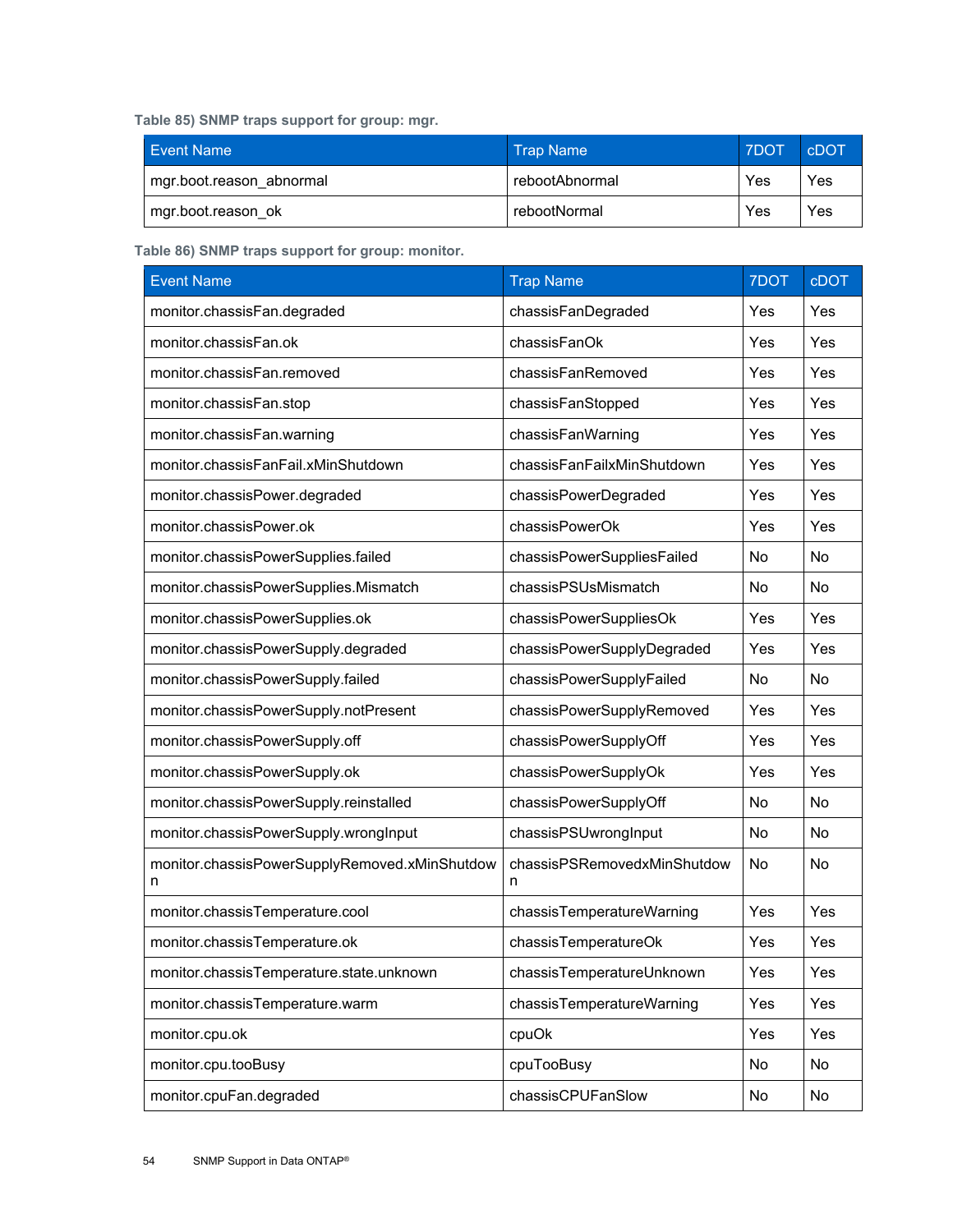| <b>Event Name</b>                               | <b>Trap Name</b>                   | 7DOT      | <b>cDOT</b> |
|-------------------------------------------------|------------------------------------|-----------|-------------|
| monitor.cpuFan.failed                           | chassisCPUFanStopped               | No        | No          |
| monitor.cpuFan.ok                               | chassisCPUFanOk                    | <b>No</b> | No          |
| monitor.diskLabelCheckFailed                    | diskFailed                         | Yes       | Yes         |
| monitor.fan.critical                            | fanFailureShutdown                 | Yes       | Yes         |
| monitor.fan.failed                              | fanFailed                          | Yes       | Yes         |
| monitor.fan.ok                                  | fanRepaired                        | Yes       | Yes         |
| monitor.fan.warning                             | fanWarning                         | Yes       | Yes         |
| monitor.globalStatus.critical                   | globalStatusCritical               | Yes       | Yes         |
| monitor.globalStatus.nonCritical                | globalStatusNonCritical            | Yes       | Yes         |
| monitor.globalStatus.nonRecoverable             | globalStatusNonRecoverable         | Yes       | Yes         |
| monitor.globalStatus.ok                         | globalStatusOk                     | Yes       | Yes         |
| monitor.ioexpansion.unpresent                   | chassisPowerSupplyRemoved          | No        | No          |
| monitor.ioexpansionPower.degraded               | chassisPowerDegraded               | Yes       | Yes         |
| monitor.ioexpansionPower.ok                     | chassisPowerOk                     | Yes       | Yes         |
| monitor.ioexpansionTemperature.cool             | chassisTemperatureWarning          | Yes       | Yes         |
| monitor.ioexpansionTemperature.ok               | chassisTemperatureOk               | Yes       | Yes         |
| monitor.ioexpansionTemperature.warm             | chassisTemperatureWarning          | Yes       | Yes         |
| monitor.nvmembattery.warninglow                 | nvramBatteryLow                    | Yes       | Yes         |
| monitor.nvramLowBatteries                       | nvramBatteryLow                    | Yes       | Yes         |
| monitor.nvramLowBattery                         | nvramBatteryLow                    | Yes       | Yes         |
| monitor.power.critical                          | powerSupplyFailureShutdown         | No        | No          |
| monitor.power.degraded                          | powerSupplyFailed                  | No        | No          |
| monitor.power.ok                                | powerSupplyRepaired                | No        | No          |
| monitor.power.warning                           | powerSupplyWarning                 | No        | No          |
| monitor.proxyshutdown.brokenDisk.pending        | diskFailed                         | No        | No          |
| monitor.proxyshutdown.nvramLowBatteries.pending | nvramBatteryLow                    | No        | <b>No</b>   |
| monitor.proxyshutdown.nvramLowBattery.pending   | nvramBatteryLow                    | No        | No          |
| monitor.psuFanFail.xMinShutdown                 | powerSupplyFanFailxMinShutdow<br>n | No        | No          |
| monitor.raid.brokenDisk                         | diskFailed                         | Yes       | Yes         |
| monitor.raiddp.vol.singleDegraded               | diskFailed                         | Yes       | Yes         |
| monitor.shelf.accessError                       | shelfFault                         | Yes       | Yes         |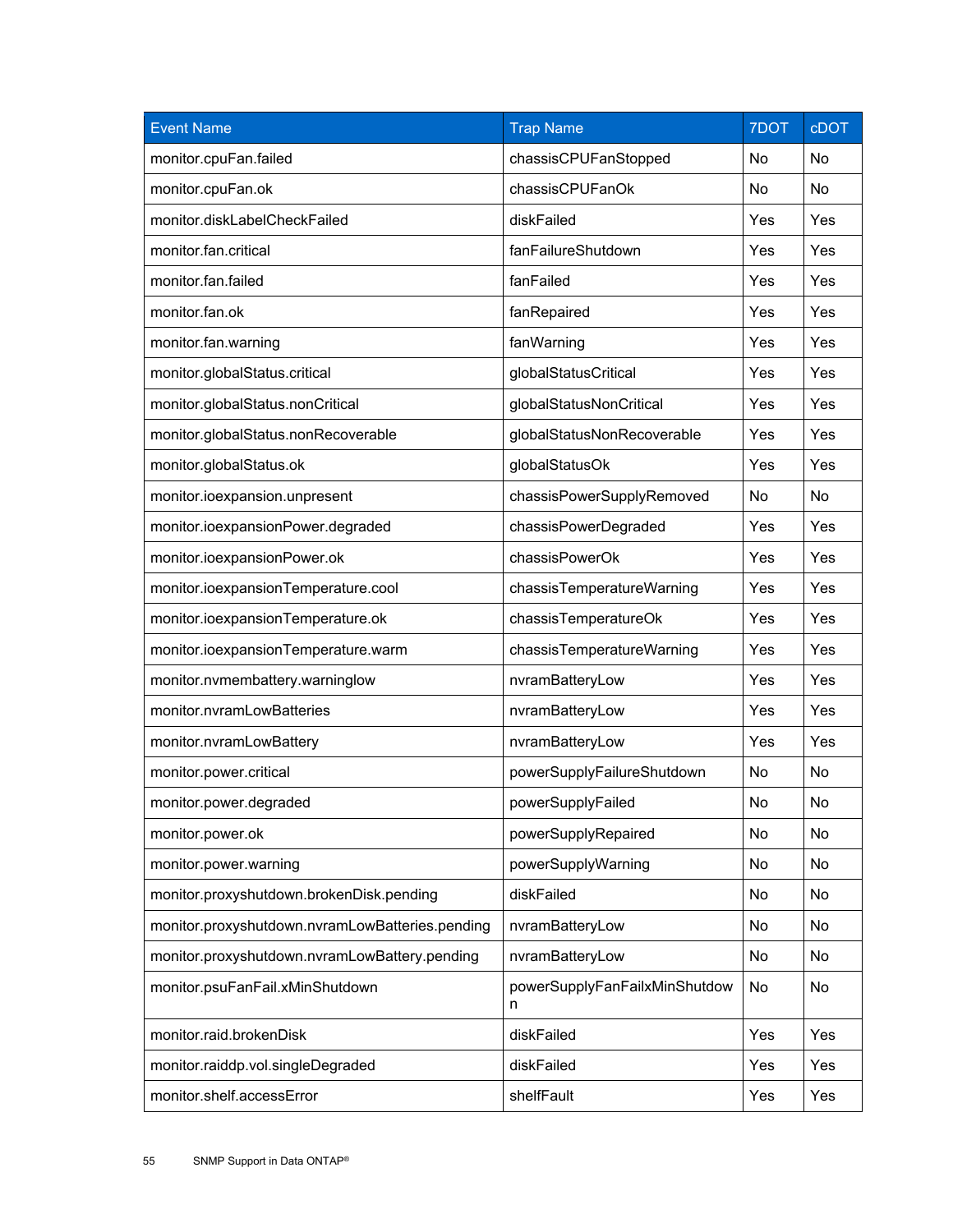| <b>Event Name</b>                          | <b>Trap Name</b>           | 7DOT | cDOT |
|--------------------------------------------|----------------------------|------|------|
| monitor.shelf.accessError.ok               | shelfRepaired              | Yes  | Yes  |
| monitor.shelf.configError                  | shelfFault                 | Yes  | Yes  |
| monitor.shelf.configError.ok               | shelfRepaired              | Yes  | Yes  |
| monitor.shelf.fault                        | shelfFault                 | Yes  | Yes  |
| monitor.shelf.fault.ok                     | shelfRepaired              | Yes  | Yes  |
| monitor.shutdown.brokenDisk                | diskFailedShutdown         | Yes  | Yes  |
| monitor.shutdown.brokenDisk.pending        | diskFailed                 | Yes  | Yes  |
| monitor.shutdown.cancel                    | dhmNoticeDegradedIO        | Yes  | Yes  |
| monitor.shutdown.cancel.brokenDisk         | dhmNoticeDegradedIO        | Yes  | Yes  |
| monitor.shutdown.cancel.nvramLowBatteries  | dhmNoticeDegradedIO        | Yes  | Yes  |
| monitor.shutdown.cancel.nvramLowBattery    | dhmNoticeDegradedIO        | Yes  | Yes  |
| monitor.shutdown.chassisOverTemp           | chassisTemperatureShutdown | Yes  | Yes  |
| monitor.shutdown.chassisUnderTemp          | chassisTemperatureShutdown | Yes  | Yes  |
| monitor.shutdown.emergency                 | dhmNoticeDegradedIO        | Yes  | Yes  |
| monitor.shutdown.ioexpansionOverTemp       | chassisTemperatureShutdown | Yes  | Yes  |
| monitor.shutdown.ioexpansionUnderTemp      | chassisTemperatureShutdown | Yes  | Yes  |
| monitor.shutdown.nvramLowBatteries         | nvramBatteryDischarged     | Yes  | Yes  |
| monitor.shutdown.nvramLowBatteries.pending | nvramBatteryLow            | Yes  | Yes  |
| monitor.shutdown.nvramLowBattery           | nvramBatteryDischarged     | Yes  | Yes  |
| monitor.shutdown.nvramLowBattery.pending   | nvramBatteryLow            | Yes  | Yes  |
| monitor.shutdown.overTemp                  | overTempShutdown           | Yes  | Yes  |
| monitor.shutdown.temp                      | overTempShutdown           | Yes  | Yes  |
| monitor.spareLabelCheckFailed              | diskFailed                 | Yes  | Yes  |
| monitor.temp.ok                            | overTempRepaired           | No   | No   |
| monitor.temp.state                         | overTempShutdown           | No   | No   |
| monitor.temp.warning                       | overTemp                   | No   | No   |
| monitor.volume.full                        | volumeFull                 | Yes  | Yes  |
| monitor.volume.nearlyFull                  | volumeNearlyFull           | Yes  | Yes  |
| monitor.volume.ok                          | volumeRepaired             | Yes  | Yes  |
| monitor.volumes.one.ok                     | volumesStillFull           | Yes  | Yes  |
| monitor.volumes.still.full                 | volumesStillFull           | Yes  | Yes  |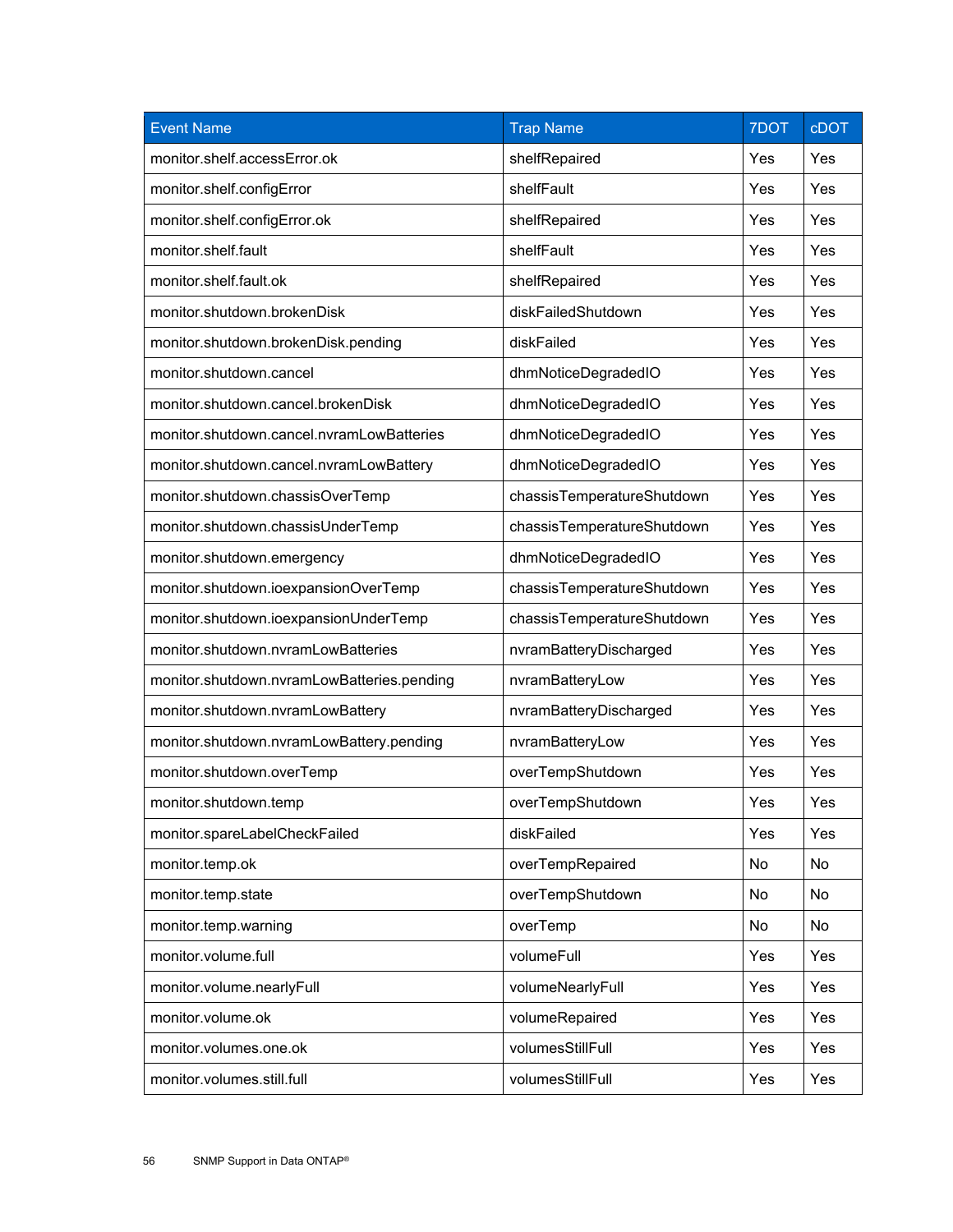<span id="page-56-0"></span>**Table 87) SNMP traps support for group: no.**

| Event Name                | <b>Trap Name</b> | <b>7DOT</b> | cDOT |
|---------------------------|------------------|-------------|------|
| no.halt.brokenDisk        | diskFailed       | Yes         | Yes  |
| no.halt.nvramLowBatteries | nvramBatteryLow  | Yes         | Yes  |
| no.halt.nvramLowBattery   | nvramBatteryLow  | Yes         | Yes  |

<span id="page-56-1"></span>**Table 88) SNMP traps support for group: pvif.**

| Event Name            | <b>Trap Name</b>     | <b>7DOT</b> | cDOT |
|-----------------------|----------------------|-------------|------|
| pvif.alllinksdowntrap | vifAllLinksFailed    | Yes         | Yes  |
| pvif.failovertrap     | vifPrimaryLinkFailed | Yes         | Yes  |

<span id="page-56-2"></span>**Table 89) SNMP traps support for group: qos.** 

| <b>Event Name</b>         | <b>Trap Name</b>       | <b>7DOT</b> | cDOT |
|---------------------------|------------------------|-------------|------|
| qos.monitor.memory.abated | qosMonitorMemoryAbated | No          | Yes  |
| qos.monitor.memory.maxed  | qosMonitorMemoryMaxed  | No          | Yes  |

<span id="page-56-3"></span>**Table 90) SNMP traps support for group: quota.**

| <b>Event Name</b>        | <b>Trap Name</b>  | 7DOT | cDOT |
|--------------------------|-------------------|------|------|
| quota.exceeded           | quotaExceeded     | Yes  | Yes  |
| quota.normal             | quotaNormal       | Yes  | Yes  |
| quota.softlimit.exceeded | softQuotaExceeded | Yes  | Yes  |
| quota.softlimit.normal   | softQuotaNormal   | Yes  | Yes  |
| quota.upgrade            | volumeAutogrow    | Yes  | Yes  |

<span id="page-56-4"></span>**Table 91) SNMP traps support for group: raid.** 

| <b>Event Name</b>             | <b>Trap Name</b>              | 7DOT | <b>cDOT</b> |
|-------------------------------|-------------------------------|------|-------------|
| raid.assim.mirror.noChild     | volumeRestrictedByMirrorBiglo | Yes  | Yes         |
| raid.assim.rg.missingChild    | volumeError                   | Yes  | Yes         |
| raid.assim.rg.tooManyDisks    | volumeError                   | Yes  | Yes         |
| raid.assim.tree.degradedDirty | volumeDegradedDirty           | Yes  | Yes         |
| raid.assim.tree.foreign       | volumeOffline                 | Yes  | Yes         |
| raid.assim.tree.offline       | volumeOffline                 | Yes  | Yes         |
| raid.assim.tree.restrict      | volumeRestricted              | Yes  | Yes         |
| raid.config.check.failed      | volumeError                   | Yes  | Yes         |
| raid.config.check.failedPlex  | plexFailed                    | Yes  | <b>No</b>   |
| raid.config.disk.bad.label    | diskFailed                    | Yes  | Yes         |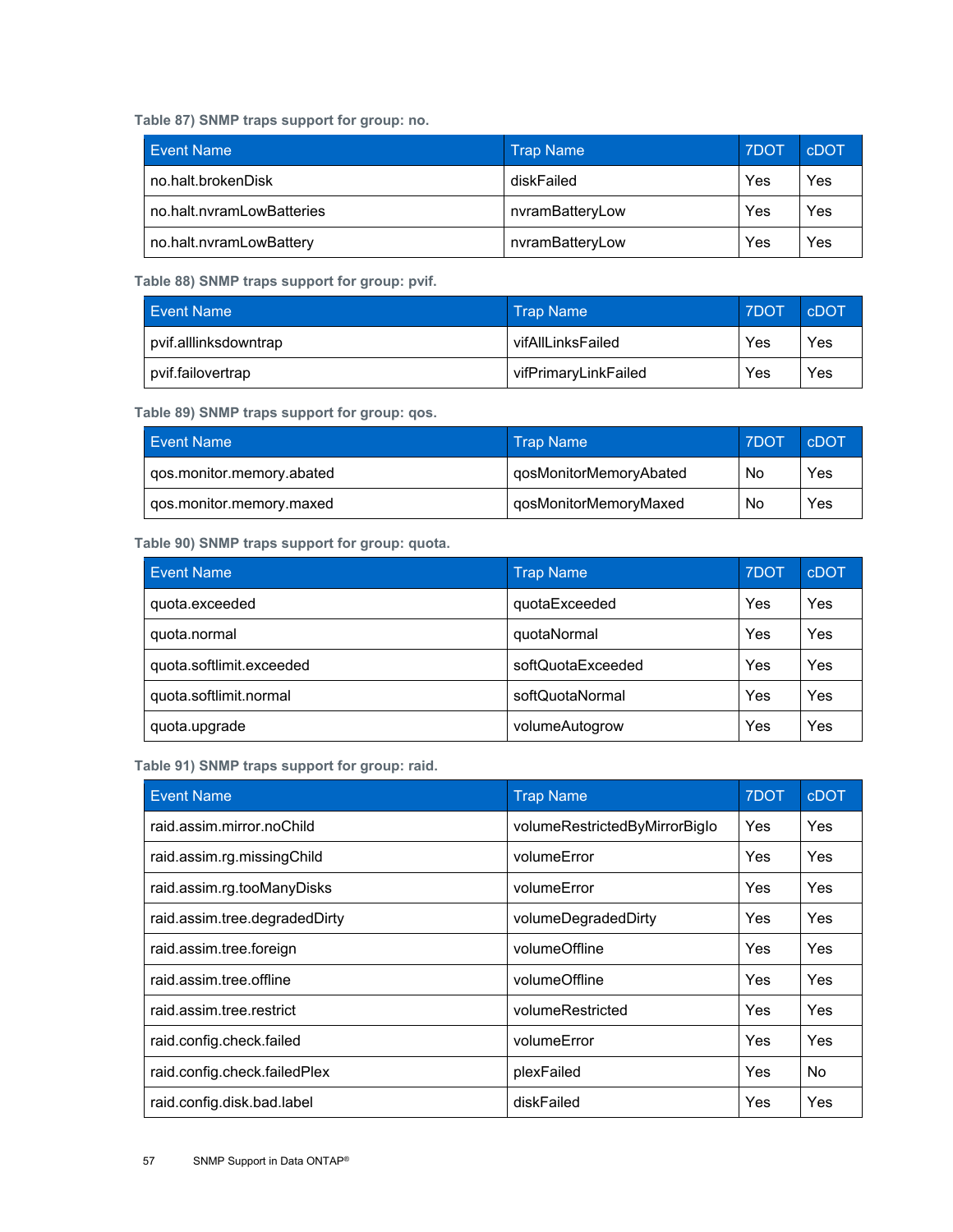| <b>Event Name</b>                                   | <b>Trap Name</b>              | 7DOT | <b>cDOT</b> |
|-----------------------------------------------------|-------------------------------|------|-------------|
| raid.config.disk.bad.label.version                  | diskFailed                    | Yes  | Yes         |
| raid.config.disk.failed                             | diskFailed                    | Yes  | Yes         |
| raid.config.disk.init.failed                        | diskFailed                    | Yes  | Yes         |
| raid.config.disk.labeled.broken                     | diskFailed                    | Yes  | Yes         |
| raid.config.disk.missing                            | diskFailed                    | Yes  | Yes         |
| raid.config.disk.not.responding                     | diskFailed                    | Yes  | Yes         |
| raid.config.disk.rawsize.shrank                     | diskFailed                    | Yes  | Yes         |
| raid.config.disk.recovering                         | diskFailed                    | Yes  | Yes         |
| raid.config.disk.sfo.policy                         | diskFailed                    | Yes  | <b>NA</b>   |
| raid.config.filesystem.disk.admin.failed            | diskFailed                    | Yes  | Yes         |
| raid.config.filesystem.disk.admin.failed.after.copy | diskFailed                    | Yes  | Yes         |
| raid.config.filesystem.disk.bad.label               | diskFailed                    | Yes  | Yes         |
| raid.config.filesystem.disk.bad.label.version       | diskFailed                    | Yes  | Yes         |
| raid.config.filesystem.disk.failed                  | diskFailed                    | Yes  | Yes         |
| raid.config.filesystem.disk.failed.after.copy       | diskFailed                    | Yes  | Yes         |
| raid.config.filesystem.disk.missing                 | diskFailed                    | Yes  | Yes         |
| raid.config.filesystem.disk.not.responding          | diskFailed                    | Yes  | Yes         |
| raid.config.filesystem.disk.rawsize.shrank          | diskFailed                    | Yes  | Yes         |
| raid.config.filesystem.disk.recovering              | diskFailed                    | Yes  | Yes         |
| raid.config.filesystem.lun.resized                  | diskFailed                    | Yes  | Yes         |
| raid.config.spare.disk.admin.removed                | diskFailed                    | Yes  | Yes         |
| raid.config.spare.disk.bad.label                    | diskFailed                    | Yes  | Yes         |
| raid.config.spare.disk.bad.label.version            | diskFailed                    | Yes  | Yes         |
| raid.config.spare.disk.failed                       | diskFailed                    | Yes  | Yes         |
| raid.config.spare.disk.missing                      | diskFailed                    | Yes  | Yes         |
| raid.config.spare.disk.not.responding               | diskFailed                    | Yes  | Yes         |
| raid.config.spare.disk.rawsize.shrank               | diskFailed                    | Yes  | Yes         |
| raid.config.spare.disk.recovering                   | diskFailed                    | Yes  | Yes         |
| raid.fm.volDisasterFail                             | volumeError                   | Yes  | <b>NA</b>   |
| raid.mirror.bigio.restrict                          | volumeRestrictedByMirrorBiglo | Yes  | Yes         |
| raid.mirror.vote.outOfDate                          | plexOffline                   | Yes  | <b>NA</b>   |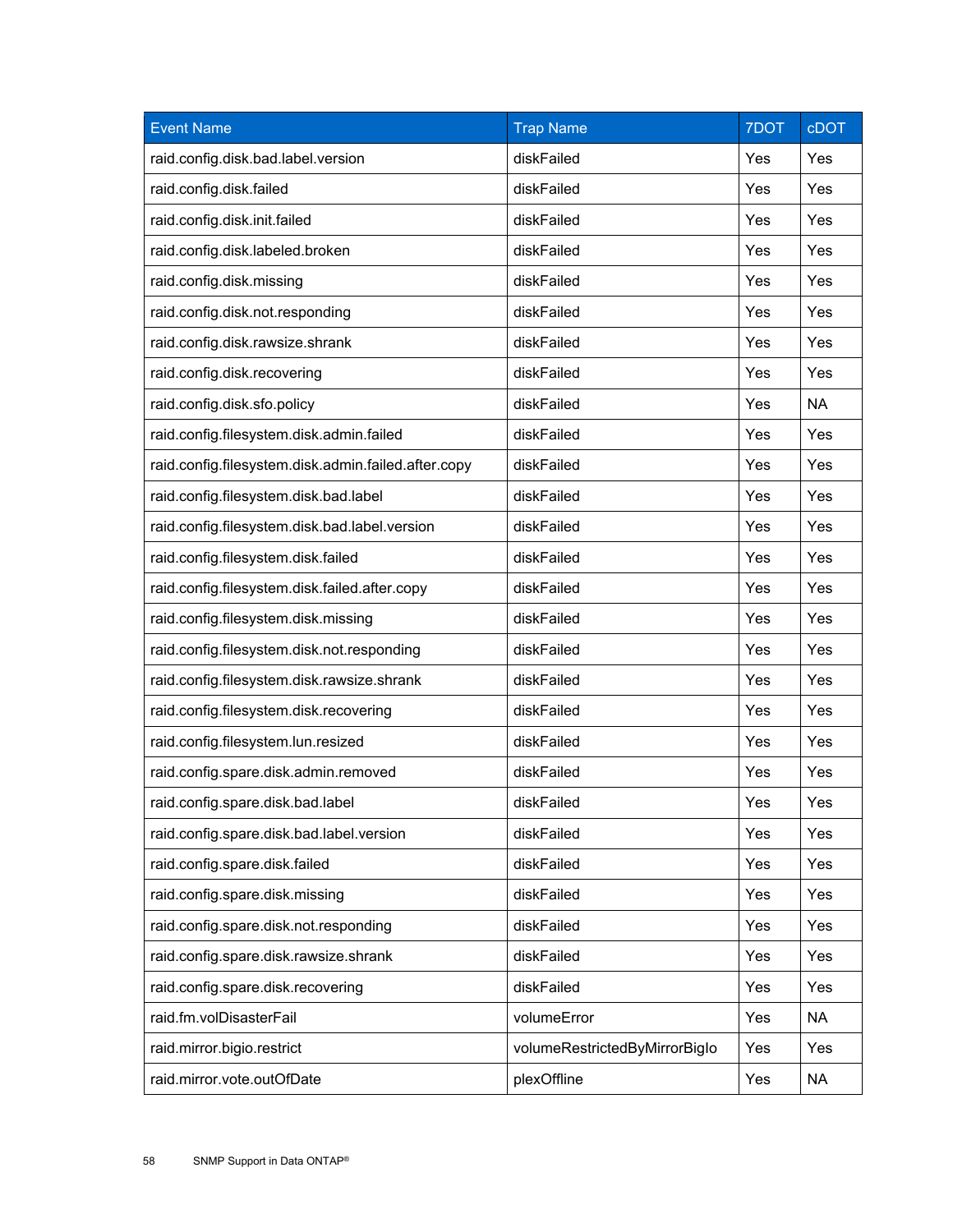| <b>Event Name</b>                     | <b>Trap Name</b>             | 7DOT | <b>cDOT</b> |
|---------------------------------------|------------------------------|------|-------------|
| raid.vol.failed                       | volumeError                  | Yes  | Yes         |
| raid.vol.inconsist.unmount            | volumeInconsistentUmount     | Yes  | Yes         |
| raid.vol.mirror.degraded              | plexFailed                   | Yes  | No.         |
| raid.vol.rootConflictRestrict         | volumeRestrictedRootConflict | Yes  | Yes         |
| raid.vol.rootRestrictLessRecent       | volumeRestrictedRootConflict | Yes  | Yes         |
| raid.vol.rootSelectMostRecent         | volumeSelectedRootConflict   | Yes  | Yes         |
| raid.vol.state.changed                | volumeStateChanged           | Yes  | Yes         |
| raid.vol.state.online                 | volumeOnline                 | Yes  | Yes         |
| raid.vol.tooBig.offline               | volumeOfflineTooBig          | Yes  | Yes         |
| raid.vol.unprotected.remotesyncmirror | plexOffline                  | Yes  | No.         |

<span id="page-58-0"></span>**Table 92) SNMP traps support for group: rapid\_restore.** 

| <b>Event Name</b>      | <b>Trap Name</b>         | <b>7DOT</b> | cDOT |
|------------------------|--------------------------|-------------|------|
| rapid restore.complete | volumeRemoteRestored     | No          | No   |
| rapid restore.start    | volumeRemoteRestoreBegin | No          | No   |

<span id="page-58-1"></span>**Table 93) SNMP traps support for group: remoteVolume.**

| Event Name               | <b>Trap Name</b>        | 7DOT | <b>CDOT</b> |
|--------------------------|-------------------------|------|-------------|
| remoteVolume.available   | volumeRemoteOk          | Yes  | No          |
| remoteVolume.unreachable | volumeRemoteUnreachable | Yes  | No          |

<span id="page-58-2"></span>**Table 94) SNMP traps support for group: rlm.** 

| <b>Event Name</b>            | <b>Trap Name</b>             | 7DOT | cDOT |
|------------------------------|------------------------------|------|------|
| rlm.systemDown.alert         | remoteSystemMgtAlert         | Yes  | Yes  |
| rlm.systemDown.notice        | remoteSystemMgmtWarning      | Yes  | Yes  |
| rlm.systemDown.warning       | remoteSystemMgmtNotification | Yes  | Yes  |
| rlm.systemPeriodic.keepAlive | remoteSystemMgmtPeriodic     | Yes  | Yes  |
| rlm.systemTest.notice        | remotesystemMgmtTest         | Yes  | Yes  |

<span id="page-58-3"></span>**Table 95) SNMP traps support for group: sas.**

| Event Name <sup>1</sup> | <b>Trap Name</b>      | 7DOT | <b>CDOT</b> |
|-------------------------|-----------------------|------|-------------|
| sas.adapter.offline     | hbaOfflineInformation | Yes  | Yes         |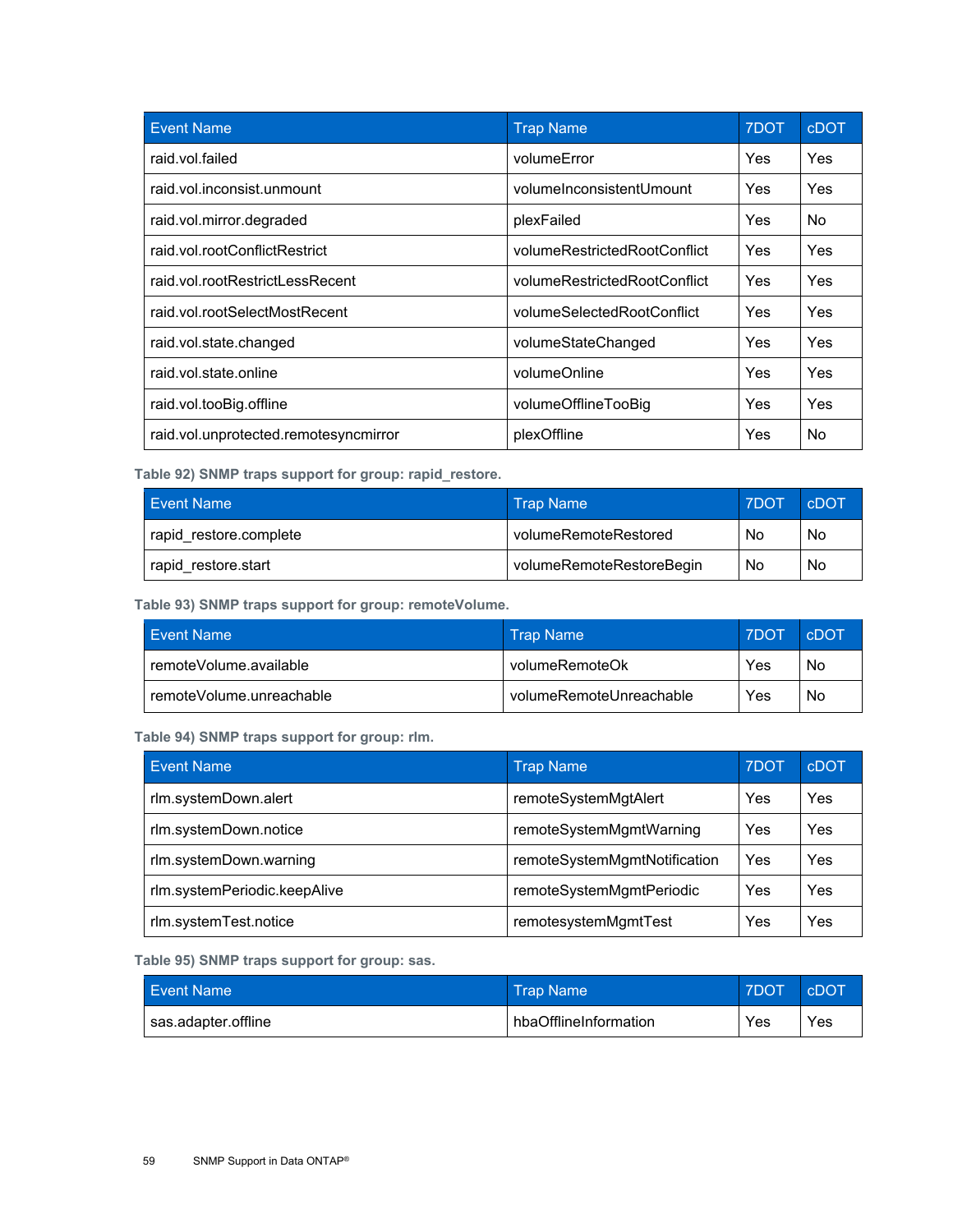<span id="page-59-0"></span>**Table 96) SNMP traps support for group: scsiAdapter.**

| Event Name          | Name Name \           | <b>7DOT</b> | <b>cDOT</b> |
|---------------------|-----------------------|-------------|-------------|
| scsiAdapter.offline | hbaOfflineInformation | Yes         | Yes         |

<span id="page-59-1"></span>**Table 97) SNMP traps support for group: scsiblade.** 

| <b>Event Name</b>       | <b>Trap Name</b>     | <b>7DOT</b> | cDOT |
|-------------------------|----------------------|-------------|------|
| scsiblade.in.quorum     | scsibladeInQuorum    | No          | Yes  |
| scsiblade.out.of.quorum | scsibladeOutOfQuorum | No          | Yes  |

<span id="page-59-2"></span>**Table 98) SNMP traps support for group: scsitarget.** 

| <b>Event Name</b>                        | <b>Trap Name</b>                | 7DOT | cDOT |
|------------------------------------------|---------------------------------|------|------|
| scsitarget.ispfct.linkBreak              | scsitgtFCPLinkBreak             | Yes  | Yes  |
| scsitarget.ispfct.linkUpFailure          | scsitgtFCPLinkBreak             | Yes  | Yes  |
| scsitarget.partnerPath.misconfigured     | scsitgtPartnerPathMisconfigured | Yes  | No   |
| scsitarget.throttle.exceeded             | scsitgtThrottleNotice           | Yes  | No   |
| scsitarget.throttle.unreserved.exhausted | scsitgtThrottleNotice           | Yes  | No   |

<span id="page-59-3"></span>**Table 99) SNMP traps support for group: ses.** 

| <b>Event Name</b>           | <b>Trap Name</b>          | 7DOT | <b>cDOT</b> |
|-----------------------------|---------------------------|------|-------------|
| ses.status.ACPError         | shelfSESElectronicsFailed | Yes  | Yes         |
| ses.status.ACPInfo          | shelfSESElectronicsInfo   | Yes  | <b>Yes</b>  |
| ses.status.ATFCXError       | shelfIFModuleFailed       | Yes  | Yes         |
| ses.status.ATFCXInfo        | shelflFModuleInfo         | Yes  | Yes         |
| ses.status.electronicsError | shelfSESElectronicsFailed | Yes  | Yes         |
| ses.status.electronicsInfo  | shelfSESElectronicsInfo   | Yes  | <b>Yes</b>  |
| ses.status.ModuleError      | shelfIFModuleFailed       | Yes  | Yes         |
| ses.status.ModuleInfo       | shelflFModuleInfo         | Yes  | Yes         |
| ses.status.ModuleWarn       | shelfIFModuleWarning      | Yes  | Yes         |

<span id="page-59-4"></span>**Table 100) SNMP traps support for group: sfo.** 

| <b>Event Name</b>       | <b>Trap Name</b>      | 7DOT | CDOT |
|-------------------------|-----------------------|------|------|
| sfo.aggr.relocated.perm | sfoAggregateRelocated | Yes  | Yes  |

<span id="page-59-5"></span>**Table 101) SNMP traps support for group: sftp.** 

| Event Name                       | <b>Trap Name</b>           | <b>7DOT</b> | <b>CDOT</b> |
|----------------------------------|----------------------------|-------------|-------------|
| sftp.connections.maximum.reached | ftpdMaxConnNotice          | Yes         | No          |
| sftp.connections.threshold       | ftpdMaxConnThresholdNotice | Yes         | No          |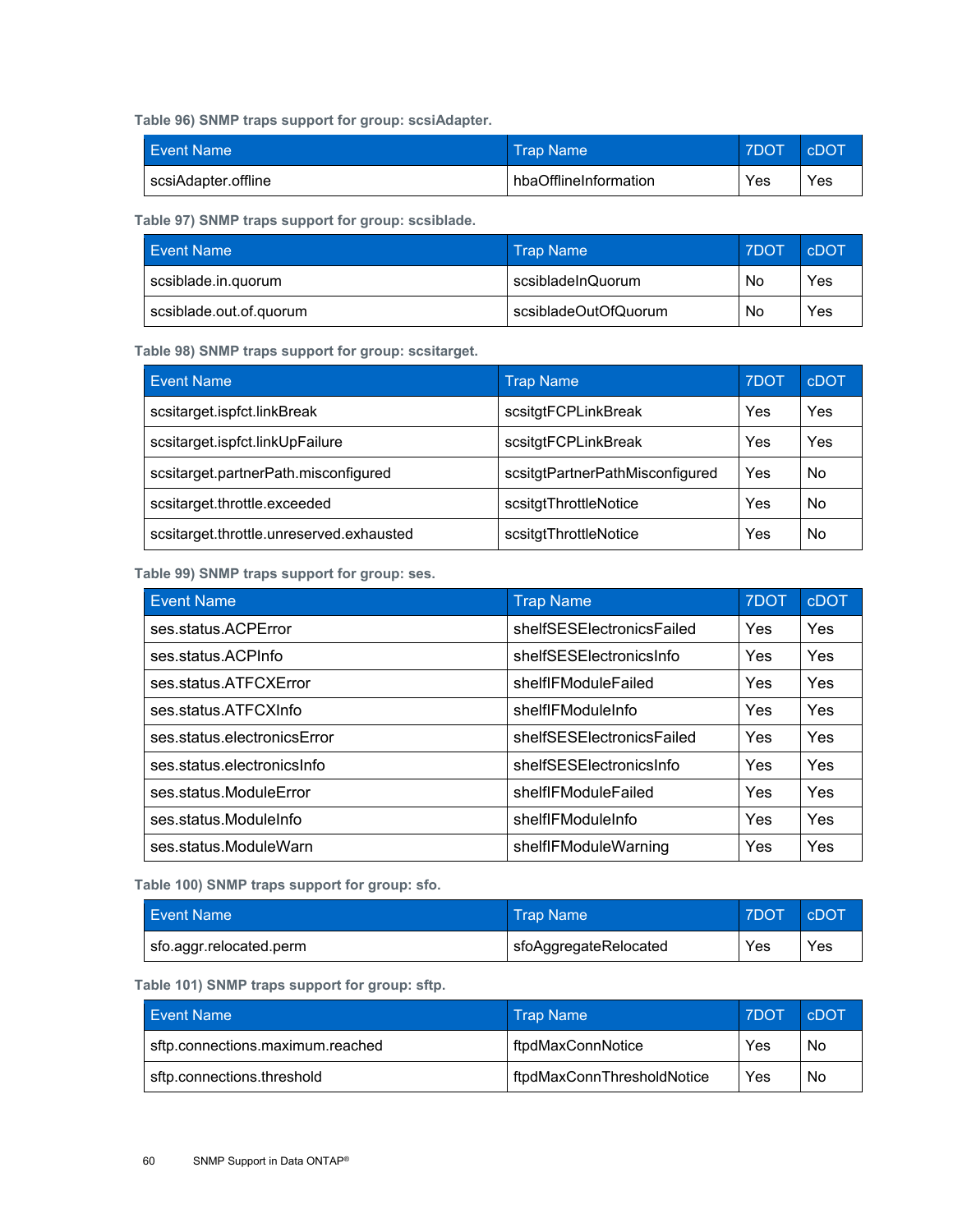<span id="page-60-0"></span>**Table 102) SNMP traps support for group: snapmirror.** 

| <b>Event Name</b>    | <b>Trap Name</b>     | 7DOT | <b>CDOT</b> |
|----------------------|----------------------|------|-------------|
| snapmirror.sync.fail | snapmirrorSyncFailed | Yes  | No          |
| snapmirror.sync.ok   | snapmirrorSyncOk     | Yes  | No          |

<span id="page-60-1"></span>**Table 103) SNMP traps support for group: snapvault.** 

| <b>Event Name</b>         | ⊦Trap Name               | <b>7DOT</b> | <b>cDOT</b> |
|---------------------------|--------------------------|-------------|-------------|
| snapvault.dst.lowSnapWarn | svBackupSnapWarningLimit | Yes         | No          |

<span id="page-60-2"></span>**Table 104) SNMP traps support for group: snmp.** 

| <b>Event Name</b>           | <b>Trap Name</b>      | 7DOT      | cDOT |
|-----------------------------|-----------------------|-----------|------|
| snmp.authentication.failure | authenticationFailure | <b>No</b> | Yes  |
| snmp.coldstart.trap         | coldStart             | No.       | Yes  |
| snmp.link.down              | <b>linkDown</b>       | Yes       | Yes  |
| snmp.link.up                | linkUp                | Yes       | Yes  |
| snmp.server.busy            | snmpBusy              | <b>No</b> | Yes  |
| snmp.warmstart.trap         | warmStart             | <b>No</b> | Yes  |

<span id="page-60-3"></span>**Table 105) SNMP traps support for group: ups.** 

| <b>Event Name</b>       | Trap Name            | 7DOT | cDOT |
|-------------------------|----------------------|------|------|
| ups.battery.critical    | upsBatteryCritical   | No   | No   |
| ups.battery.warning     | upsBatteryWarning    | No   | No   |
| ups.inputpower.failed   | upsLinePowerOff      | No   | No   |
| ups.inputpower.restored | upsLinePowerRestored | No   | No   |
| ups.systemshutdown      | upsShuttingDown      | No   | No   |

<span id="page-60-4"></span>**Table 106) SNMP traps support for group: vf.**

| <b>Event Name</b> | <b>Trap Name</b> | 7DOT | <b>cDOT</b> |
|-------------------|------------------|------|-------------|
| vf.started        | vfStarted        | Yes  | No          |
| vf.stopped        | vfStopped        | Yes  | No          |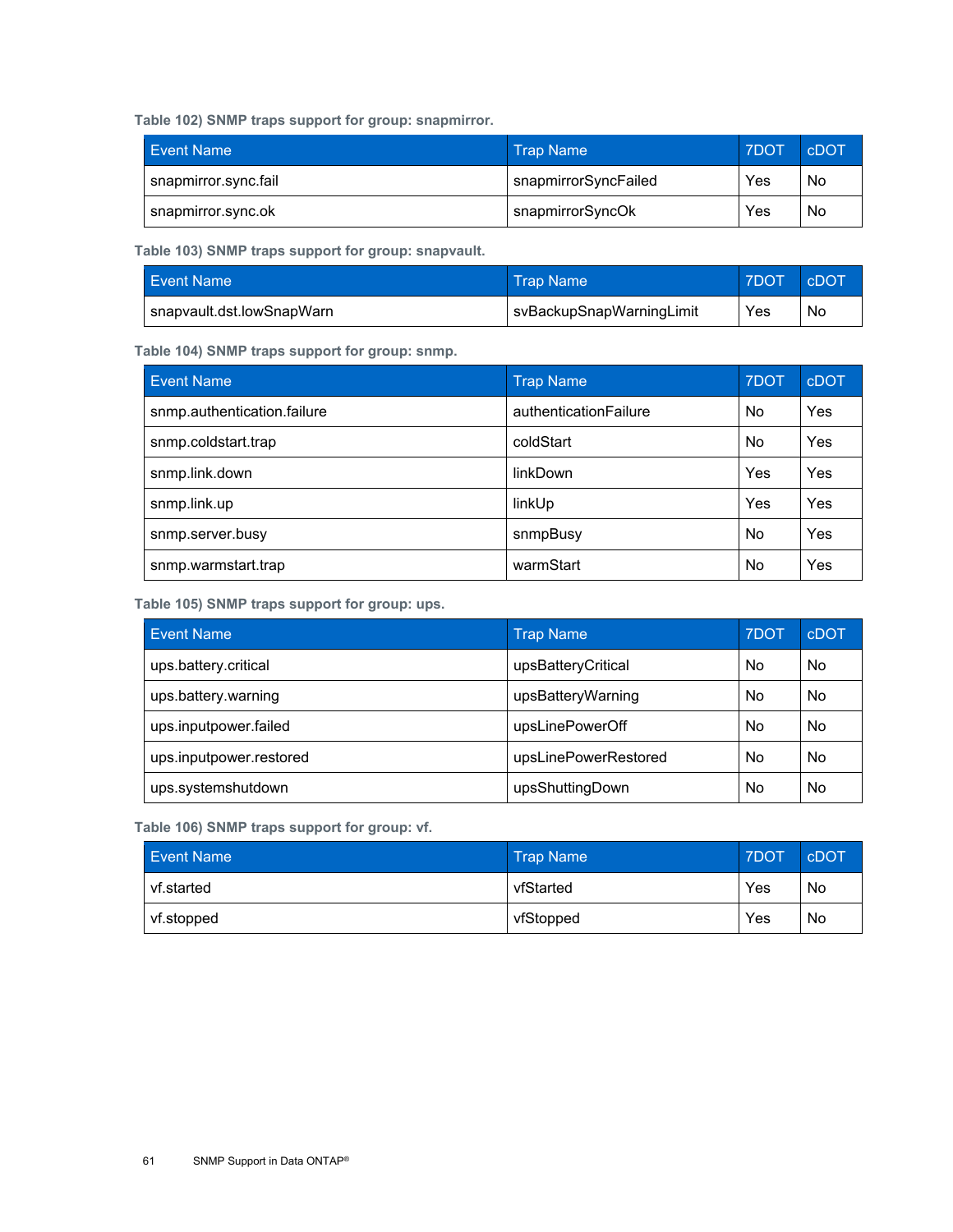<span id="page-61-0"></span>**Table 107) SNMP traps support for group: vscan.**

| <b>Event Name</b>                  | <b>Trap Name</b>         | 7DOT | <b>cDOT</b> |
|------------------------------------|--------------------------|------|-------------|
| vscan.config.excludeList.add       | vscanConfigurationChange | Yes  | Yes         |
| vscan.config.excludeList.remove    | vscanConfigurationChange | Yes  | Yes         |
| vscan.config.excludeList.reset     | vscanConfigurationChange | Yes  | Yes         |
| vscan.config.excludeList.set       | vscanConfigurationChange | Yes  | Yes         |
| vscan.config.includeList.add       | vscanConfigurationChange | Yes  | No          |
| vscan.config.includeList.remove    | vscanConfigurationChange | Yes  | No          |
| vscan.config.includeList.reset     | vscanConfigurationChange | Yes  | No          |
| vscan.config.includeList.set       | vscanConfigurationChange | Yes  | No          |
| vscan.disable                      | vscanConfigurationChange | Yes  | Yes         |
| vscan.dropped.connection           | vscanDisConnection       | Yes  | Yes         |
| vscan.enable                       | vscanConfigurationChange | Yes  | Yes         |
| vscan.server.connectedNone         | vscanConfigurationChange | Yes  | Yes         |
| vscan.server.connecting.disconnect | vscanDisConnection       | Yes  | Yes         |
| vscan.server.connecting.successful | vscanConnection          | Yes  | Yes         |
| vscan.server.upgradeNotification   | vscanServerUpgrade       | Yes  | Yes         |
| vscan.virus.created                | vscanVirusDetectedError  | Yes  | Yes         |
| vscan.virus.detected               | vscanVirusDetectedError  | Yes  | Yes         |

<span id="page-61-1"></span>**Table 108) SNMP traps support for group: wafl.**

| <b>Event Name</b>                         | <b>Trap Name</b>        | 7DOT | <b>cDOT</b> |
|-------------------------------------------|-------------------------|------|-------------|
| wafl.dir.link.trap                        | waflDirFull             | Yes  | <b>Yes</b>  |
| wafl.dir.size.max                         | maxDirSizeAlert         | Yes  | Yes         |
| wafl.dir.size.warning                     | maxDirSizeWarning       | Yes  | Yes         |
| wafl.scan.clone.split.complete            | flexCloneSplitComplete  | Yes  | <b>Yes</b>  |
| wafl.svo.checkFailed                      | writeVerificationFailed | No.  | No.         |
| wafl.vol.autoSize.done                    | volumeAutogrow          | Yes  | Yes         |
| wafl.volume.clone.created                 | volumeCloneCreate       | Yes  | <b>Yes</b>  |
| wafl.volume.clone.fractional rsrv.changed | volumeCloneCreate       | Yes  | <b>Yes</b>  |
| wafl.volume.clone.split.started           | flexCloneSplitStart     | Yes  | Yes         |
| wafl.volume.snap.autoDelete               | snapAutoDelete          | Yes  | <b>Yes</b>  |
| wafl.vvol.offline                         | volumeStateChanged      | Yes  | Yes         |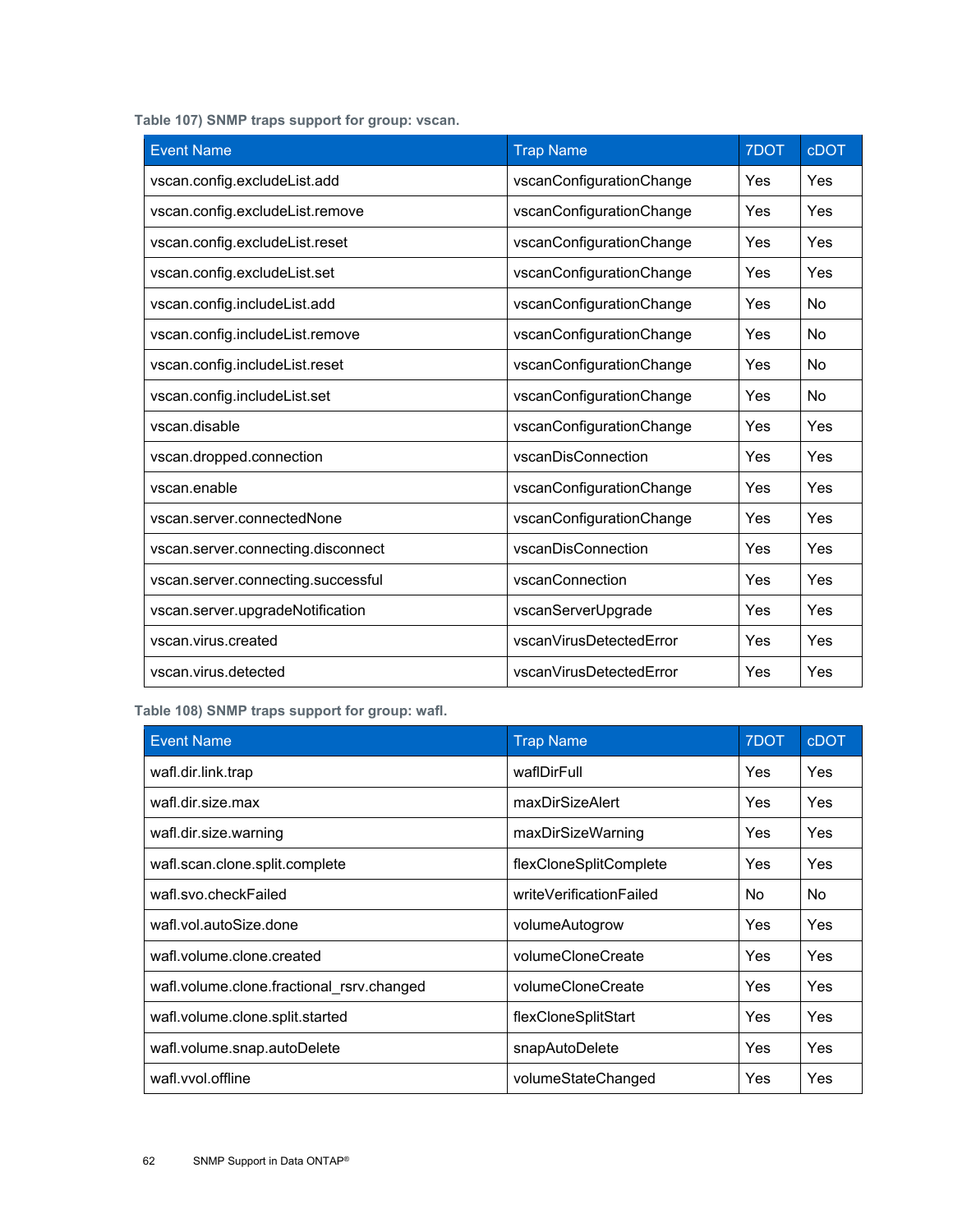| <b>Event Name</b>  | <b>Trap Name</b>   | 7DOT | <b>CDOT</b> |
|--------------------|--------------------|------|-------------|
| wafl.vvol.online   | volumeOnline       | Yes  | Yes         |
| wafl.vvol.restrict | volumeStateChanged | Yes  | Yes         |

### <span id="page-62-0"></span>**8.2 SNMP Traps Supported in Data ONTAP® 8.2.1**

In addition to the above listed traps, starting from Data ONTAP® 8.2.1, the following new traps are supported. In the table below, 7DOT refers to Data ONTAP® 8.2.1 operating in 7-Mode and cDOT refers to clustered Data ONTAP® 8.2.1.

<span id="page-62-4"></span>**Table 109) New SNMP traps in Data ONTAP® 8.2.1**

| <b>Event Name</b><br><b>Trap Name</b> |                      | 7DOT | cDOT |
|---------------------------------------|----------------------|------|------|
| LUN.destroy                           | lunDestroy           | No   | Yes  |
| cifs.many.pending.auth.reqs           | cifsAuthQueueBuildUp | Yes  | No   |
| cifs.few.pending.auth.reqs            | cifsAuthQueueCleared | Yes  | No   |

### <span id="page-62-1"></span>**8.3 SNMP Traps Supported in Data ONTAP® 8.2.2**

There are no changes to SNMP traps in this version of Data ONTAP.

### <span id="page-62-2"></span>**8.4 SNMP Traps Supported in Data ONTAP® 8.2.3**

In addition to the above listed traps, starting from Data ONTAP<sup>®</sup> 8.2.3, the following new traps are supported. In the table below, 7DOT refers to Data ONTAP® 8.2.3 operating in 7-Mode and cDOT refers to clustered Data ONTAP® 8.2.3.

<span id="page-62-5"></span>

|  |  |  | Table 110) New SNMP traps in Data ONTAP® 8.2.3 |  |
|--|--|--|------------------------------------------------|--|
|  |  |  |                                                |  |

| <b>Event Name</b>             | <b>Trap Name</b>     | 7DOT      | cDOT |
|-------------------------------|----------------------|-----------|------|
| vifmgr.clus.linkdown          | clusterLinkDown      | NА        | Yes  |
| vifmgr.cluscheck.l2ping       | clusterL2ConnFail    | <b>NA</b> | Yes  |
| vifmgr.cluscheck.droppedlarge | clusterPingDropLarge | <b>NA</b> | Yes  |

### <span id="page-62-3"></span>**8.5 SNMP Traps Supported in Data ONTAP® 8.2.4**

In addition to the above listed traps, starting from Data ONTAP® 8.2.4, the following new traps are supported. In the table below, 7DOT refers to Data ONTAP® 8.2.4 operating in 7-Mode and cDOT refers to clustered Data ONTAP® 8.2.4. Also, *hbaOfflineInformation* trap was renamed to *hbaOfflineNotice* and the severity of the same was changed from Information to Notification (refer to table 53).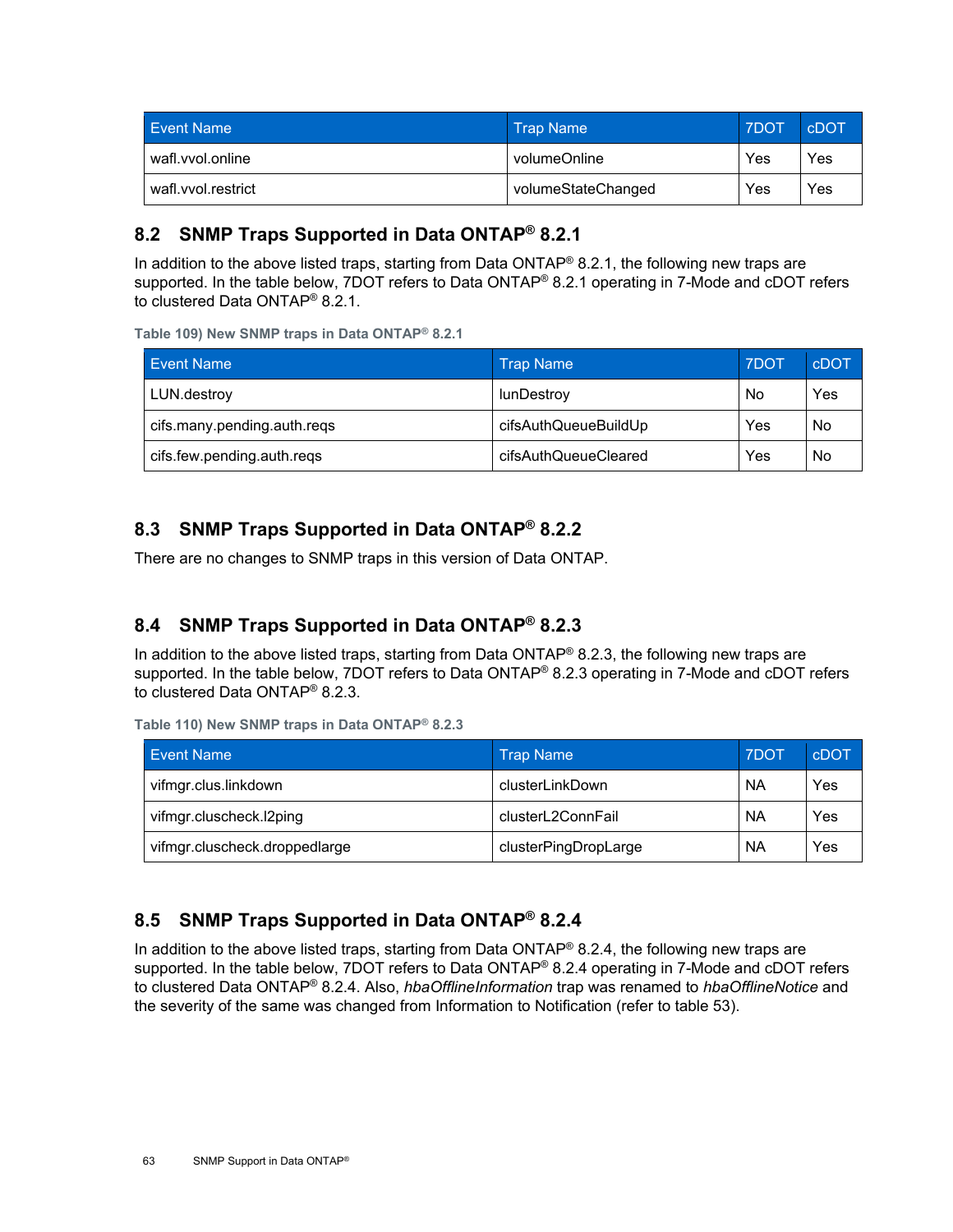<span id="page-63-2"></span>**Table 111) New SNMP traps in Data ONTAP® 8.2.4**

| <b>Event Name</b>         | <b>Trap Name</b>     | 7DOT | <b>cDOT</b> |
|---------------------------|----------------------|------|-------------|
| monitor.shelf.warning     | shelfWarning         | Yes  | Yes         |
| fci.link.error            | hbaOfflineError      | Yes  | Yes         |
| fci.adapter.online.failed | hbaOnlineFailWarning | Yes  | Yes         |
| fci.adapter.online        | hbaOnlineInformation | Yes  | Yes         |
| sas.cable.pulled          | sasConnectorWarn     | Yes  | Yes         |
| sas.cable.pushed          | sasConnectorInfo     | Yes  | Yes         |

### <span id="page-63-0"></span>**8.6 SNMP Traps Supported in Data ONTAP® 8.3.0**

In addition to the above listed traps, starting from Data ONTAP® 8.3.0, the following new traps are supported. In the table below, 7DOT refers to Data ONTAP<sup>®</sup> 8.2.x operating in 7-Mode and cDOT refers to clustered Data ONTAP® 8.3.0.

<span id="page-63-3"></span>**Table 112) New SNMP traps in Data ONTAP® 8.3.0**

| <b>Event Name</b>                       | <b>Trap Name</b>            | 7DOT      | cDOT |
|-----------------------------------------|-----------------------------|-----------|------|
| hm.alert.raised                         | healthMonitorAlertRaised    | <b>NA</b> | Yes  |
| hm.alert.cleared                        | healthMonitorAlertCleared   | <b>NA</b> | Yes  |
| vol.log.overalloc                       | volumeLogicalOverallocated  | No.       | Yes  |
| vol.reserve.grew                        | volumeReserveGrew           | No.       | Yes  |
| vol.phys.overalloc                      | volumePhysicalOverallocated | <b>No</b> | Yes  |
| sm.vault.xfer.warn.snapshot.count.limit | smVaultSnapWarnLimit        | No.       | Yes  |
| LUN.move.dstPresent                     | lunRelocationCompletion     | No.       | Yes  |

### <span id="page-63-1"></span>**8.7 SNMP Traps Supported in Data ONTAP® 8.3.1**

In addition to the above listed traps, starting from Data ONTAP® 8.3.1, the following new traps are supported. In the table below, 7DOT refers to Data ONTAP® 8.2.x operating in 7-Mode and cDOT refers to clustered Data ONTAP® 8.3.1.

| <b>Event Name</b>     | <b>Trap Name</b>           | 7DOT | <b>cDOT</b> |
|-----------------------|----------------------------|------|-------------|
| monitor.shelf.warning | shelfWarning               | Yes  | Yes         |
| hm.alert.cleared      | shelfSESElectronicsWarning | Yes  | Yes         |
| raid.carrier.remove   | diskFailedRemoveCarrier    | No   | Yes         |

<span id="page-63-4"></span>**Table 113) New SNMP traps in Data ONTAP® 8.3.1**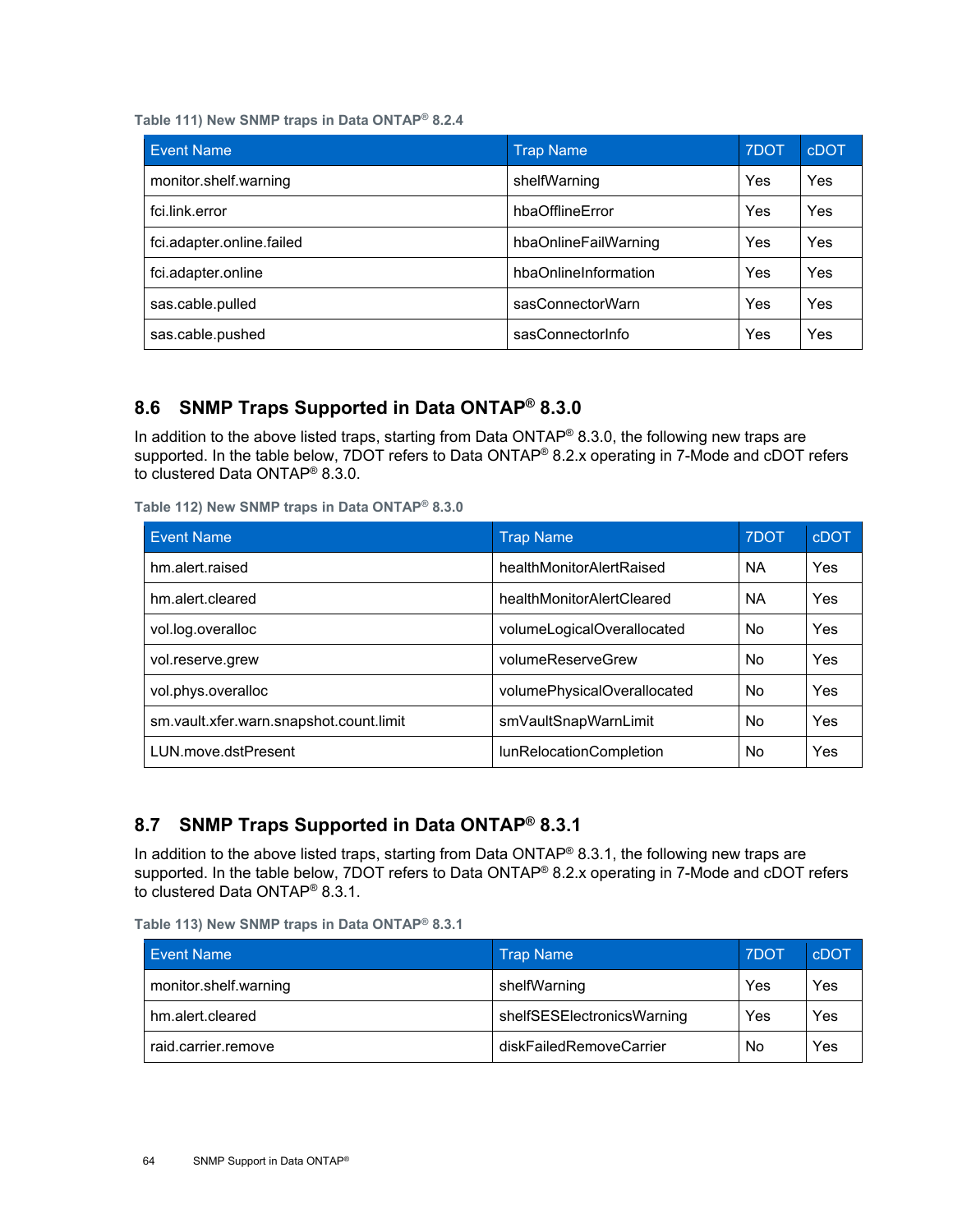### <span id="page-64-0"></span>**8.8 SNMP Traps Supported in Data ONTAP® 8.3.2**

In addition to the above listed traps, starting from Data ONTAP® 8.3.2, the following new traps are supported. In the table below, 7DOT refers to Data ONTAP® 8.2.x operating in 7-Mode and cDOT refers to clustered Data ONTAP® 8.3.2.

| <b>Event Name</b>                         | <b>Trap Name</b>              | 7DOT       | <b>cDOT</b> |
|-------------------------------------------|-------------------------------|------------|-------------|
| scsiAdapter.offline & sas.adapter.offline | hbaOfflineInformation         | <b>Yes</b> | Yes         |
| fci.link.error                            | fcOfflineError                | Yes        | Yes         |
| fci.adapter.online.failed                 | fcOnlineFailWarning           | Yes        | Yes         |
| fci.adapter.offline                       | fcOffLineNotification         | Yes        | Yes         |
| fci.adapter.online                        | fcOnlineInformation           | <b>Yes</b> | <b>Yes</b>  |
| sas.cable.pulled                          | sasConnectorWarn              | Yes        | Yes         |
| sas.cable.pushed                          | sasConnectorInfo              | Yes        | Yes         |
| ses.status.psError                        | sesShelfPowerSupplyError      | <b>Yes</b> | Yes         |
| ses.status.psWarning                      | sesShelfPowerSupplyWarn       | Yes        | Yes         |
| ses.status.psInfo                         | sesShelfPowerSupplyInfo       | <b>Yes</b> | Yes         |
| mgmt.vopl.rehost.failed                   | volRehostFailed               | No         | Yes         |
| mgmt.vopl.rehost.succeeded                | volRehostSucceeded            | No         | Yes         |
| Nblade.vscanVirusDetected                 | offboxyscanVirusDetectedError | No         | Yes         |

<span id="page-64-2"></span>**Table 114) New SNMP traps in Data ONTAP® 8.3.2**

### <span id="page-64-1"></span>**8.9 SNMP Traps Supported in ONTAP® 9.0**

In addition to the above listed traps, starting from ONTAP® 9.0, the following new traps are supported. In the table below, 7DOT refers to ONTAP® 8.2.x operating in 7-Mode and cDOT refers to clustered ONTAP® 9.0.

<span id="page-64-3"></span>

|--|

| <b>Event Name</b>         | <b>Trap Name</b>       | 7DOT      | <b>cDOT</b> |
|---------------------------|------------------------|-----------|-------------|
| monitor.ioCard.degraded   | ioCardFailed           | No        | Yes         |
| monitor.ioCard.ok         | ioCardOk               | No.       | Yes         |
| sm.syncmirror.out.of.sync | smSyncOutOfSyncWarn    | No.       | Yes         |
| ses.status.volWarning     | sesShelfVoltageWarning | No.       | Yes         |
| ems.test.notice           | snmpTestTraphost       | <b>No</b> | Yes         |
| snmp.fips.support         | snmpFipsSupport        | No.       | Yes         |
| secd.nis.noServers        | noNisServersAvailable  | No.       | Yes         |
| secd.Idap.noServers       | noLdapServersAvailable | No        | Yes         |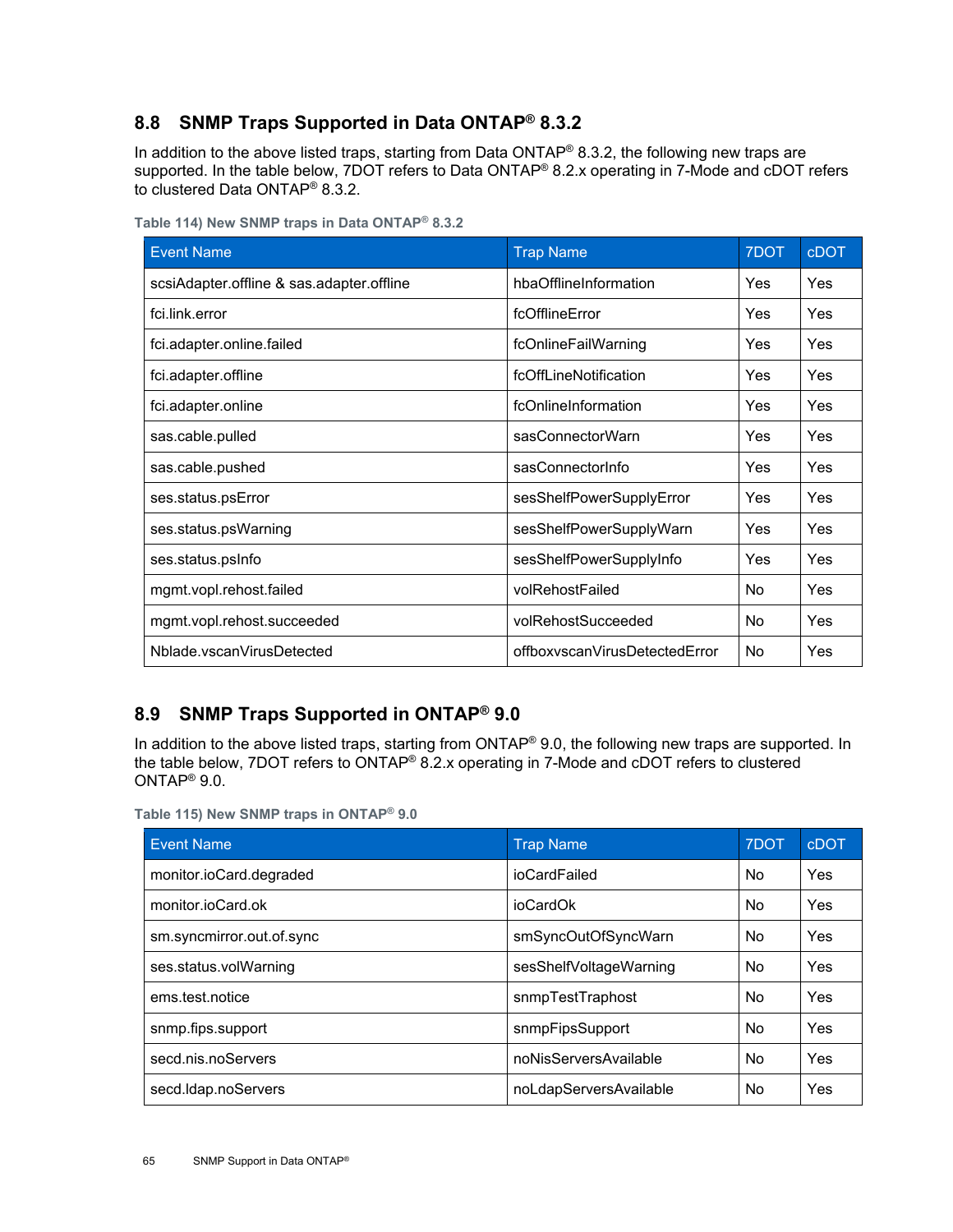| <b>Event Name</b>       | <b>Trap Name</b>           | <b>7DOT</b> | <b>CDOT</b> |
|-------------------------|----------------------------|-------------|-------------|
| secd.lsa.noServers      | noLsaServersAvailable      | No          | Yes         |
| secd.netlogon.noServers | noNetlogonServersAvailable | No          | Yes         |

### <span id="page-65-0"></span>**8.10 SNMP Traps Supported in ONTAP® 9.1**

There are no changes to SNMP traps in this version of Data ONTAP.

#### <span id="page-65-1"></span>**8.11 SNMP Traps Supported in ONTAP® 9.2**

The following new traps are supported. In the table below, cDOT refers to clustered ONTAP<sup>®</sup> 9.2.

```
Table 116) New SNMP traps in ONTAP® 9.2
```

| <b>Event Name</b>  | <b>Trap Name</b> | cDOT |
|--------------------|------------------|------|
| snmp.snmpv3.enable | snmpSnmpv3Enable | Yes  |
|                    |                  |      |

### <span id="page-65-2"></span>**8.12 SNMP Traps Supported in ONTAP® 9.3**

<span id="page-65-6"></span>**Table 117) New SNMP traps in ONTAP® 9.3**

| <b>Event Name</b>         | ⊾Trap Name \          | <b>CDOT</b> |
|---------------------------|-----------------------|-------------|
| snmp.fips.objs.del.failed | snmpFipsObjsDelFailed | Yes         |

### <span id="page-65-3"></span>**8.13 SNMP Traps Supported in ONTAP® 9.4**

There are no changes to SNMP traps in this version of ONTAP.

### <span id="page-65-4"></span>**8.14 SNMP Traps Supported in ONTAP® 9.5**

The following new traps are supported. In the table below, cDOT refers to ONTAP® 9.5.

<span id="page-65-7"></span>**Table 118) New SNMP traps in ONTAP® 9.5** 

| <b>Event Name</b>        | <b>Trap Name</b>      | cDOT |
|--------------------------|-----------------------|------|
| fc.bridge.temp.emergency | fcBridgeTempEmergency | Yes  |
| fc.bridge.temp.alert     | fcBridgeTempAlert     | Yes  |
| fc.bridge.temp.notice    | fcBridgeTempNotice    | Yes  |
| fc.bridge.fc.port.alert  | fcBridgeFcPortAlert   | Yes  |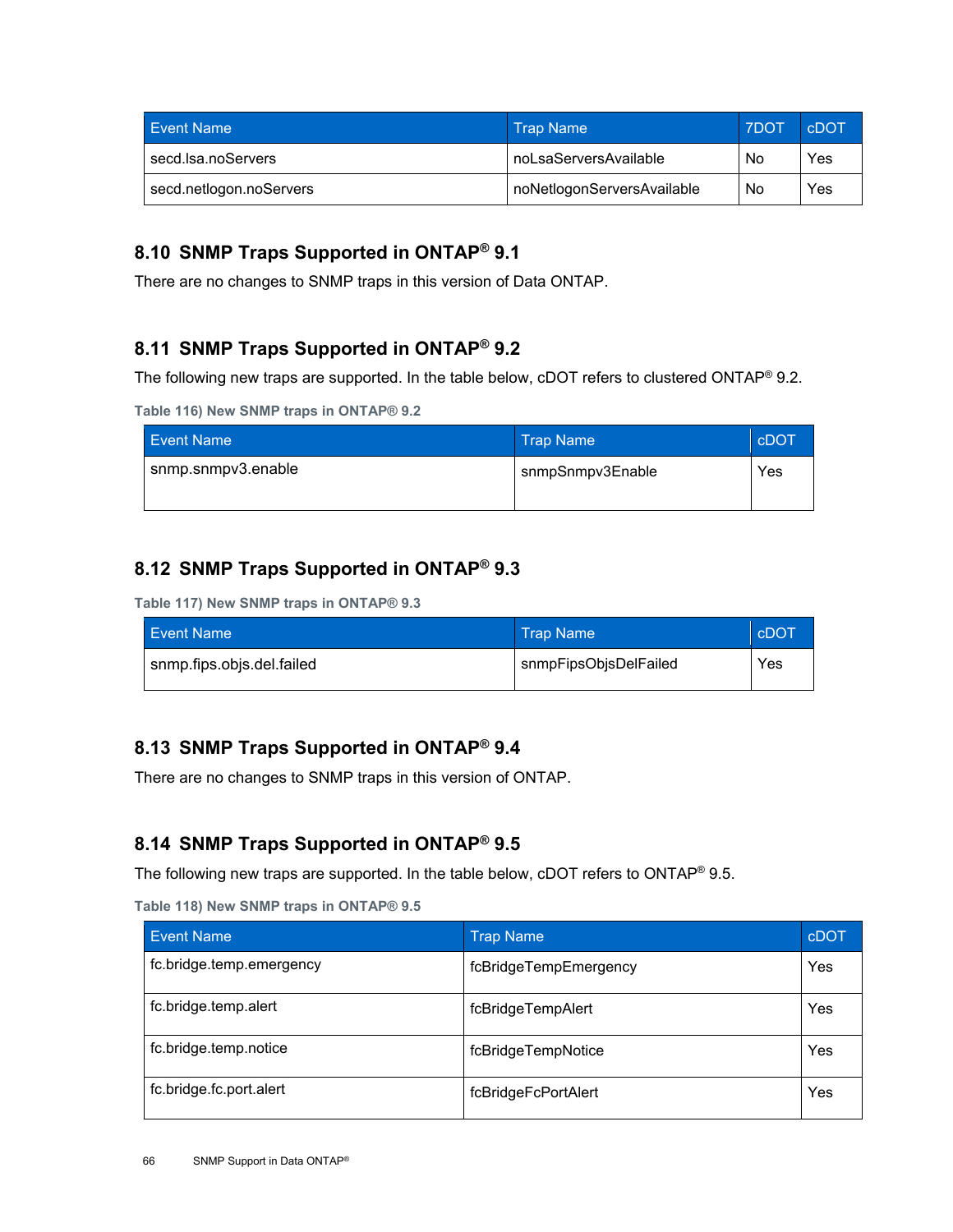| <b>Event Name</b>            | <b>Trap Name</b>                        | <b>cDOT</b> |
|------------------------------|-----------------------------------------|-------------|
| fc.bridge.fc.port.notice     | fcBridgeFcPortNotice                    | Yes         |
| fc.bridge.sas.port.alert     | fcBridgeSASPortAlert                    | Yes         |
| fc.bridge.sas.port.notice    | fcBridgeSASPortNotice                   | Yes         |
| fc.bridge.throughput.alert   | fcBridgeThroughputAlert                 | Yes         |
| fc.bridge.throughput.notice  | fcBridgeThroughputNotice                | Yes         |
| fc.bridge.power.alert        | fcBridgePowerSupplyAlert                | Yes         |
| fc.bridge.power.notice       | fcBridgePowerSupplyNotice               | Yes         |
| fc.bridge.sas.phy.alert      | fcBridgeSasPhyTransitionAlert           | Yes         |
| fc.bridge.sas.phy.notice     | fcBridgeSasPhyTransitionNotice          | Yes         |
| vsa.scheduledEvent.scheduled | vsaCloudProviderScheduledEventScheduled | Yes         |
| vsa.scheduledEvent.update    | vsaCloudProviderScheduledEventUpdate    | Yes         |

## <span id="page-66-0"></span>**8.15 SNMP Traps Supported in ONTAP® 9.6**

There are no changes to SNMP traps in this version of ONTAP.

### <span id="page-66-1"></span>**8.16 SNMP Traps Supported in ONTAP® 9.7**

The following traps are deprecated in ONTAP® 9.7 since they are not associated with any EMS message. In the table below, cDOT refers to ONTAP® 9.7.

<span id="page-66-2"></span>**Table 119) Deprecated SNMP traps in ONTAP® 9.7** 

| <b>Trap Name</b>              | <b>cDOT</b> |
|-------------------------------|-------------|
| autosupportConfigurationError | Yes         |
| upsLinePowerOff               | Yes         |
| upsBatteryCritical            | Yes         |
| upsShuttingDown               | Yes         |
| upsBatteryWarning             | Yes         |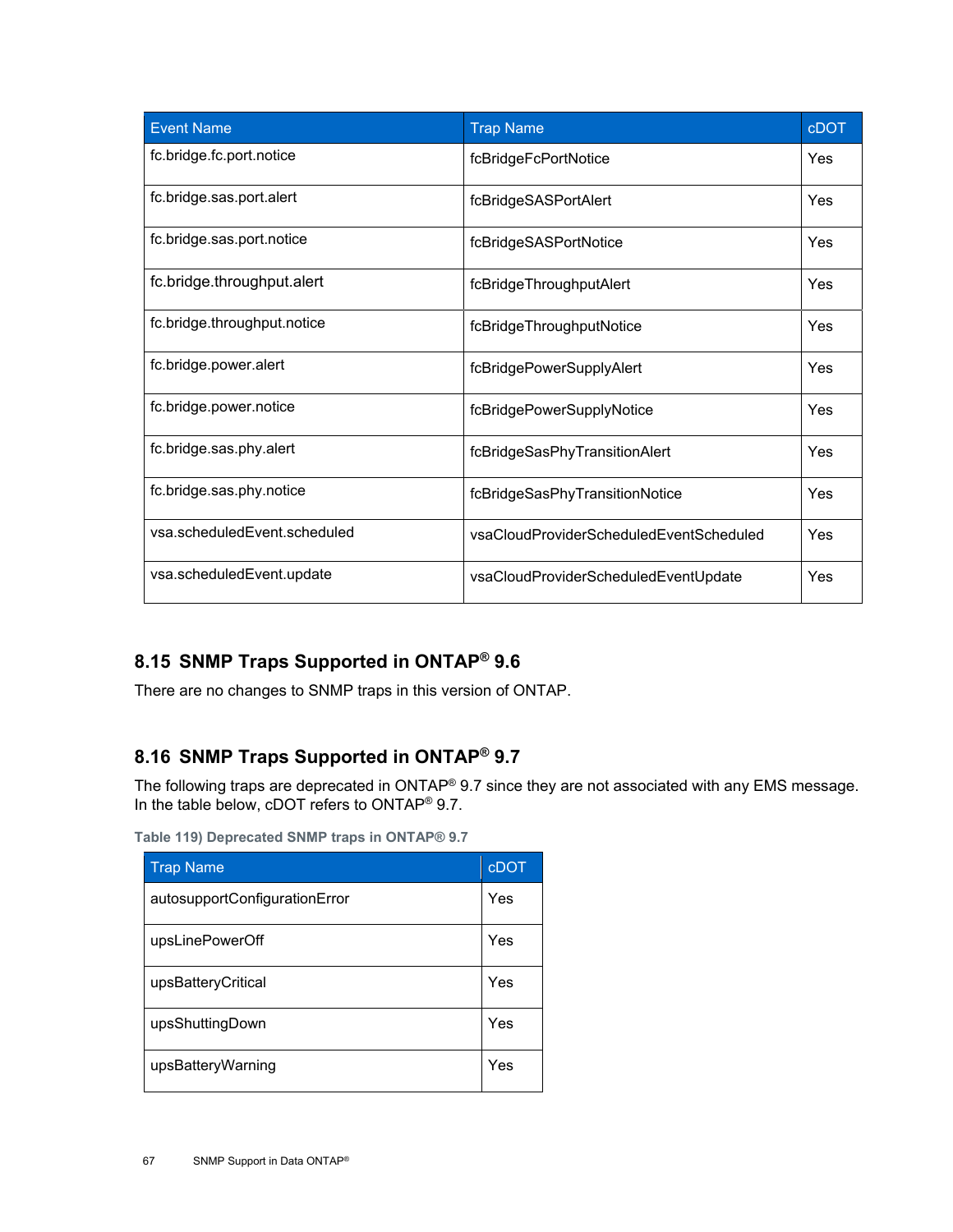| <b>Trap Name</b>               | <b>cDOT</b> |
|--------------------------------|-------------|
| vifPrimaryLinkFailed           | Yes         |
| vifAllLinksFailed              | Yes         |
| prefDCDisconnect               | Yes         |
| cifsStatsExhaustMemCtrlBlk     | Yes         |
| chassisPSUsMismatch            | Yes         |
| chassisPSUwrongInput           | Yes         |
| powerSupplyFanFailxMinShutdown | Yes         |

## <span id="page-67-0"></span>**8.17 SNMP Traps Supported in ONTAP® 9.8**

There are no changes to SNMP traps in this version of ONTAP.

## <span id="page-67-1"></span>**8.18 SNMP Traps Supported in ONTAP® 9.9.0**

There are no changes to SNMP traps in this version of ONTAP.